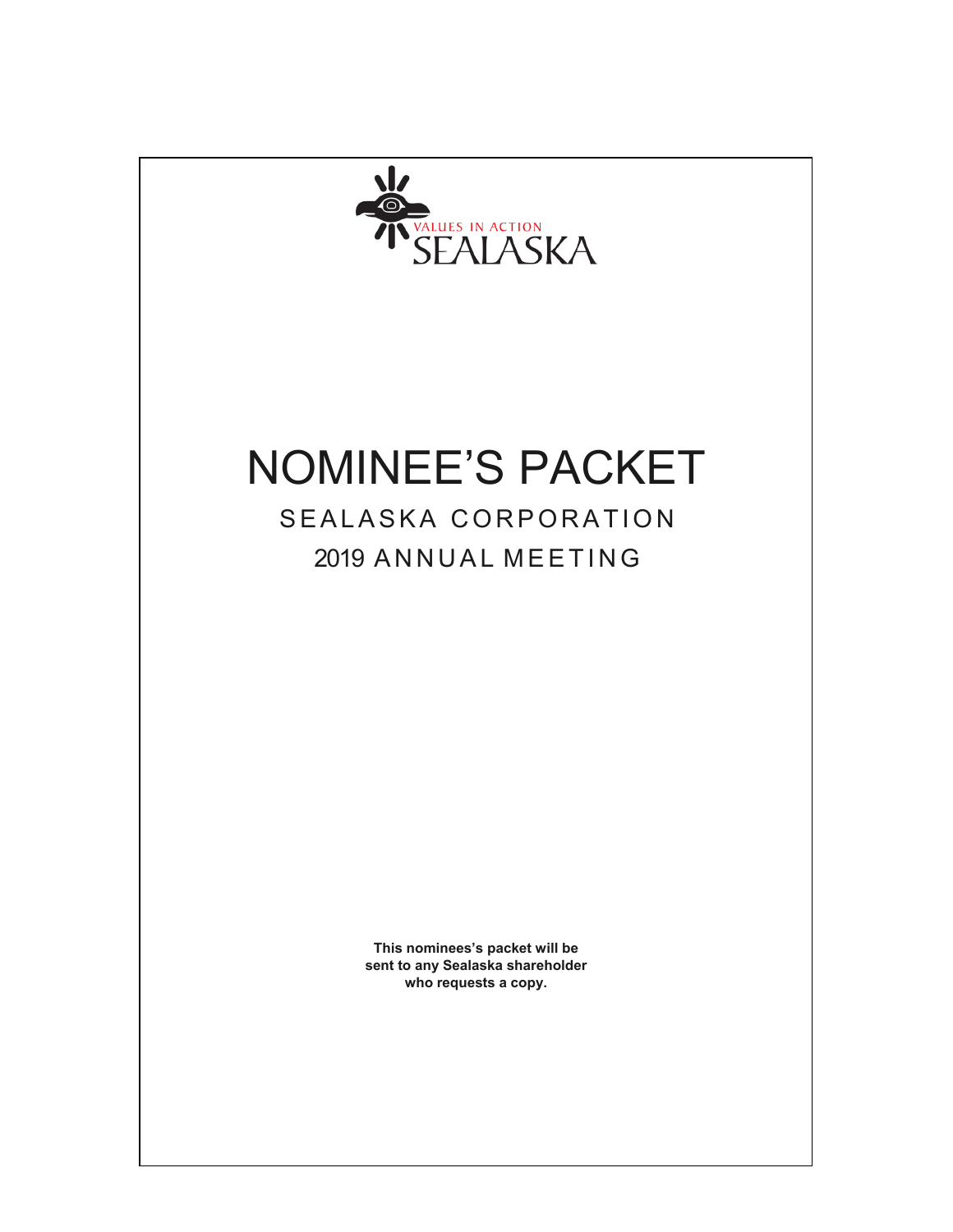# **NOTICE** SHAREHOLDER RESOLUTIONS

Shareholder resolutions are due 120 days before the annual meeting. *See* Sections 2.13 - 2.13.10 of the Election Bylaws.

To give shareholders more notice of the deadline, we advertised it in a mailing to shareholders on the 135-day notice postcard. If you have any questions, please call the Corporate Secretary at 1-800- 848-5921 (toll free) or (907) 586-1512.

See the Calendar on page 11 for specific dates.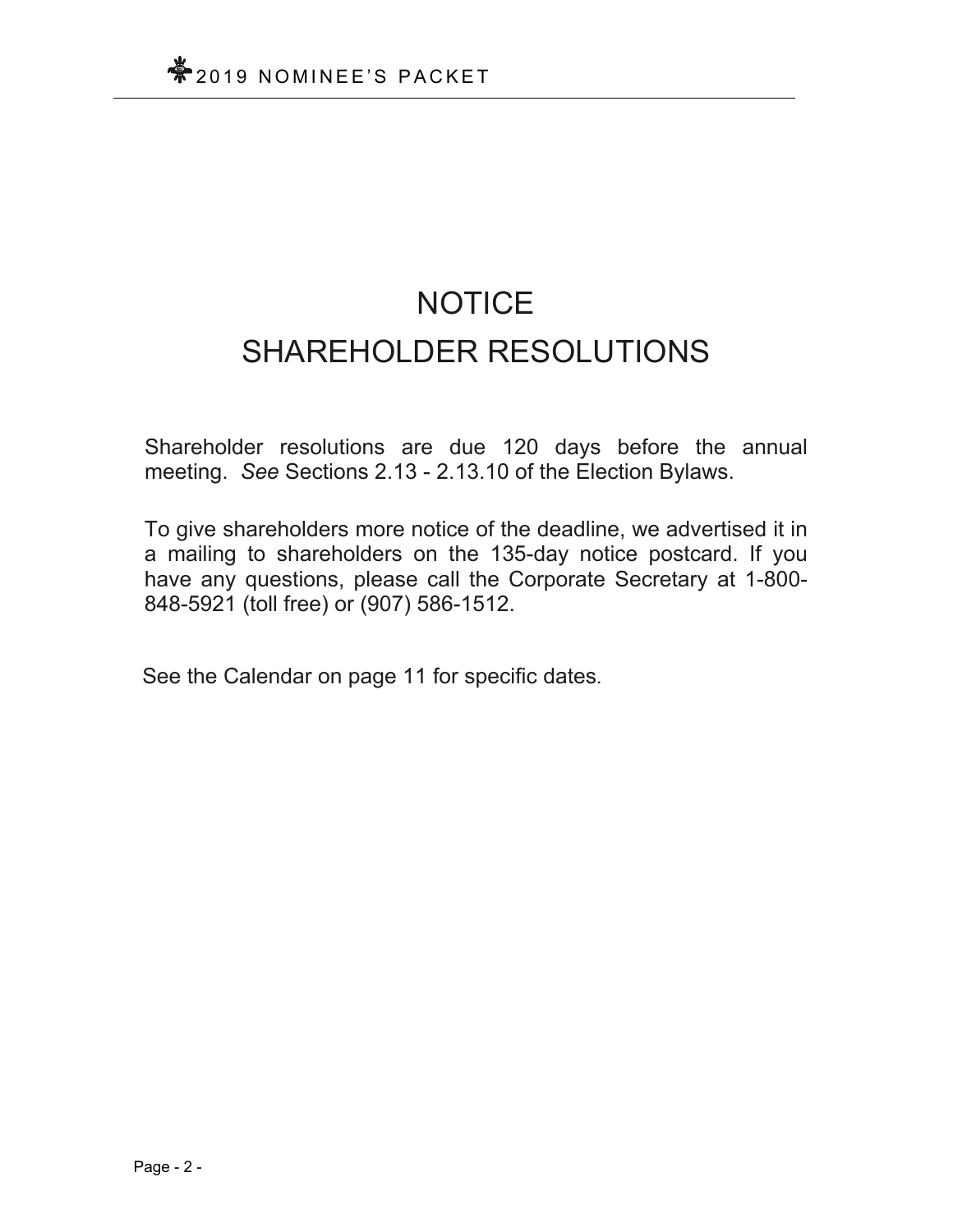# TABLE OF CONTENTS

| LETTER FROM THE CHAIRMAN OF THE BOARD:<br>AN ELECTION PROCESS EVERYONE CAN UNDERSTAND | 4  |
|---------------------------------------------------------------------------------------|----|
| <b>ELECTION PROCESS SUMMARY:</b><br>A SIMPLE & OPEN PROCESS FOR SEALASKA ELECTIONS    | 5  |
| INSTRUCTIONS FOR INDEPENDENT NOMINEES                                                 | 8  |
| <b>CALENDAR</b>                                                                       | 11 |
| QUESTIONS & ANSWERS ABOUT THE ELECTIONS PROCESS                                       | 12 |
| <b>VOTERS' INFORMATION</b>                                                            | 14 |
| INDEPENDENT NOMINEE'S DISCLOSURE QUESTIONNAIRE                                        | 15 |
| <b>REQUEST FOR SHAREHOLDER LIST &amp; AGREEMENT</b>                                   | 20 |
| <b>NOMINEE'S AGREEMENT</b>                                                            | 21 |
| NOMINEE'S PERSONAL STATEMENT #1<br>FOR THE PROXY STATEMENT: 200 WORDS                 | 22 |
| NOMINEE'S PERSONAL STATEMENT #2<br>FOR THE SEALASKA SHAREHOLDER NEWSLETTER: 200 WORDS | 23 |
| <b>APPENDICES</b>                                                                     | 24 |
| <b>DRAFT PROXY CARD</b>                                                               | 25 |
| <b>SEALASKA CORPORATION ELECTION BYLAWS</b>                                           | 26 |
| INSTRUCTIONS TO THE INSPECTORS OF ELECTION                                            | 37 |
| <b>PROXY VERIFICATION RULES</b>                                                       | 38 |
| ALASKA ADMINISTRATIVE CODE-PROXY SOLICITATIONS                                        | 41 |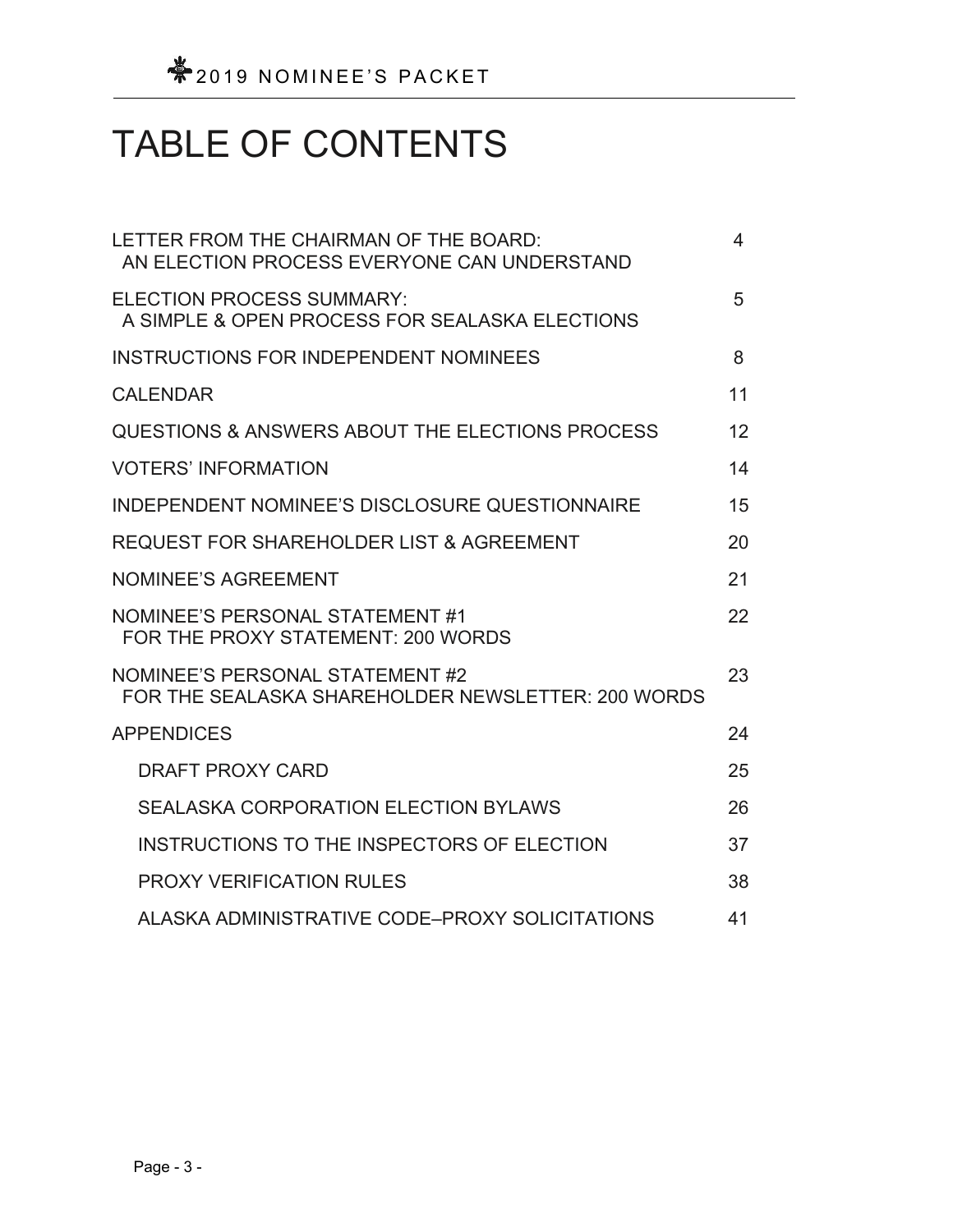## AN ELECTION PROCESS EVERYONE CAN UNDERSTAND

Dear Sealaska Shareholder:

This Nominee's Packet contains the information you will need in order to run for the Sealaska Board of Directors.

Please read the packet completely and return all completed forms. This will greatly speed up the process of producing the various materials that need to be prepared for the election. Sealaska's Vice President, Policy and Legal Affairs, Jaeleen Kookesh, is available to answer any questions or concerns at 1-800-848-5921 (toll free) or at (907) 586-1512.

Best wishes for a positive annual meeting and election season.

Sincerely,

The sulon

Joe Nelson, Board Chair Sealaska Corporation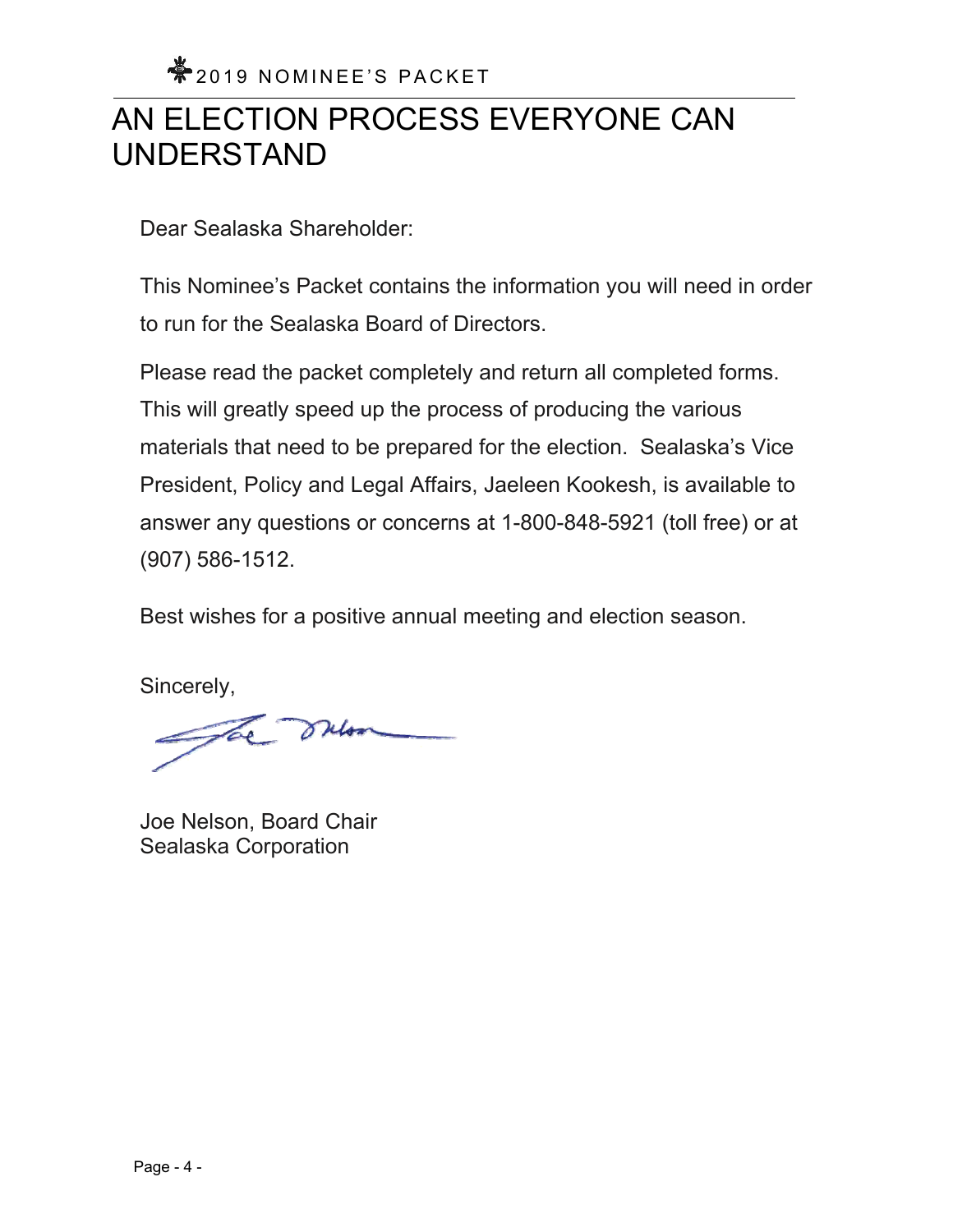## A SIMPLE & OPEN PROCESS FOR SEALASKA ELECTIONS

The election policies provide any qualified candidate for the Board of Directors the opportunity to include his or her name on the Sealaska proxy, proxy statement and mailings. Please review the Sealaska Bylaws carefully before submitting your nominee's materials.

**Be advised that any shareholder who elects to have his or her name placed as an independent nominee on Sealaska's corporate proxy MUST NOT allow his or her name to be placed on a separate independent proxy. Your signature on these materials attests to your understanding of this provision.** 

### **Election Highlights:**

- Names of all qualified nominees may appear on the Sealaska proxy.
- Independent nominees who appear on Sealaska's proxy cannot appear on any other proxy.
- Sealaska will pay the cost of printing and mailing proxies for all nominees on the Sealaska proxy.
- Any separate mailing, advertising, or proxy solicitation will be paid for by the nominee.
- Candidates may submit personal statements and photos which will be published in the proxy statement, and may also be printed in the Sealaska *Shareholder* newsletter.
- The Sealaska proxy form will have one or more lines for write-in candidates.
- Only Sealaska's proxy materials can be blue or carry the Sealaska logo.
- Directed votes cannot be redirected to another candidate.
- "Write-outs" -- Shareholders can vote "discretionary" and also indicate that they do not wish their votes to go to any particular nominee by crossing out the name of that nominee.
- Shareholders who properly propose a resolution for consideration at the annual meeting can submit a position statement supporting the resolution.
- Sealaska will provide each independent candidate a shareholder list on a Flash Drive at a cost of \$50. Candidates can purchase a set of address labels on a Flash Drive at a cost of \$50. Candidates can also purchase a set of printed address labels at a cost of \$75.
- This nominee's packet will be sent to any Sealaska shareholder who requests a copy.
- Sealaska's nominee packet is also available for download on Sealaska's website www.sealaska.com.

### **Summary of the Election Bylaws:**

- In order to be eligible for nomination, election and service as a Director of the Corporation, an individual must have at least one-quarter (25%) Alaska Native blood quantum and meet all the qualifications as described in Bylaw 3.3.3, starting on page 29. Please read these provisions carefully and determine your eligibility prior to completing and submitting this nominee's packet.
- The names of all qualified nominees, including independent nominees who do not appear on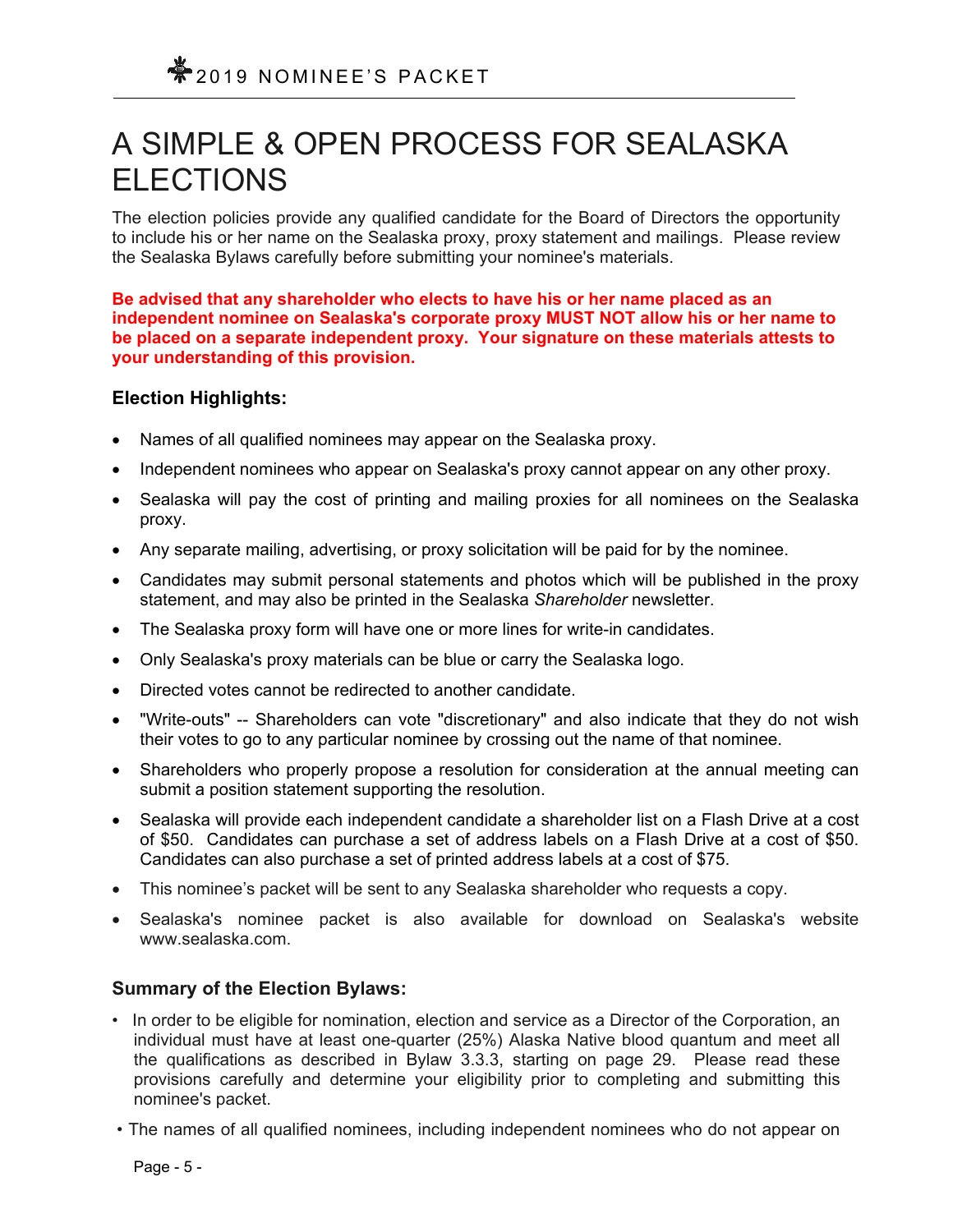## **◆2019 NOMINEE'S PACKET**

a separate proxy, will be placed on the Sealaska proxy.

- The Board of Directors will offer nominees whose names will be printed on the proxy.
- An independent nominee whose name appears on the Sealaska proxy may not begin proxy solicitation until after the Sealaska proxy is mailed to shareholders.
- Sealaska pays the costs of all printing and mailings of its proxy and proxy statements. Any separate mailing, advertising, or other proxy solicitation by an independent nominee shall be paid solely by the nominee, and shall be filed with the Division of Banking & Securities as required by State law.
- Included in the Sealaska proxy disclosure material will be one 200-word statement from the nominee for the proxy statement and one 200-word statement that may be used in the Sealaska *Shareholder* newsletter. (See Bylaw 3.3.5.3., page 31) Nominees may also provide a photograph for use in the proxy disclosure material. It is preferred that a high-resolution digital photo file (JPG) or a larger image (4x5) from a smartphone can be emailed to the Corporate Secretary at corpsec@sealaska.com.
- Nominees included on the Corporation's proxy receive 100 proxy cards from the Corporation without charge. Nominees may request additional proxy cards from the Corporate Secretary for a nominal fee no later than 30 days past the annual meeting record date of April 15, 2019.
- The Corporation will not pay any other proxy solicitation expenses for nominees who are not on the Board-endorsed corporate slate.
- The Corporation will send out a notice to shareholders 135 days before the annual meeting so that prospective candidates for the Board of Directors have adequate time to prepare their materials and send them to the Sealaska Corporate Secretary.
- The Corporate Secretary must receive the package of election information and campaign materials from an independent nominee no later than 90 days before the Annual Meeting in order for the nominee to qualify for inclusion on the Corporation's proxy material.
- The Sealaska proxy form will have blank lines for write-in candidates.
- Shareholders who desire to run for election to the Board of Directors but do not wish to appear on the Sealaska corporate proxy may solicit proxies independently according to Sealaska's Bylaws and State law and regulation.
- Only Sealaska's proxy can be printed on blue paper and can use the Sealaska logo. No other proxy, proxy statement or other solicitation materials, solicited by any individual nominee or slate, may be blue or reproduce the Sealaska logo.
- Directed votes cannot be "redirected." Proxy votes directed to a particular nominee shall remain directed to that nominee even if the nominee withdraws for any reason.
- "Discretionary voting" is permitted if the proxy form provides the option to choose among nominees, or the option to strike names from the shareholder's proxy. "Discretionary voting" means that when a shareholder signs a proxy and turns it over to a proxyholder, the proxyholder may use his or her own discretion to elect as many nominees from a specified slate as possible. If a shareholder votes "discretionary" on a proxy, the shareholder also has the option to cross out names of nominees he or she would not want the votes to go to.
- Independent candidates who have a separate proxy (who do not appear on Sealaska's proxy) may offer discretionary voting on their proxy.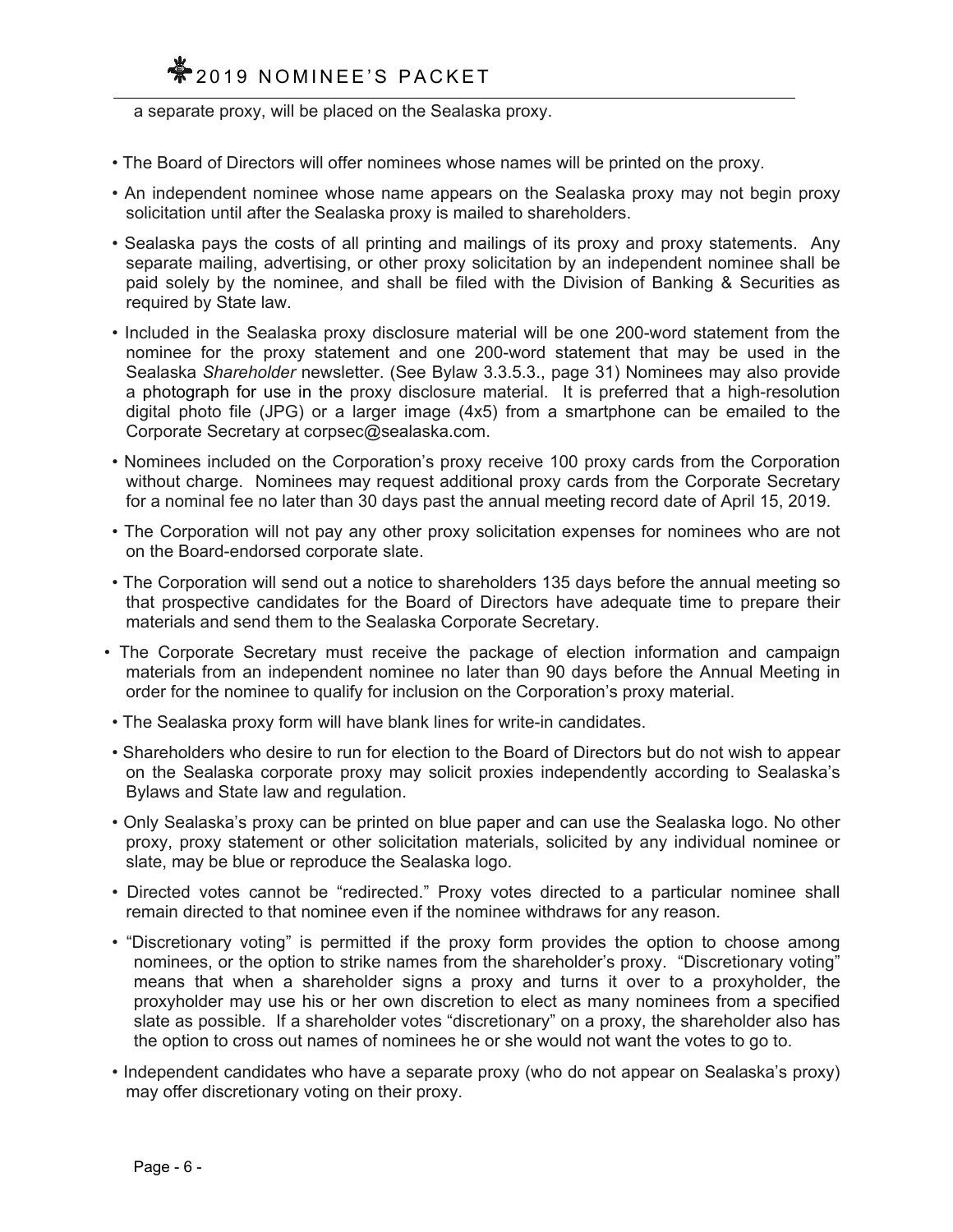

- Each nominee on the Corporation's proxy shall be entitled to a tabulation of the total votes toward quorum and the number of directed proxy votes he or she has. No nominee, including incumbent nominees and current directors of the Corporation, is entitled to any further information. However, when the Corporation prepares to vote its own proxies, board members designated as proxyholders will receive vote tabulations as necessary to vote the proxies. Proxyholders for independent candidates not appearing on the Sealaska proxy will also receive directed, discretionary and quorum totals for their proxies.
- The Chair, Vice Chair, Shareholder Relations Committee Chair, Corporate Secretary, and General Counsel are the only persons entitled to all information regarding the tabulation of the Corporation's proxy. The Bylaws require them to hold this information in strictest confidence.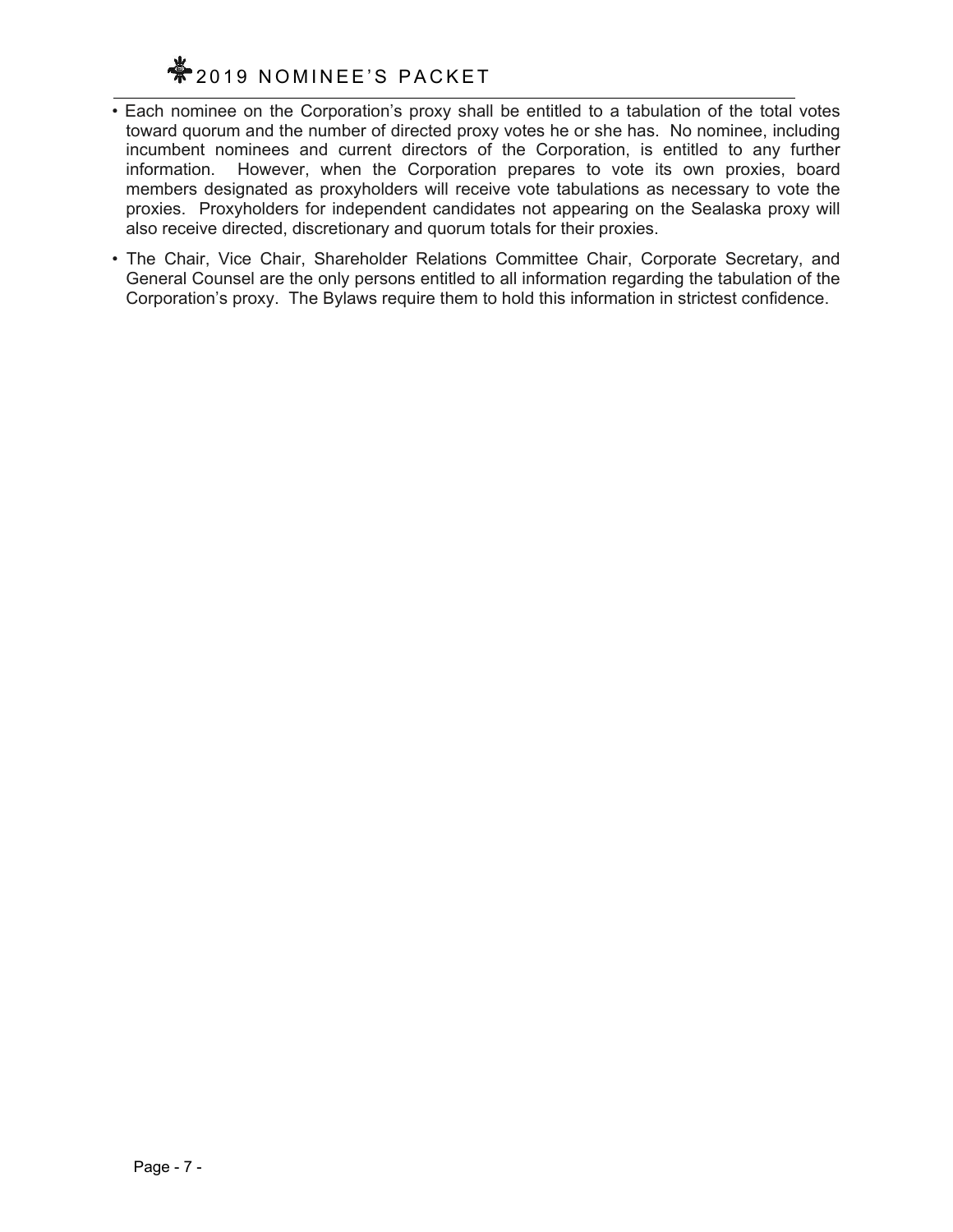## INSTRUCTIONS FOR INDEPENDENT NOMINEES

Under Sealaska's rules and election procedures, any qualified shareholder may seek a position on the Board of Directors by following the requirements of Sealaska Bylaw 3.3, entitled "Election Procedures." A copy of that Bylaw provision is included on pages 29-33. Read it carefully and become familiar with its provisions, including proxy solicitation and compliance with the Corporation's Code of Ethics requiring disclosure of and abstention from any conflict of interest (see Bylaw 3.3.3.4, page 30), and disclosure of any personal circumstance or event that would result in disqualification to be licensed or approved by any federal, state, or tribal agency regulating a business or investment in which Sealaska is involved (see Bylaw 3.3.3.6, pages 30).

According to Alaska law, all board candidates, whether independent or Board of Directors' nominees, must disclose certain information about themselves. Sealaska has prepared the enclosed forms to help independent candidates for the board comply with the Sealaska Bylaws and Alaska law. Individuals who do not meet the qualifications may not be nominated or serve.

Because of these requirements, it is important that each candidate understand the State proxy solicitation regulations (3 AAC 08.305 et seq.) and Sealaska Bylaws. If you have been a candidate for the Board of Directors in the past, you may notice a few changes in the Information you are required to disclose. This is because of the 2017 regulation changes, not any policy change by Sealaska. The regulations are on pages 41-51.The enclosed forms must be filled out completely and accurately so that your name may appear on the Corporation's proxy, and so that the proxy votes for you will be valid. Sealaska's shareholders must receive complete and accurate information.

### **1. INDEPENDENT NOMINEE'S DISCLOSURE QUESTIONNAIRE (PAGES 15-19)**

This document must be fully completed by each person who wishes to be an independent candidate appearing on Sealaska Corporation's proxy. If you complete this form accurately, you comply with the State proxy solicitation disclosure requirements (3 AAC 08.355). Mark "none" or "N/A" whenever a particular question does not apply to you. When completing this form, you may use additional paper if you require additional space for a complete answer. If you do not understand any of the questions on the form, contact Sealaska's Corporate Secretary. After you have filled in all the information requested, send the **original** to the Corporate Secretary at Sealaska Corporation. (You are no longer required to file this document separately with the State of Alaska, Division of Banking & Securities, as the filing of the Sealaska proxy statement by the Corporate Secretary fulfills this obligation.) A preaddressed envelope is enclosed. Be sure to use the correct amount of postage. You are strongly advised to keep a copy for yourself.

### **Sealaska must receive these materials via email, mail or fax by 5:00 PM Alaska Time on March 25, 2019 or your name will not be included on the Corporation's proxy. If you fax or email these materials to meet the deadline, you must still mail the originals to Sealaska.**

If you miss the deadline, you may still run as an independent candidate, but you will have to provide your own proxies and handle your own mailing, and you will not receive assistance from the Corporation. When you complete this form and sign it, you verify that the contents are true to the best of your knowledge and belief. If you do not know the answer to any of the questions, you must make reasonable efforts to find out and answer it completely.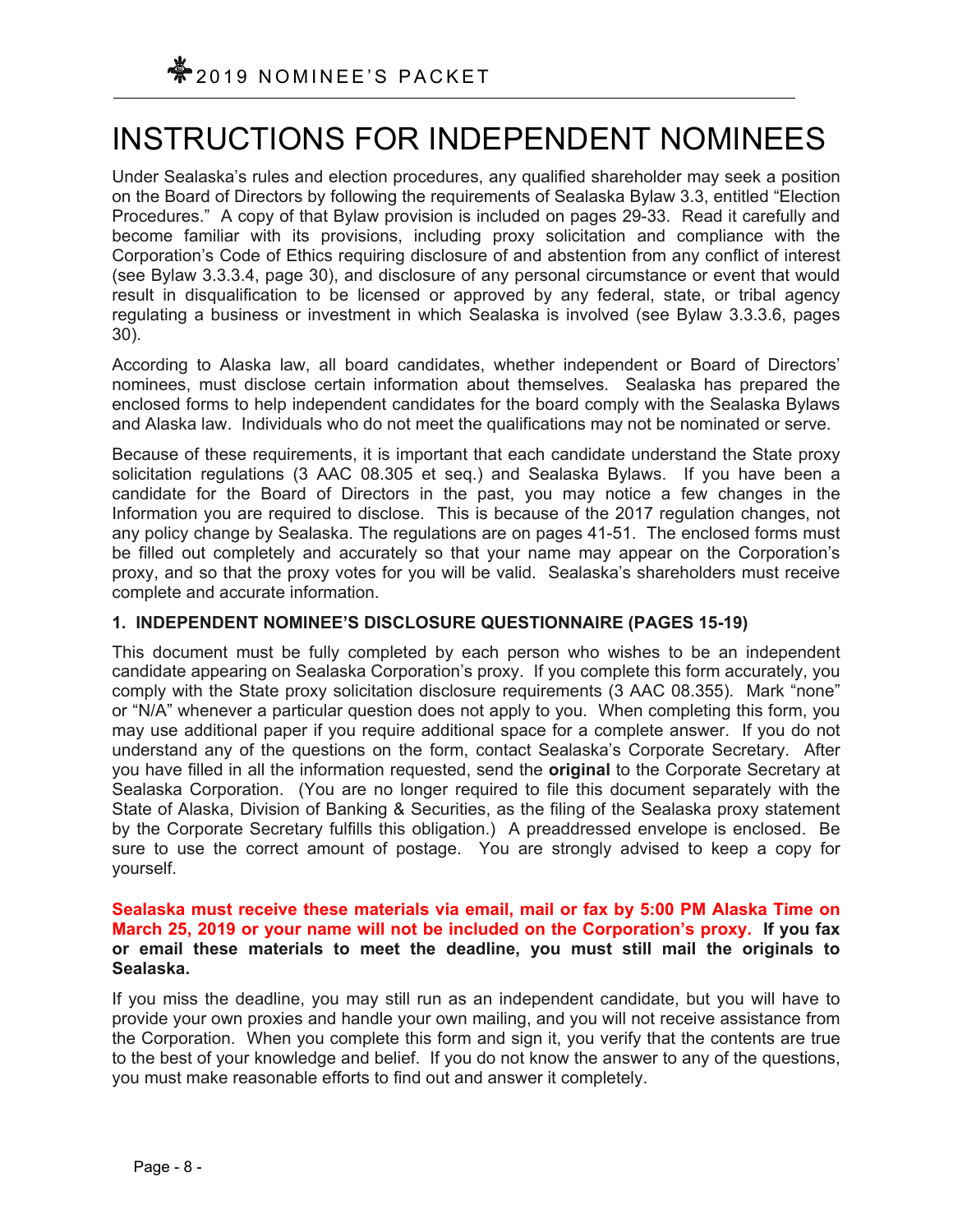**If you have made a statement that is false or would mislead shareholders on an issue important to them in determining how to vote, your proxies may become invalid, or you may have to make corrective statements at your own expense.** 

### **2. REQUEST FOR SHAREHOLDER LIST AND AGREEMENT (PAGE 20)**

Sealaska provides any shareholder who requests it for a proper purpose a copy of the current certified list of shareholders who are entitled to vote at the next annual meeting. If you wish to solicit proxies in addition to the efforts Sealaska will make, you may wish to obtain a shareholder list. **This information can be used only for a proper corporate purpose such**  as soliciting proxy votes. It cannot be used for personal gain or any commercial or improper purpose. If you wish to obtain the shareholder list for your campaign, you must agree that you will not use it for any improper purpose. The list contains the shareholder's name and physical mailing address, number of shares owned, and shareholder number.

**There is a charge of \$50 for each shareholder list provided on a Flash Drive.** Payment must be received before the list is released. Because the shareholder list is a sizeable paper document, it will ONLY be made available on a Flash Drive for a charge of \$50. A set of address labels on a Flash Drive may be purchased at a cost of time and materials for \$50. A **printed** set of address labels may be purchased at a cost of time and materials for \$75.

### **3. NOMINEE'S AGREEMENT (PAGE 21)**

The Nominee's Agreement states your agreement and understanding that you will abide by these election rules and conditions. Failure to do so could invalidate your eligibility or the votes cast for you on the Corporation's proxy. Read the provisions of this Agreement and the Bylaws so you understand the responsibilities that go along with your nomination. If you agree with the terms, sign the Agreement and return it to the Corporate Secretary.

If you do not wish to participate in these procedures, or do not agree with the conditions stated in the Agreement, you may still run as an independent candidate, but only on a separate proxy and not at the Corporation's expense. All candidates must comply with all State regulations concerning solicitation, and with Sealaska's Bylaw provisions governing independent candidates.

### **4. NOMINEE'S PERSONAL STATEMENTS (PAGES 22-23)**

Each nominee who appears on Sealaska's proxy has the opportunity to publish information about himself/herself and to make personal campaign statements that will be printed and distributed by the Corporation. Nominee's Personal Statement forms are numbered 1 and 2. The maximum number of words in your personal statements is on each form. These statements are optional.

The first 200-word statement will be included in the Corporation's official proxy statement. If you wish to change your statement for later publication, the second 200-word statement may be published in the Sealaska *Shareholder* newsletter if an issue is published before the annual meeting. Otherwise, the statement appearing in the proxy will be reproduced in any election edition of the Sealaska *Shareholder.* Sealaska reserves the right to edit any nominee's statements in coordination with the nominee. You may include a clear photograph of yourself. The photograph will be included in print and web materials. Please submit a high-resolution digital photo file (JPG) or a larger image (4x5) from a smartphone via email to the Corporate Secretary at corpsec@sealaska.com by the filing deadline.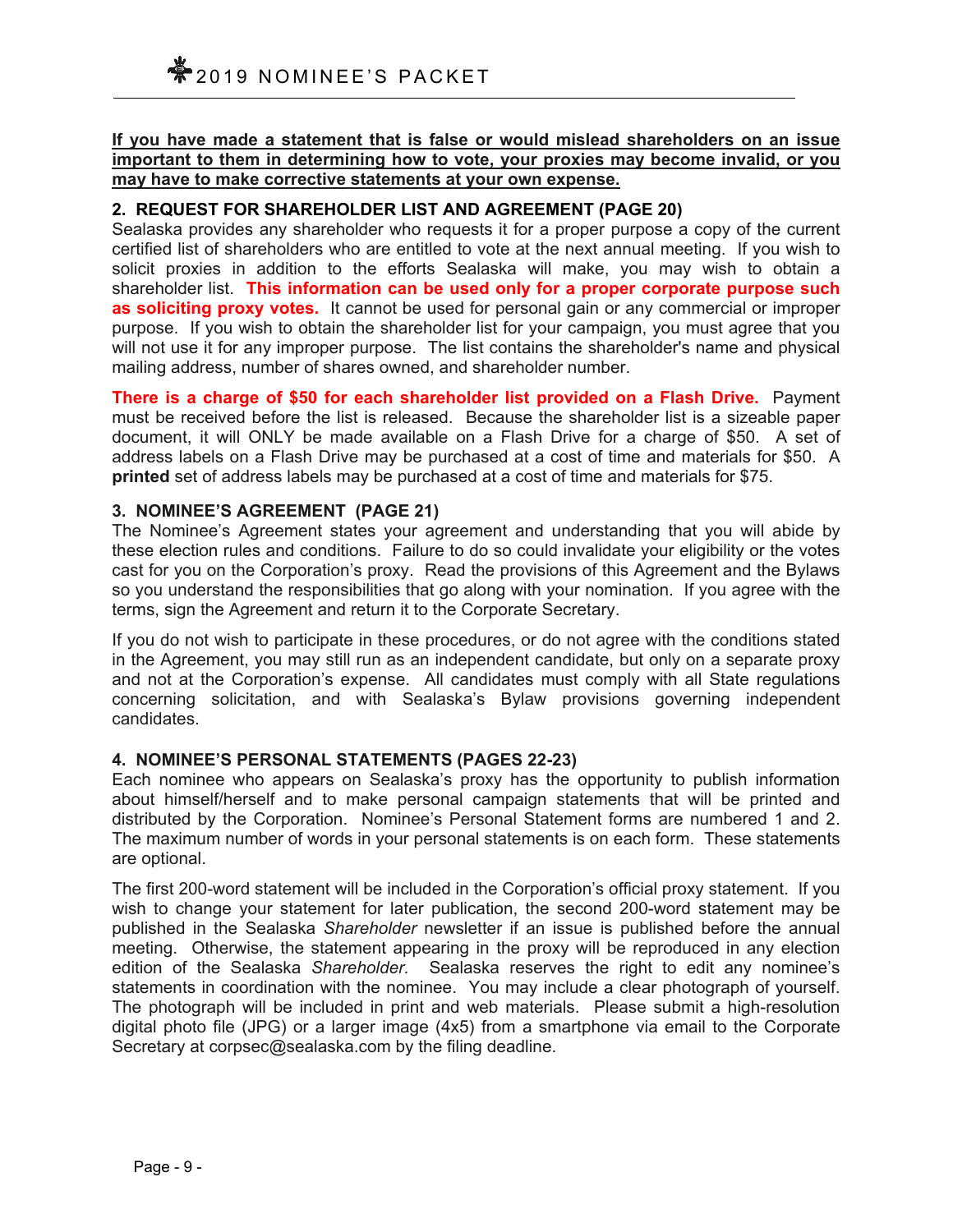### **5. SEALASKA CORPORATION PROXY (DRAFT FORM, PAGE 25)**

This item gives you an idea of how Sealaska's proxy will appear. At this writing, Sealaska does not know who the candidates will be, so the names are not filled in. We also do not know how many candidates will appear on the form, or what shareholder resolutions may be presented. Sealaska may change the language before the final proxy is sent out, approximately 60-45 days before the annual meeting.

### **6. BYLAWS OF SEALASKA CORPORATION - ARTICLE II, "SHAREHOLDERS" AND ARTICLE III, "BOARD OF DIRECTORS" (PAGES 26-36)**

Study these Bylaws carefully before you begin your campaign, specifically regarding board qualifications and on solicitation, including the timing for when solicitation can begin.

### **7. INSTRUCTIONS TO THE INSPECTORS OF ELECTION AND PROXY VERIFICATION RULES (PAGES 37-40)**

The Independent Inspectors of Election have guidelines for interpreting proxies that they receive and tabulate. These rules and instructions are included in this packet to help you make sure that all proxies you solicit are completed correctly according to these rules. If you make sure that proxies are filled out completely, accurately and legibly, you will obtain the maximum number of votes and minimize the number of proxies that have to be rejected.

### **8. STATE OF ALASKA DIVISION OF BANKING AND SECURITIES, REGULATIONS REGARDING PROXY SOLICITATION (PAGES 41-51**)

These requirements must be met by all candidates. If you do not follow these regulations, your votes could be invalidated. The current version is included in this packet. Please be aware that, compared to previous years and since 2017 there are changes to the items that must be disclosed by board candidates. If you complete the Nominees' Questionnaire provided with this packet fully and accurately, you will provide the information necessary to comply with the State proxy regulations.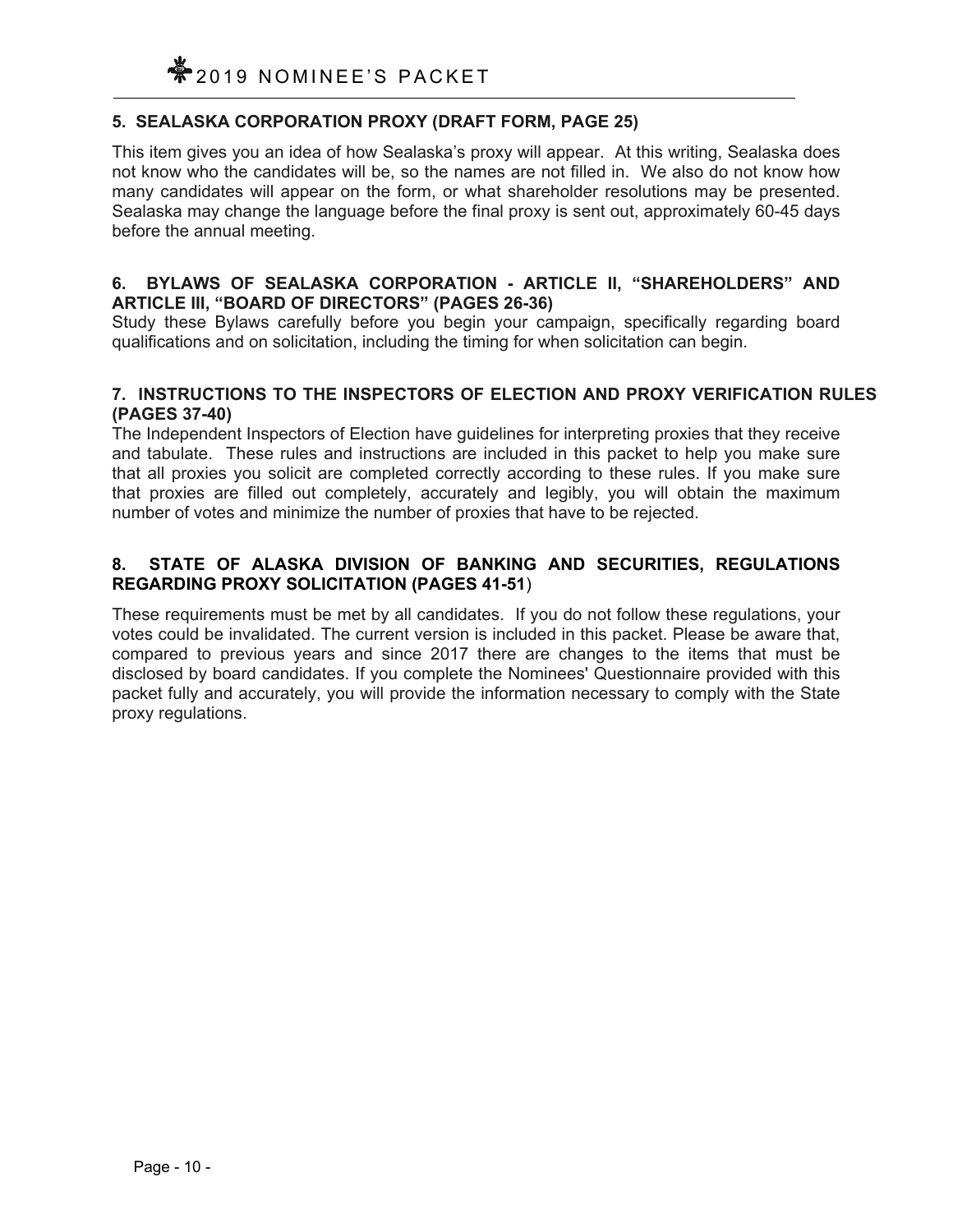## CALENDAR FOR 2019 ELECTIONS

## **FEBRUARY 7** (135 days Before Annual Meeting)

Deadline for Sealaska to send First Notice of Annual Meeting to all shareholders. Notice was sent in a separate mailing to shareholders.

## **FEBRUARY 25**

Deadline for submitting Shareholder Resolutions to Corporate Secretary.

## **MARCH 25**

Deadline to submit completed packet and materials for Nominees who wish to be included on the Sealaska Proxy.

## **APRIL 15** (Record Date)

Closing of transfer books and fixing record date for purpose of determining shareholders entitled to participate or vote in Annual Meeting.

## **MAY 2**

Approximate date to mail:

- Annual Report
- Proxy Statement
- Proxy Card

## **JUNE 7**

Deadline for Eligibility for Early Bird Voting Prizes.

## **JUNE 20**

5:00 PM Local Time, Juneau, Alaska - Deadline for submitting all proxies to Inspectors of Election.

## **JUNE 22**

1:00 PM Alaska Time, Annual Meeting of Shareholders of Sealaska Corporation, Dena'ina Center, 600 West Seventh Avenue, Anchorage, Alaska 99501.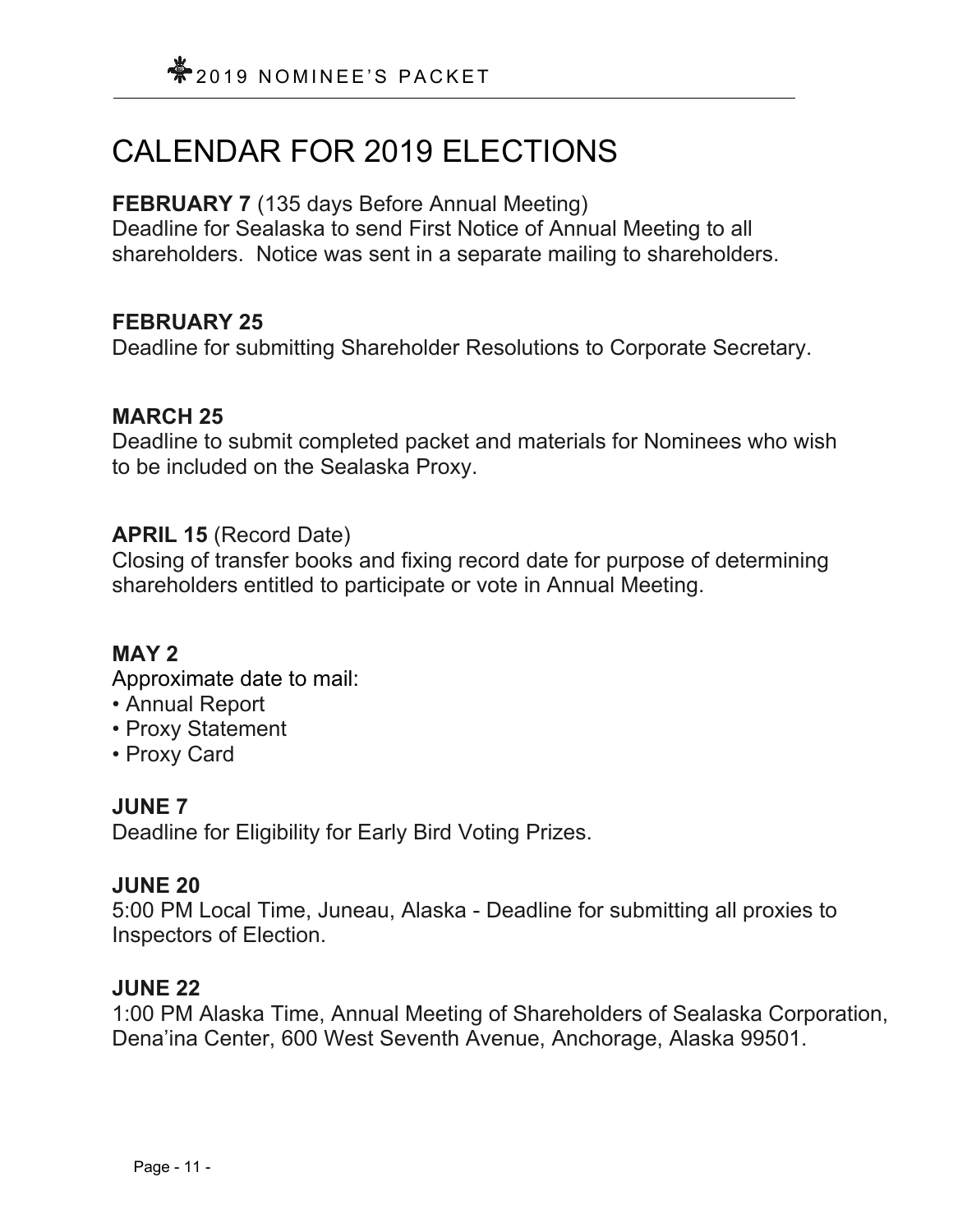## QUESTIONS & ANSWERS ABOUT THE ELECTIONS PROCESS

## Q: How many votes do I have?

 $\mathsf A$ : For each share of stock a shareholder has, the shareholder gets one vote for each director seat that is up for election. For example, a shareholder with 100 shares of stock has 400 votes if there are four directors being elected. In 2019, four board seats are to be elected.

## Q: Can I run as an independent candidate?

A: You can have your name placed on Sealaska's proxy by following the procedures in this booklet or, if you choose not to be included on the Sealaska proxy, you can still run as an independent candidate. However, your name will not appear on the Sealaska proxy and you will be responsible for your own proxy solicitation efforts. All candidates must comply with Sealaska's Bylaws and appropriate State laws.

## Q: What are the benefits of the elections system for independent candidates?

 $\mathsf{A}$ : An Independent Candidate can run for the Board at little or no cost. Another benefit is that independent candidates get exposure of their ideas and interests to every Sealaska shareholder, at a much lower cost to the candidates. Independent candidates may face thousands of dollars in printing and mailing costs if they run a separate proxy campaign.

## Q: Can I change my candidate's personal statements after I have sent them to Sealaska for publication?

A: You may only change your candidate's personal statements for a short time after submission. You must be sure to get your changes to Sealaska within a reasonable time, generally within a week after submission, to allow time for preparing the documents for print. **Changes will not be made after the printing process has begun.**

## Q: Will independent candidates get information about votes they receive on Sealaska's proxy?

 $\mathsf{A}$ : All candidates on the Sealaska proxy are entitled to know the total number of votes toward quorum, and the number of directed votes they have. Candidates must contact the Inspectors of Election for this information.

## Q: What happens if I don't follow the rules in the Nominee's Agreement?

A: If you do not follow the terms of the Nominee's Agreement, you can be dropped from the Sealaska proxy and you will not be entitled to the other benefits that Sealaska offers the candidates who do appear on the Sealaska proxy. Under certain circumstances, such as making a false or misleading statement in your personal statement, omitting a material fact, or solicitation prior to publication of the proxy statement, votes for you may not be counted.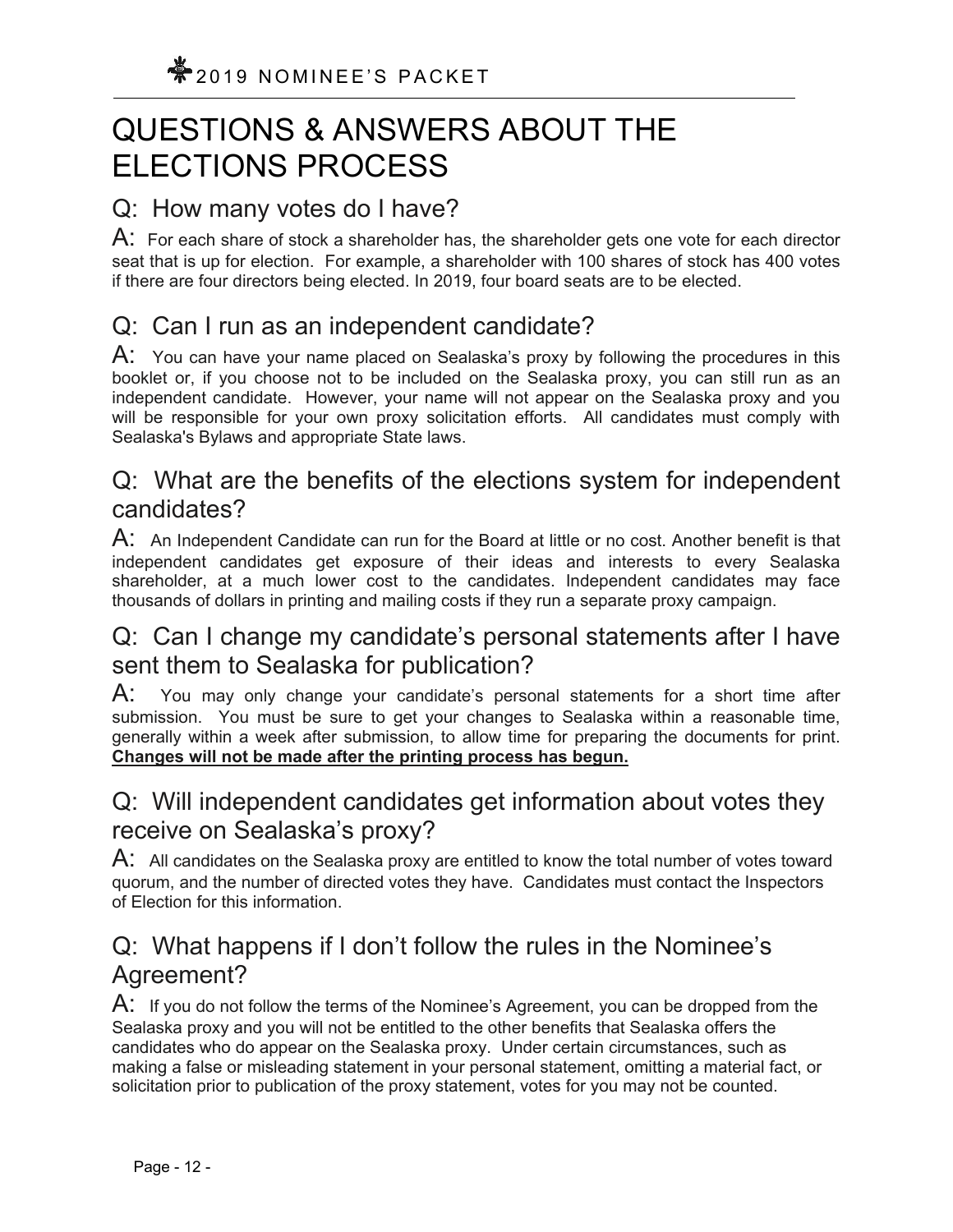## Q: When do I need to get my information to Sealaska so it can be published?

 $\mathsf{A}$ : Independent candidates must get their information to Sealaska no later than March 25, 2019. Sealaska must receive the information by this date. You may fax the contents of the nominee's packet by 5:00 p.m. on this date to 907-586-2304, or email to corpsec@sealaska.com, and immediately mail the originals to follow.

## Q: Who decides if a proxy is valid?

A: The Independent Inspectors of Election determine the validity and effect of proxies, according to the proxy verification rules included on pages 38-40.

## Q: What happens if I don't complete all the questions fully and accurately?

 $\mathsf{A}$ : Your votes could be challenged or not counted by the Inspectors of Election if it is discovered that you provided false or misleading information or neglected to include information that could cause a shareholder to vote differently, or might impact your eligibility as a nominee for the Board of Directors.

## Q: Can I contest a finding that a proxy is invalid?

A: Yes. You can meet with the Independent Inspectors of Election and review the proxies which have been found invalid, and contest the decision if you so desire. Most "invalid" proxies have simply been replaced by a later one from the same shareholder, so there may be no difference in the total vote count.

## Q: If I'm included on Sealaska's proxy, can I appear on someone else's proxy?

A: No. According to Sealaska's election Bylaws, a candidate who appears on the Sealaska proxy cannot appear on any other proxy.

## Q: What happens to proxies voted for a candidate who withdraws before the election?

 $\mathsf{A}$ : Every shareholder's votes will be cast as directed by that shareholder. If the shareholder has voted "discretionary," then the proxy can vote for any candidate on the slate; but if a vote is "directed," it will not be "redirected" to another candidate. A shareholder who voted for a candidate who later withdraws could sign a new proxy and vote for another candidate, as long as the proxy is received by the Inspectors of Election before the deadline.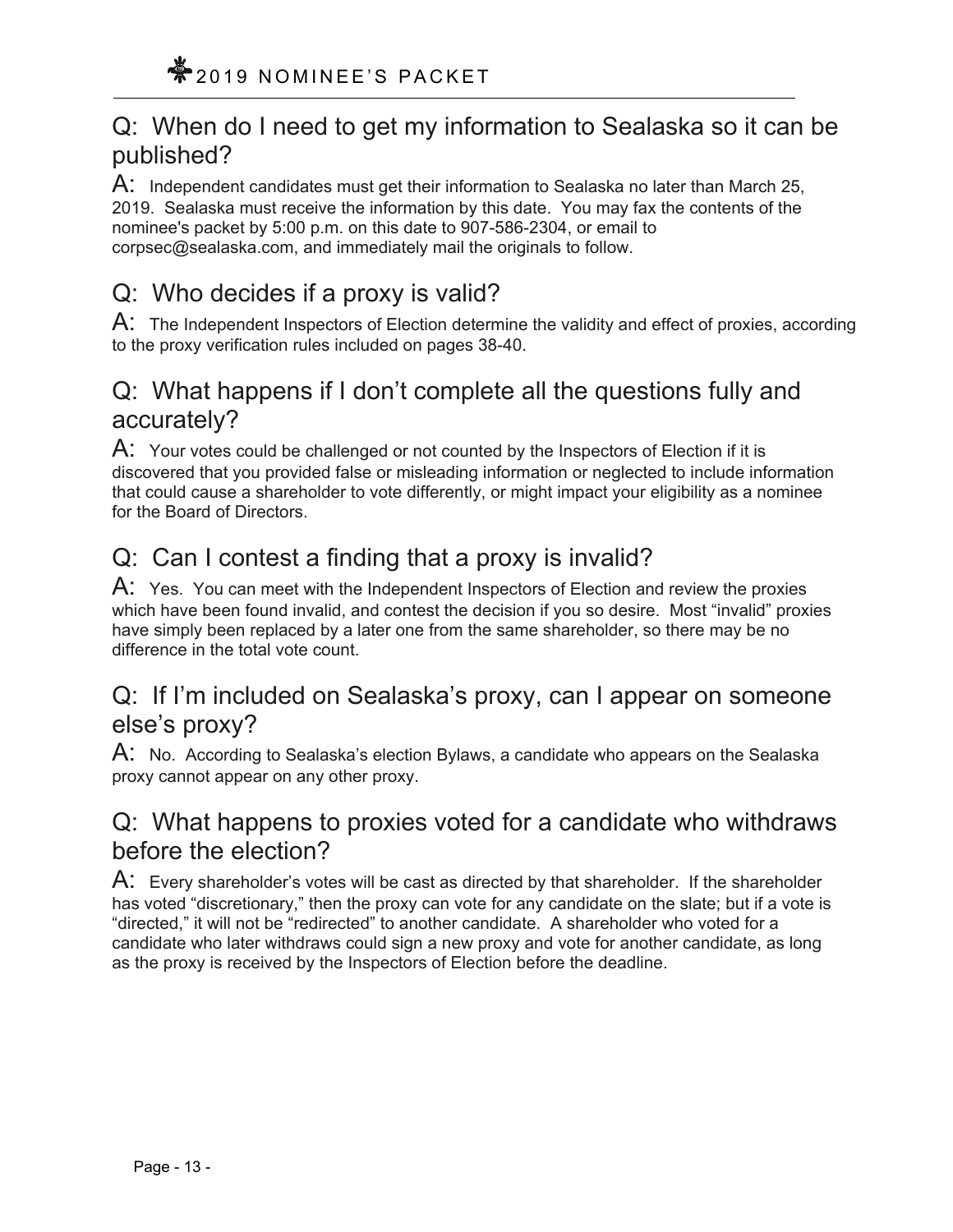# VOTERS' INFORMATION

## How to vote:

Shareholders may vote for nominees for the Sealaska Corporation Board of Directors in two ways – by proxy or in person. Most people vote by proxy, a form which is sent to all shareholders in the mail and can be completed online, or submitted via mail, fax, or hand delivery. Some shareholders prefer to attend the annual meeting and cast their vote in person by ballot at the meeting.

## When to vote:

You may vote by proxy any time up until the proxy deadline - 5:00 PM on June 20, 2019, two days before the Annual Meeting. On that date your proxy must be received by the Independent Inspectors of Election.

If you choose to vote in person at the Annual Meeting, you must attend the meeting and cast your ballot during the specific time that the ballot box is open. The Inspectors of Election will announce this time period during the meeting.

### Where to vote:

If you vote by proxy, you can vote online or send in your proxy by mail in a postage-paid envelope which Sealaska sends to you as part of the proxy material. You can also fax your proxy to the Inspectors of Election at the fax number printed on your proxy. If you choose to vote in person at the annual meeting, you must attend the meeting, which this year is scheduled for **June 22, 2019, in Anchorage, Alaska**.

## Number of Directors that are up for election:

This year, four directors will be elected to three-year terms.

## Voting "Directed":

When you complete your proxy, you can vote "Directed" and direct your votes specifically for nominees of your own choosing.

## Voting "Discretionary":

When you complete your proxy, you can vote "Discretionary" and give the proxyholders named on the proxy the discretion to vote your shares for the board-endorsed nominees. You can specify those individuals for whom you specifically do not want your shares voted by crossing out their names on the proxy.

## Voting "Quorum Only":

When you vote your proxy, you can choose "Quorum Only" and allow your shares to be counted only toward achieving a quorum for the meeting. This means that you would not vote for any nominee.

## Cumulative Voting:

For each share of stock a shareholder has, the shareholder gets one vote for each director who is up for election. For example, a shareholder with 100 shares of stock has 400 votes when there are four directors being elected. In cumulative voting, you can vote all of your votes for one candidate, or divide them up among candidates in any way you desire, up to the number of open seats.

## Voting Shares:

Original shareholders and their descendants have "voting shares," which means they can vote for election of directors and other matters that properly come before the meeting. Non-Natives who have inherited or received Sealaska stock through divorce or other legal proceedings have non-voting shares and they are not entitled to vote. Sealaska began issuing non-voting Class E Elders shares in 2009, which are not entitled to vote; however, Elders should still cast votes for their original voting shares.

## Changing Your Vote:

A shareholder can change his/her vote by signing and submitting a new proxy. Only the latest-dated proxy will be counted.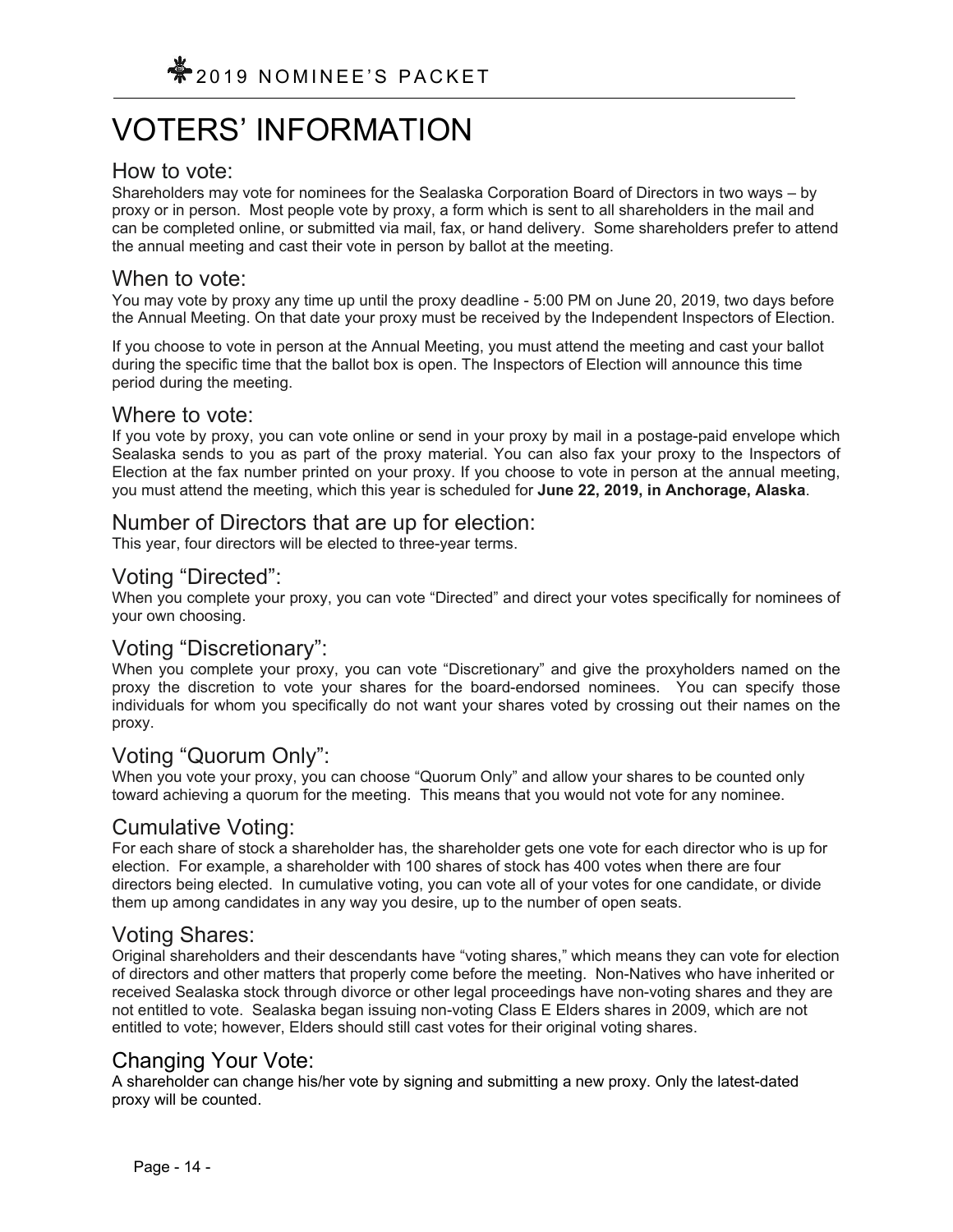## INDEPENDENT NOMINEE'S DISCLOSURE QUESTIONNAIRE

## SEALASKA CORPORATION 2019 ANNUAL MEETING

Alaska law (Chapter 08, Article 3 of the Alaska Administrative Code, 3 AAC 08.305, et seq.) requires all candidates for Board of Directors positions in ANCSA corporations to make certain disclosures about themselves, to communicate that information to shareholders, and to file the disclosures with the State of Alaska, Division of Banking & Securities ("Division"). Completion of the following questionnaire will provide the required information.

### **Upon completion, send the original to the Corporate Secretary at:**

Corporate Secretary Sealaska Corporation One Sealaska Plaza, Suite 400 Juneau, AK 99801-1276 (907) 586-1512

You may fax this document by the deadline to (907) 586-2304, or email to corpsec@sealaska.com, but must then mail the original immediately.

It is strongly recommended you retain a copy for your own records.

### **Your information will be duly filed with the Division of Banking and Securities when Sealaska submits its final published proxy statement. You do not need to send a copy of this document to the Division.**

Failure to make the required disclosures, or making a disclosure or other material statement that is false or misleading, could result in the invalidation of proxies voted for you. For that reason, please be certain to fill out the form completely and accurately. You may contact the Corporate Secretary if you have any questions about this form or the Corporation's Bylaws. If you have any questions about the State proxy regulations, you may contact the Corporate Secretary or a Securities Examiner at the Division. Your nominee's packet includes a copy of the applicable Alaska Administrative Code sections.

See 3 AAC 08.355, "Non-Board Solicitations," reprinted on page 46-48 of this packet, for detailed information and definitions of terms used in this form.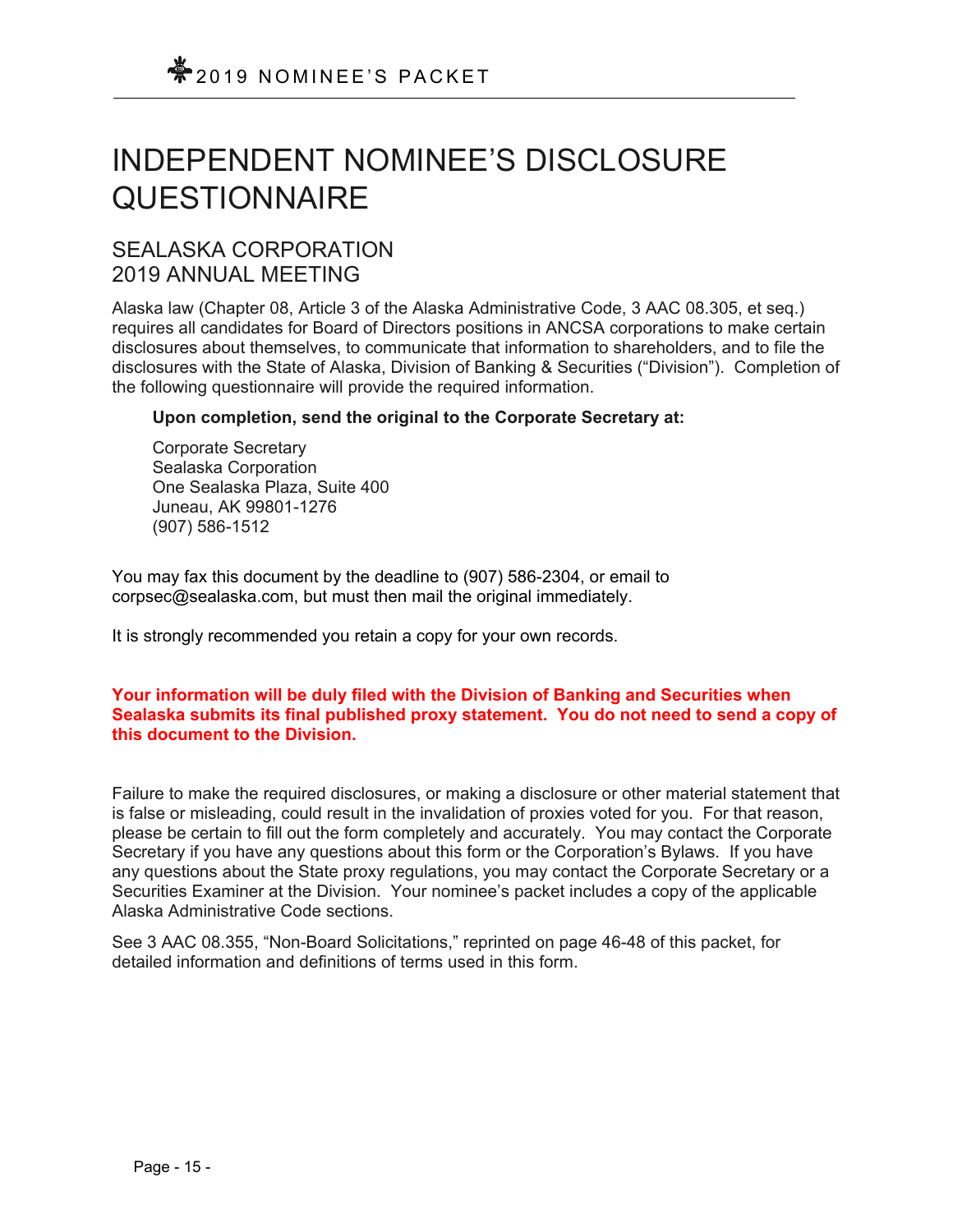## $*$ 2019 NOMINEE'S PACKET

1. Name of Corporation with respect to which proxies are being solicited: **Sealaska Corporation** 

|                                                                                                                | Your full name as it appears on your Sealaska Stock Certificate Shareholder Number AK Native Blood Quantum |              |     |                |
|----------------------------------------------------------------------------------------------------------------|------------------------------------------------------------------------------------------------------------|--------------|-----|----------------|
| (Your name will appear on solicitation materials as your full legal name<br>and will not include Native names) |                                                                                                            |              |     |                |
|                                                                                                                | Mailing Address (does not appear in the proxy) City                                                        | <b>State</b> | Zip | Home Telephone |
| Residence Address (if different from mailing address and does not appear in the proxy)                         |                                                                                                            |              |     | Message Phone  |
| Date of Birth                                                                                                  | <b>Email Address</b>                                                                                       |              |     |                |
|                                                                                                                |                                                                                                            |              |     |                |
|                                                                                                                | Principal Occupation, Name of Employer, and Current Directorships held in other Entities                   |              |     |                |
|                                                                                                                |                                                                                                            |              |     |                |
| Education                                                                                                      |                                                                                                            |              |     |                |

- 3. Information on Name and Address of "participants" as defined in 3 AAC 08.365(11) (see page 50):
	- A. Committee or group involved in the election of directors or other matters to be voted on at the annual meeting, with which you are affiliated:

 $\overline{\phantom{a}}$  , and the contribution of the contribution of the contribution of the contribution of the contribution of the contribution of the contribution of the contribution of the contribution of the contribution of the

B. Person, group, or entity that finances, directly or indirectly, your solicitation of proxies (other than Sealaska Corporation, and other than one that contributes not more than \$500 and that is not otherwise a participant):

 $\mathcal{L}_\mathcal{L} = \mathcal{L}_\mathcal{L} = \mathcal{L}_\mathcal{L} = \mathcal{L}_\mathcal{L} = \mathcal{L}_\mathcal{L} = \mathcal{L}_\mathcal{L} = \mathcal{L}_\mathcal{L} = \mathcal{L}_\mathcal{L} = \mathcal{L}_\mathcal{L} = \mathcal{L}_\mathcal{L} = \mathcal{L}_\mathcal{L} = \mathcal{L}_\mathcal{L} = \mathcal{L}_\mathcal{L} = \mathcal{L}_\mathcal{L} = \mathcal{L}_\mathcal{L} = \mathcal{L}_\mathcal{L} = \mathcal{L}_\mathcal{L}$ 

 $\overline{\phantom{a}}$  , and the contribution of the contribution of the contribution of the contribution of the contribution of the contribution of the contribution of the contribution of the contribution of the contribution of the

- C. Person, group, or entity that solicits proxies on your behalf (other than Sealaska Corporation):
- D. Other "participants" as defined in 3 AAC 08.365(11) (see page 50) with which you are affiliated or that join in your solicitation:
- 4. Do you, or any of the "participants" listed in item #3 above, have an arrangement or understanding with any entity for future employment by Sealaska Corporation (or its affiliates) or future financial transactions to which<br>Sealaska (or its affiliates) will be or may become a party? O Yes O No

If "Yes", provide a description of the terms of and parties to each arrangement or understanding.

 $\overline{\phantom{a}}$  , and the contribution of the contribution of the contribution of the contribution of the contribution of the contribution of the contribution of the contribution of the contribution of the contribution of the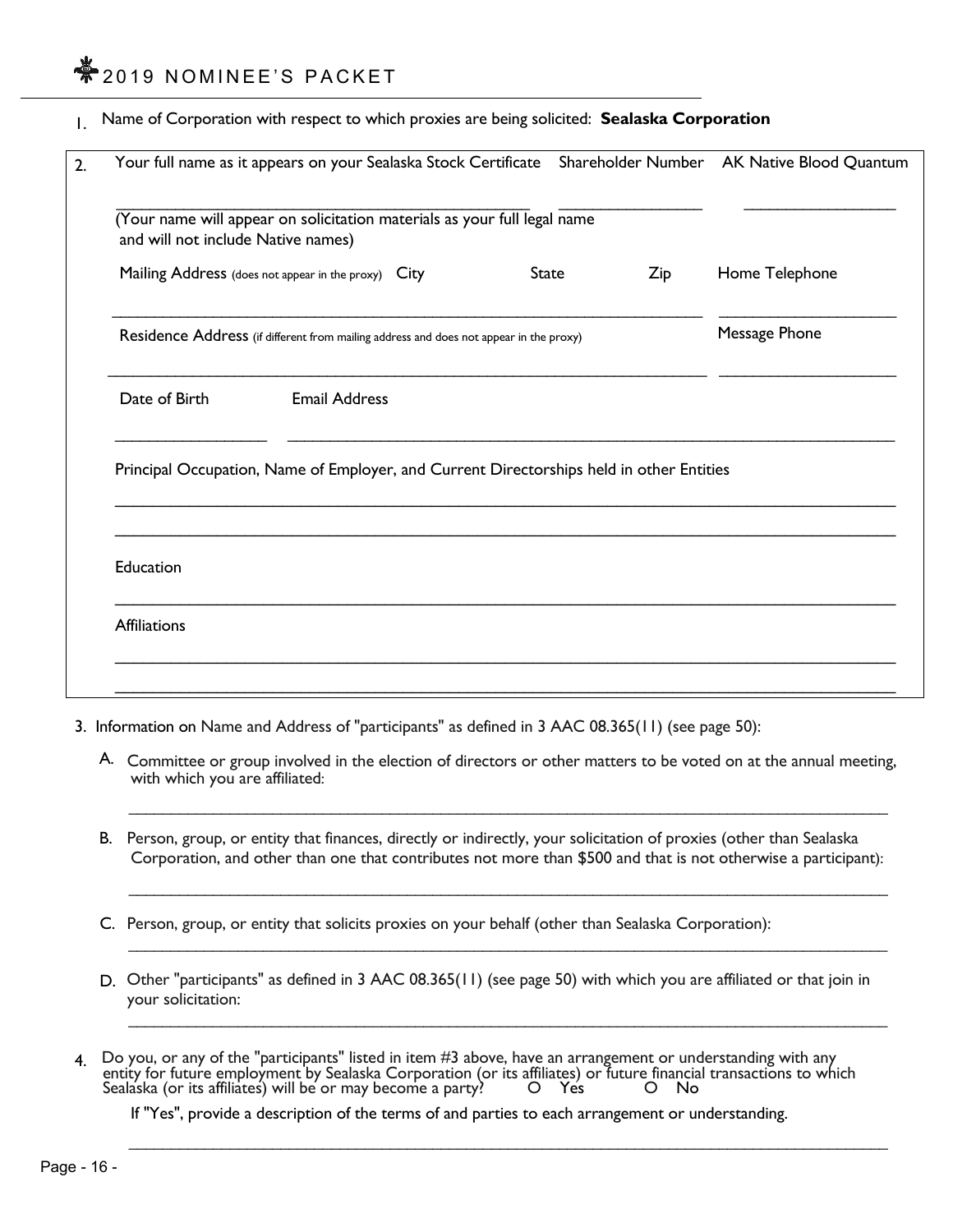5. List all positions or offices that you currently hold or have held in the past in Sealaska, including any of its affiliates, subsidiaries and committees, etc., including directorships.

 $\_$  . The contribution of the contribution of the contribution of the contribution of the contribution of the contribution of the contribution of the contribution of the contribution of the contribution of the contributio

6. Do you have any family relationship with any current director, other nominee, or executive officer of Sealaska or its<br>subsidiaries? C Yes O No subsidiaries? O Yes O No

 $\overline{\phantom{a}}$  ,  $\overline{\phantom{a}}$  ,  $\overline{\phantom{a}}$  ,  $\overline{\phantom{a}}$  ,  $\overline{\phantom{a}}$  ,  $\overline{\phantom{a}}$  ,  $\overline{\phantom{a}}$  ,  $\overline{\phantom{a}}$  ,  $\overline{\phantom{a}}$  ,  $\overline{\phantom{a}}$  ,  $\overline{\phantom{a}}$  ,  $\overline{\phantom{a}}$  ,  $\overline{\phantom{a}}$  ,  $\overline{\phantom{a}}$  ,  $\overline{\phantom{a}}$  ,  $\overline{\phantom{a}}$ 

 If "Yes," state the name(s) of the person(s) to whom you are related, the position(s) they hold, and the nature of the relationship(s).

 $\mathcal{L}_\mathcal{L} = \mathcal{L}_\mathcal{L} = \mathcal{L}_\mathcal{L} = \mathcal{L}_\mathcal{L} = \mathcal{L}_\mathcal{L} = \mathcal{L}_\mathcal{L} = \mathcal{L}_\mathcal{L} = \mathcal{L}_\mathcal{L} = \mathcal{L}_\mathcal{L} = \mathcal{L}_\mathcal{L} = \mathcal{L}_\mathcal{L} = \mathcal{L}_\mathcal{L} = \mathcal{L}_\mathcal{L} = \mathcal{L}_\mathcal{L} = \mathcal{L}_\mathcal{L} = \mathcal{L}_\mathcal{L} = \mathcal{L}_\mathcal{L}$ 

7. State your business experience during the past five years, including principal employment or occupation and employer, and directorships, beginning with the most recent (you may attach a separate sheet if desired):

 $\mathcal{L} = \{ \mathcal{L}_1, \mathcal{L}_2, \ldots, \mathcal{L}_n \}$  $\mathcal{L}_\mathcal{L} = \mathcal{L}_\mathcal{L} = \mathcal{L}_\mathcal{L} = \mathcal{L}_\mathcal{L} = \mathcal{L}_\mathcal{L} = \mathcal{L}_\mathcal{L} = \mathcal{L}_\mathcal{L} = \mathcal{L}_\mathcal{L} = \mathcal{L}_\mathcal{L} = \mathcal{L}_\mathcal{L} = \mathcal{L}_\mathcal{L} = \mathcal{L}_\mathcal{L} = \mathcal{L}_\mathcal{L} = \mathcal{L}_\mathcal{L} = \mathcal{L}_\mathcal{L} = \mathcal{L}_\mathcal{L} = \mathcal{L}_\mathcal{L}$  $\mathcal{L}_\mathcal{L} = \mathcal{L}_\mathcal{L} = \mathcal{L}_\mathcal{L} = \mathcal{L}_\mathcal{L} = \mathcal{L}_\mathcal{L} = \mathcal{L}_\mathcal{L} = \mathcal{L}_\mathcal{L} = \mathcal{L}_\mathcal{L} = \mathcal{L}_\mathcal{L} = \mathcal{L}_\mathcal{L} = \mathcal{L}_\mathcal{L} = \mathcal{L}_\mathcal{L} = \mathcal{L}_\mathcal{L} = \mathcal{L}_\mathcal{L} = \mathcal{L}_\mathcal{L} = \mathcal{L}_\mathcal{L} = \mathcal{L}_\mathcal{L}$ 

8. Per Sealaska Corporation Bylaw 3.3.3 you must disclose any personal circumstance or event that would cause you to fail to qualify for licensing or approval by any federal, state, or tribal agency that regulates a business or investment in which the Corporation is involved, or plans to become involved, and for which the Corporation and/or its officers and directors must so qualify. (See Bylaw 3.3.3 pages 29-30)

 The following events are considered material to an evaluation of a candidate's ability, integrity, and qualifications:

- voluntary or involuntary petition under bankruptcy or insolvency laws, or appointment of a receiver;
- **•** conviction or plea of no contest in a criminal proceeding (except traffic violations or other minor offenses);
- pending criminal proceedings except minor traffic violations or other minor offenses (see definitions);
- the entry of any final judgment, order, or decree, not subsequently reversed or vacated, that you engaged in unethical or illegal business practices, violated fiduciary duties, or violated securities laws;
- conviction or other official sanction resulting from commission of a felony involving dishonesty, questionable integrity or moral turpitude;
- engaging in other fraudulent or dishonest conduct which may pose a threat to the public interest or to the effective regulation of the Corporation's business, or event or circumstance subject to Bylaw Section 3.3.3 regardless of whether any such conduct has resulted in criminal or civil sanction or penalty.

 If any of the above events applies to you, list it and provide a brief description of the circumstances (you may use the back of the page if more room is needed):

 $\mathcal{L} = \{ \mathcal{L}_1, \mathcal{L}_2, \ldots, \mathcal{L}_n \}$ 

<sup>9.</sup> Provide a brief description of financial transactions, including purpose and amount, between Sealaska and the nominee or other participant or any family member of the nominee or participant, since the beginning of the corporation's last fiscal year (i.e., January 1, 2018), and presently proposed transactions, if: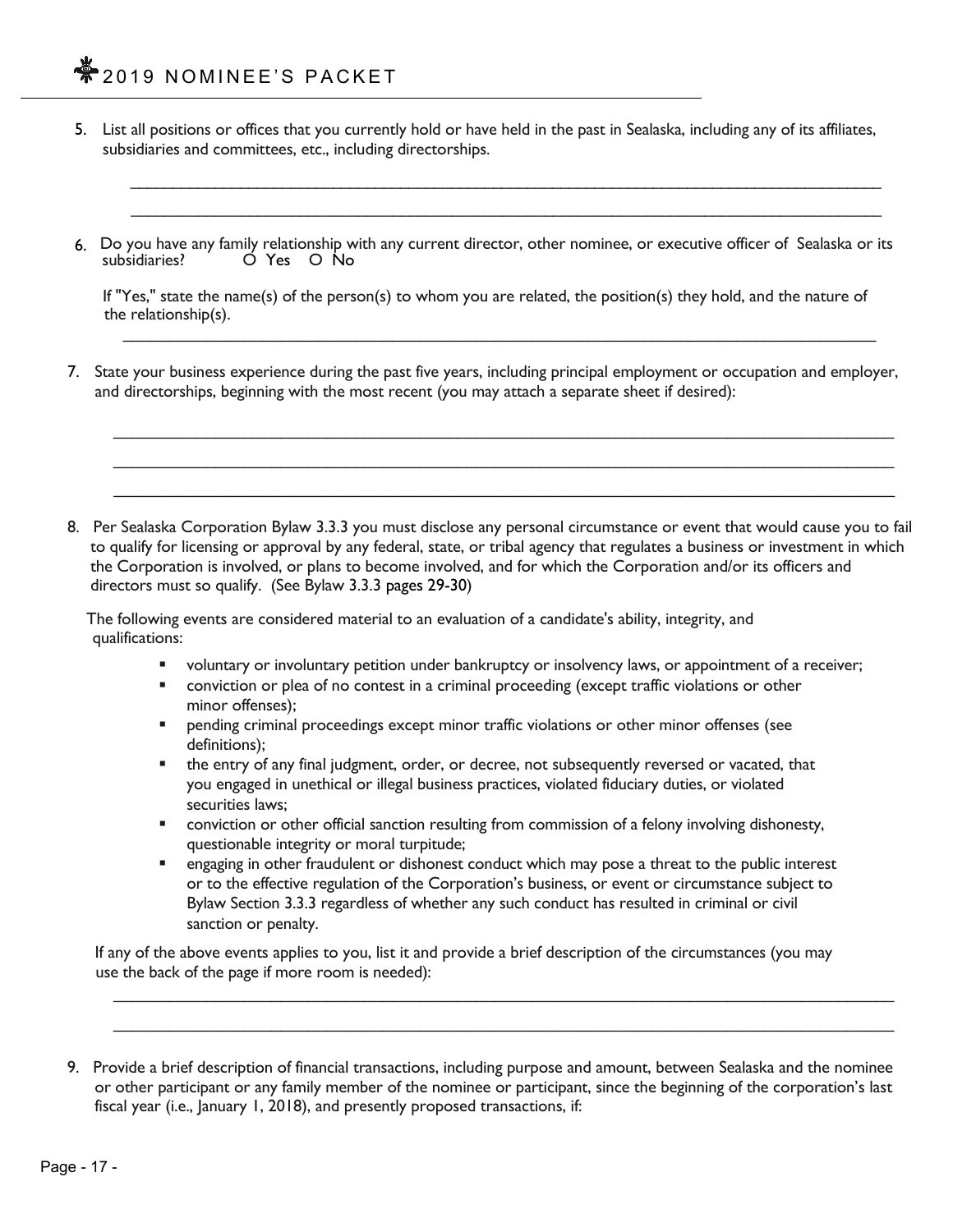a. the transactions in the aggregate exceed \$20,000; and

b. the nominee or participant in the solicitation or a member of the nominee's or participant's family is a party to the transaction or is employed by, is an officer of or director of, or owns, directly or indirectly, an interest in the entity that is a party to the transaction.

10. Briefly describe all legal proceedings during the last ten (10) years to which you or another participant with whom you are affiliated are a party with interests adverse to Sealaska or its affiliates:

 $\mathcal{L}_\mathcal{L} = \mathcal{L}_\mathcal{L} = \mathcal{L}_\mathcal{L} = \mathcal{L}_\mathcal{L} = \mathcal{L}_\mathcal{L} = \mathcal{L}_\mathcal{L} = \mathcal{L}_\mathcal{L} = \mathcal{L}_\mathcal{L} = \mathcal{L}_\mathcal{L} = \mathcal{L}_\mathcal{L} = \mathcal{L}_\mathcal{L} = \mathcal{L}_\mathcal{L} = \mathcal{L}_\mathcal{L} = \mathcal{L}_\mathcal{L} = \mathcal{L}_\mathcal{L} = \mathcal{L}_\mathcal{L} = \mathcal{L}_\mathcal{L}$  $\mathcal{L} = \{ \mathcal{L}_1, \mathcal{L}_2, \ldots, \mathcal{L}_n \}$ 

 $\mathcal{L} = \{ \mathcal{L} = \{ \mathcal{L} = \{ \mathcal{L} = \{ \mathcal{L} = \{ \mathcal{L} = \{ \mathcal{L} = \{ \mathcal{L} = \{ \mathcal{L} = \{ \mathcal{L} = \{ \mathcal{L} = \{ \mathcal{L} = \{ \mathcal{L} = \{ \mathcal{L} = \{ \mathcal{L} = \{ \mathcal{L} = \{ \mathcal{L} = \{ \mathcal{L} = \{ \mathcal{L} = \{ \mathcal{L} = \{ \mathcal{L} = \{ \mathcal{L} = \{ \mathcal{L} = \{ \mathcal{L} = \{ \mathcal{$ 

11. Briefly describe the methods you will employ to solicit proxies, if other than by inclusion on Sealaska Corporation proxy materials:

 $\mathcal{L}_\mathcal{L} = \mathcal{L}_\mathcal{L} = \mathcal{L}_\mathcal{L} = \mathcal{L}_\mathcal{L} = \mathcal{L}_\mathcal{L} = \mathcal{L}_\mathcal{L} = \mathcal{L}_\mathcal{L} = \mathcal{L}_\mathcal{L} = \mathcal{L}_\mathcal{L} = \mathcal{L}_\mathcal{L} = \mathcal{L}_\mathcal{L} = \mathcal{L}_\mathcal{L} = \mathcal{L}_\mathcal{L} = \mathcal{L}_\mathcal{L} = \mathcal{L}_\mathcal{L} = \mathcal{L}_\mathcal{L} = \mathcal{L}_\mathcal{L}$  $\mathcal{L} = \{ \mathcal{L}_1, \mathcal{L}_2, \ldots, \mathcal{L}_n \}$ 

- 12. Proxy Solicitation Expenditures.
	- a. How much money have you already spent soliciting proxies for this election?
		- $\updownarrow$
	- b. How much do you estimate you will spend, in addition to the solicitation services to be provided by Sealaska Corporation?
		- $\sim$
	- c. If you will incur additional expenses of solicitation, who will bear those expenses?

 $\mathcal{L}_\text{max} = \frac{1}{2} \sum_{i=1}^{n} \frac{1}{2} \sum_{i=1}^{n} \frac{1}{2} \sum_{i=1}^{n} \frac{1}{2} \sum_{i=1}^{n} \frac{1}{2} \sum_{i=1}^{n} \frac{1}{2} \sum_{i=1}^{n} \frac{1}{2} \sum_{i=1}^{n} \frac{1}{2} \sum_{i=1}^{n} \frac{1}{2} \sum_{i=1}^{n} \frac{1}{2} \sum_{i=1}^{n} \frac{1}{2} \sum_{i=1}^{n} \frac{1}{2} \sum_{i=1}^{n} \frac{1$  $\mathcal{L}_\text{max} = \frac{1}{2} \sum_{i=1}^{n} \frac{1}{2} \sum_{i=1}^{n} \frac{1}{2} \sum_{i=1}^{n} \frac{1}{2} \sum_{i=1}^{n} \frac{1}{2} \sum_{i=1}^{n} \frac{1}{2} \sum_{i=1}^{n} \frac{1}{2} \sum_{i=1}^{n} \frac{1}{2} \sum_{i=1}^{n} \frac{1}{2} \sum_{i=1}^{n} \frac{1}{2} \sum_{i=1}^{n} \frac{1}{2} \sum_{i=1}^{n} \frac{1}{2} \sum_{i=1}^{n} \frac{1$  $\mathcal{L}_\text{max} = \frac{1}{2} \sum_{i=1}^{n} \frac{1}{2} \sum_{i=1}^{n} \frac{1}{2} \sum_{i=1}^{n} \frac{1}{2} \sum_{i=1}^{n} \frac{1}{2} \sum_{i=1}^{n} \frac{1}{2} \sum_{i=1}^{n} \frac{1}{2} \sum_{i=1}^{n} \frac{1}{2} \sum_{i=1}^{n} \frac{1}{2} \sum_{i=1}^{n} \frac{1}{2} \sum_{i=1}^{n} \frac{1}{2} \sum_{i=1}^{n} \frac{1}{2} \sum_{i=1}^{n} \frac{1$ 

 $\mathcal{L}_\text{max} = \frac{1}{2} \sum_{i=1}^{n} \frac{1}{2} \sum_{i=1}^{n} \frac{1}{2} \sum_{i=1}^{n} \frac{1}{2} \sum_{i=1}^{n} \frac{1}{2} \sum_{i=1}^{n} \frac{1}{2} \sum_{i=1}^{n} \frac{1}{2} \sum_{i=1}^{n} \frac{1}{2} \sum_{i=1}^{n} \frac{1}{2} \sum_{i=1}^{n} \frac{1}{2} \sum_{i=1}^{n} \frac{1}{2} \sum_{i=1}^{n} \frac{1}{2} \sum_{i=1}^{n} \frac{1$  $\mathcal{L}_\text{max} = \frac{1}{2} \sum_{i=1}^{n} \frac{1}{2} \sum_{i=1}^{n} \frac{1}{2} \sum_{i=1}^{n} \frac{1}{2} \sum_{i=1}^{n} \frac{1}{2} \sum_{i=1}^{n} \frac{1}{2} \sum_{i=1}^{n} \frac{1}{2} \sum_{i=1}^{n} \frac{1}{2} \sum_{i=1}^{n} \frac{1}{2} \sum_{i=1}^{n} \frac{1}{2} \sum_{i=1}^{n} \frac{1}{2} \sum_{i=1}^{n} \frac{1}{2} \sum_{i=1}^{n} \frac{1$  $\mathcal{L}_\text{max} = \frac{1}{2} \sum_{i=1}^{n} \frac{1}{2} \sum_{i=1}^{n} \frac{1}{2} \sum_{i=1}^{n} \frac{1}{2} \sum_{i=1}^{n} \frac{1}{2} \sum_{i=1}^{n} \frac{1}{2} \sum_{i=1}^{n} \frac{1}{2} \sum_{i=1}^{n} \frac{1}{2} \sum_{i=1}^{n} \frac{1}{2} \sum_{i=1}^{n} \frac{1}{2} \sum_{i=1}^{n} \frac{1}{2} \sum_{i=1}^{n} \frac{1}{2} \sum_{i=1}^{n} \frac{1$ 

 (List any "participant" in your solicitation (other than Sealaska) who has contributed, or has agreed to contribute, \$500 or more, in the aggregate):

13. Provide a description of any substantial interest, direct or indirect, by shareholdings or otherwise, by the nominee or other participant in the solicitation, or family member of such nominee or participant, in any matter to be acted upon at the meeting, unless the participant or family member owns shares in the corporation and would receive no extra or special benefit not shared on a pro rata basis by all other shareholders of the same class.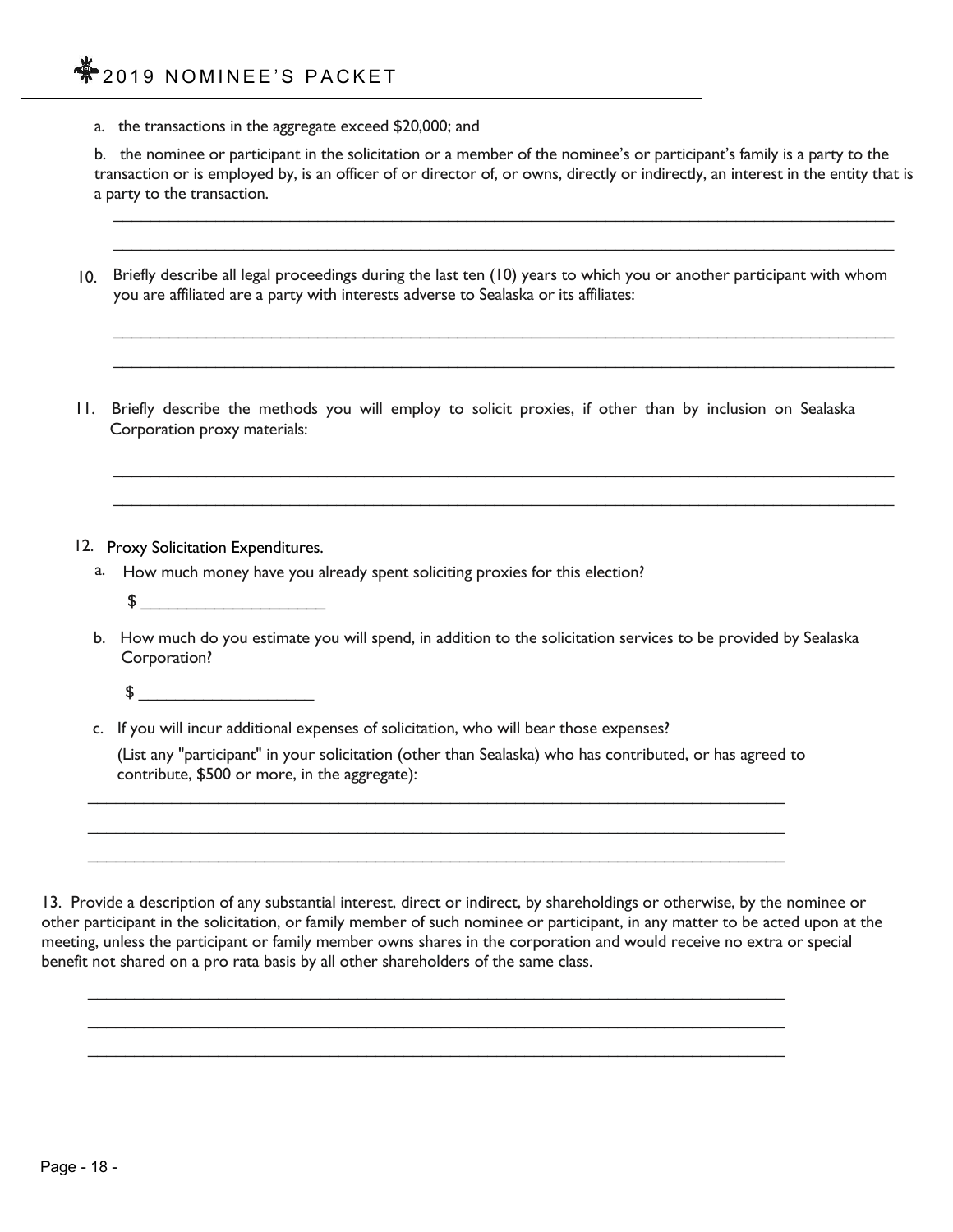**I understand that if I choose to have my name placed on the Sealaska Corporation proxy, I will not seek additional reimbursement from the Corporation for my solicitation expenses. I hereby declare that the foregoing information as provided by me is true and correct to the best of my knowledge and belief, and that I have made every reasonable effort to assure the accuracy of every fact stated herein; I have read the Sealaska Corporation Bylaws pertaining to election of directors and the State of Alaska regulations regarding proxy solicitation, and agree to abide by the rules stated therein; further, I understand that whenever a word used in this form is defined in Sealaska Bylaw 3.15, or 3 AAC 08.365, the meaning of that word shall be as set forth in those sections.** 

Signature (Shareholder/Nominee) Date

 $\mathcal{L}_\mathcal{L} = \mathcal{L}_\mathcal{L} = \mathcal{L}_\mathcal{L} = \mathcal{L}_\mathcal{L} = \mathcal{L}_\mathcal{L} = \mathcal{L}_\mathcal{L} = \mathcal{L}_\mathcal{L} = \mathcal{L}_\mathcal{L} = \mathcal{L}_\mathcal{L} = \mathcal{L}_\mathcal{L} = \mathcal{L}_\mathcal{L} = \mathcal{L}_\mathcal{L} = \mathcal{L}_\mathcal{L} = \mathcal{L}_\mathcal{L} = \mathcal{L}_\mathcal{L} = \mathcal{L}_\mathcal{L} = \mathcal{L}_\mathcal{L}$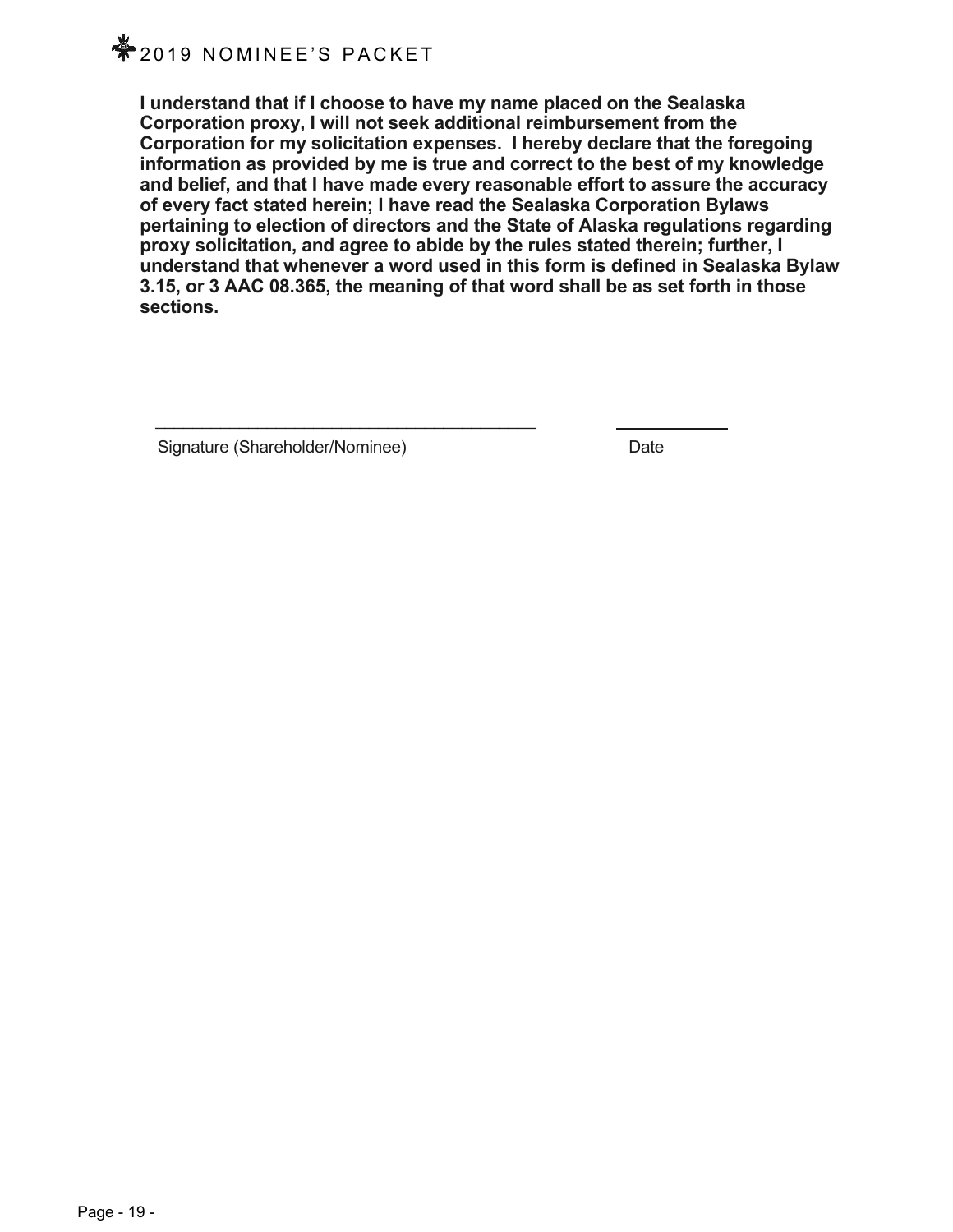## REQUEST FOR SHAREHOLDER LIST & AGREEMENT

TO: Corporate Secretary, Sealaska Corporation

I am a current holder of Sealaska Corporation voting shares (or the agent or attorney\* for such holder, with written authority to act in that capacity [attached]). As such, I wish to obtain Sealaska's list of shareholders who are entitled to vote at the Corporation's next annual or special meeting of shareholders, in alphabetical order and in the delivery medium that is used by Sealaska. I hereby certify and agree that I will use the shareholder list only for a proper purpose (proper purposes include but are not limited to running for the Board of Directors as an independent nominee or for use in support or opposition to a shareholder resolution authorized to be voted on by shareholders, without affiliation with an entity hostile to the corporation); that I will not use the information on the shareholder list for personal gain or commercial purposes, nor will I use or permit the list to be used for the benefit of any competitor of Sealaska, nor for any purpose opposed to the best interests of Sealaska or its shareholders.

Please include a check or money order payable to "Sealaska Corporation" if you want to receive a shareholder list. This list will not be released until payment is received by Sealaska. Please provide at least 3 business days for Sealaska to prepare the list.

- The fee for each list of shareholders (on a Flash Drive) is \$50.
- One set of address labels (on a Flash Drive) will be provided upon request at a cost of \$50.
- One set of **printed** address labels will be provided upon request at a cost of \$75.

Check here if you request a shareholder list on a Flash Drive at a cost of \$50.

Check here if you require one set of address labels on a Flash Drive at a cost of \$50.

Check here if you require a set of **printed** address labels for \$75.

| Shareholder Signature | <b>Printed Name</b> |               | Date     |
|-----------------------|---------------------|---------------|----------|
| Address               | City                | State         | Zip Code |
| Home Phone            | Work Phone          | Email Address |          |

**\***Agent or Attorney: Attach written authority to act on shareholder's behalf.

Acting on behalf of (Shareholder's Printed Name)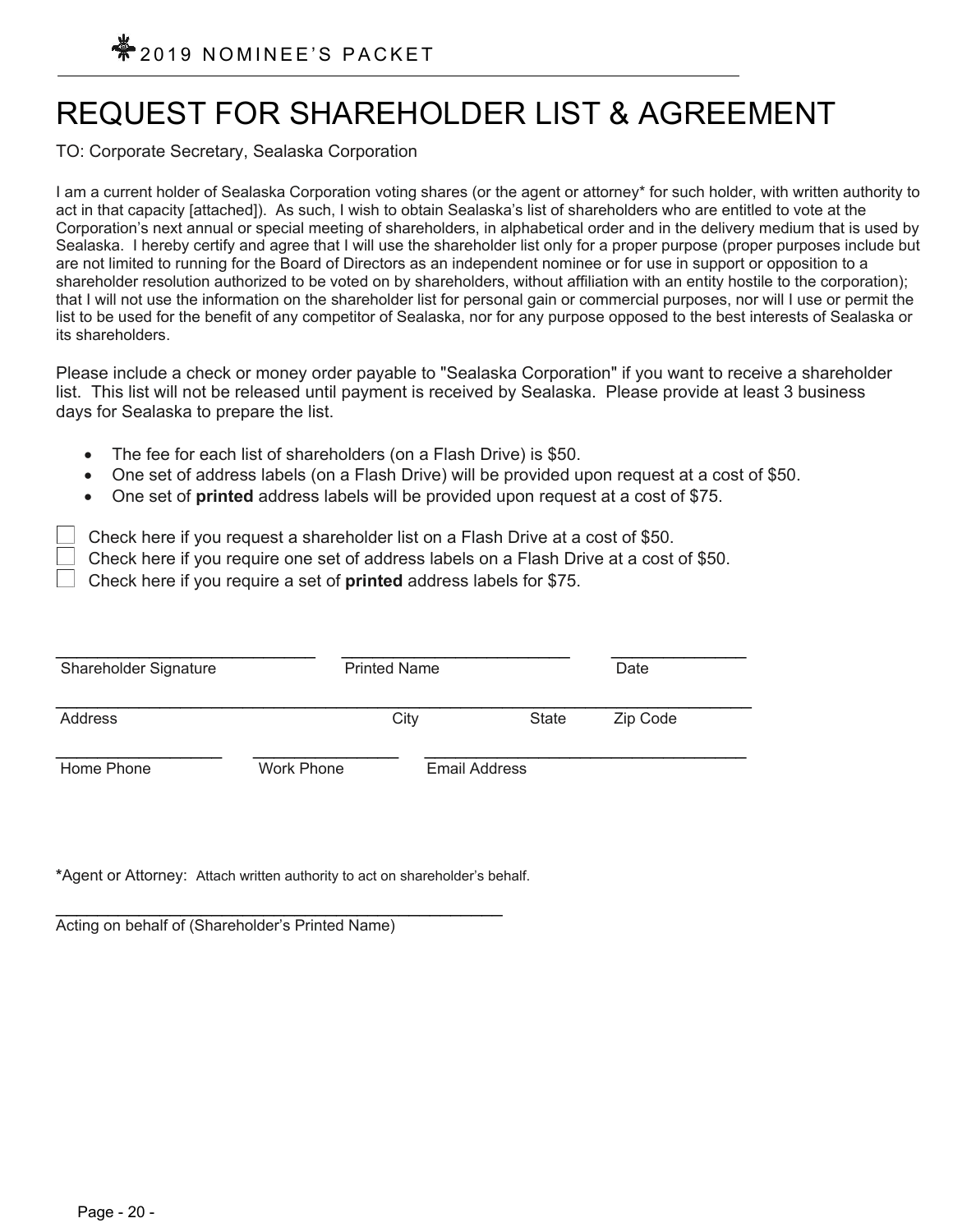

## NOMINEE'S AGREEMENT

This Agreement is executed by: \_\_\_\_\_\_\_\_\_\_\_\_\_\_\_\_\_\_\_\_\_\_\_\_\_\_\_\_\_\_\_\_\_\_\_\_\_\_\_\_\_\_\_\_

of the following address:

I am a holder of voting shares in Sealaska Corporation, 18 years of age or older, and I am a candidate for a seat on the Board of Directors of Sealaska Corporation ("Sealaska"). I wish to have my name included on Sealaska's proxy and my proxy solicitation materials included in Sealaska's mailings to shareholders before the 2019 Sealaska Corporation Annual Meeting election.

In consideration for Sealaska's including my name on its proxy, printing and mailing my proxy solicitation materials, and including my biographical information, disclosures, photograph, and nominee's statement in its election pamphlet and Corporate Proxy Statement and to the publication of certain information in the *Sealaska Shareholder* newsletter or other publications, I hereby agree to the following:

- 1. I will comply with all State statutes and regulations governing proxy solicitation, particularly 3 AAC 08.305 et seq.
- 2. I will be bound by Sealaska's Bylaws governing proxy solicitation and elections, particularly Article III of the Bylaws.
- 3. If I fail in any material respect to comply with State law or Sealaska's election Bylaws during the course of my campaign, I hereby authorize the Corporation to invalidate any proxy votes or ballots voted directed to me in accordance with the Sealaska Corporation Bylaws and/or applicable State of Alaska regulations, except for quorum purposes.
- 4. With the understanding that I may solicit votes for myself on Sealaska's proxies, I shall not include or permit my name to be included on any proxy for any other nominee or slate of nominees, other than Sealaska's, or be part of any other nominee's, or slate of nominees' campaign. I hereby agree that should my name appear on any other nominee's or slate of nominees' proxy (except as a write-in) or proxy statement I will cooperate with Sealaska Corporation to have my name removed from those proxies, including authorizing appropriate communications and instructions to the Independent Inspectors of Election and the State of Alaska Division of Banking & Securities.
- 5. I acknowledge that I have been provided copies of:
	- (a) the State of Alaska regulations on proxy solicitation,
	- (b) the Sealaska Bylaws on elections,
	- (c) the Instructions to Inspectors of Election, and
	- (d) the Proxy Verification Rules, and have fully read and understand all of the provided materials.

Dated this day of the set of the set of the set of the set of the set of the set of the set of the set of the s

Nominee's Signature **Example 20**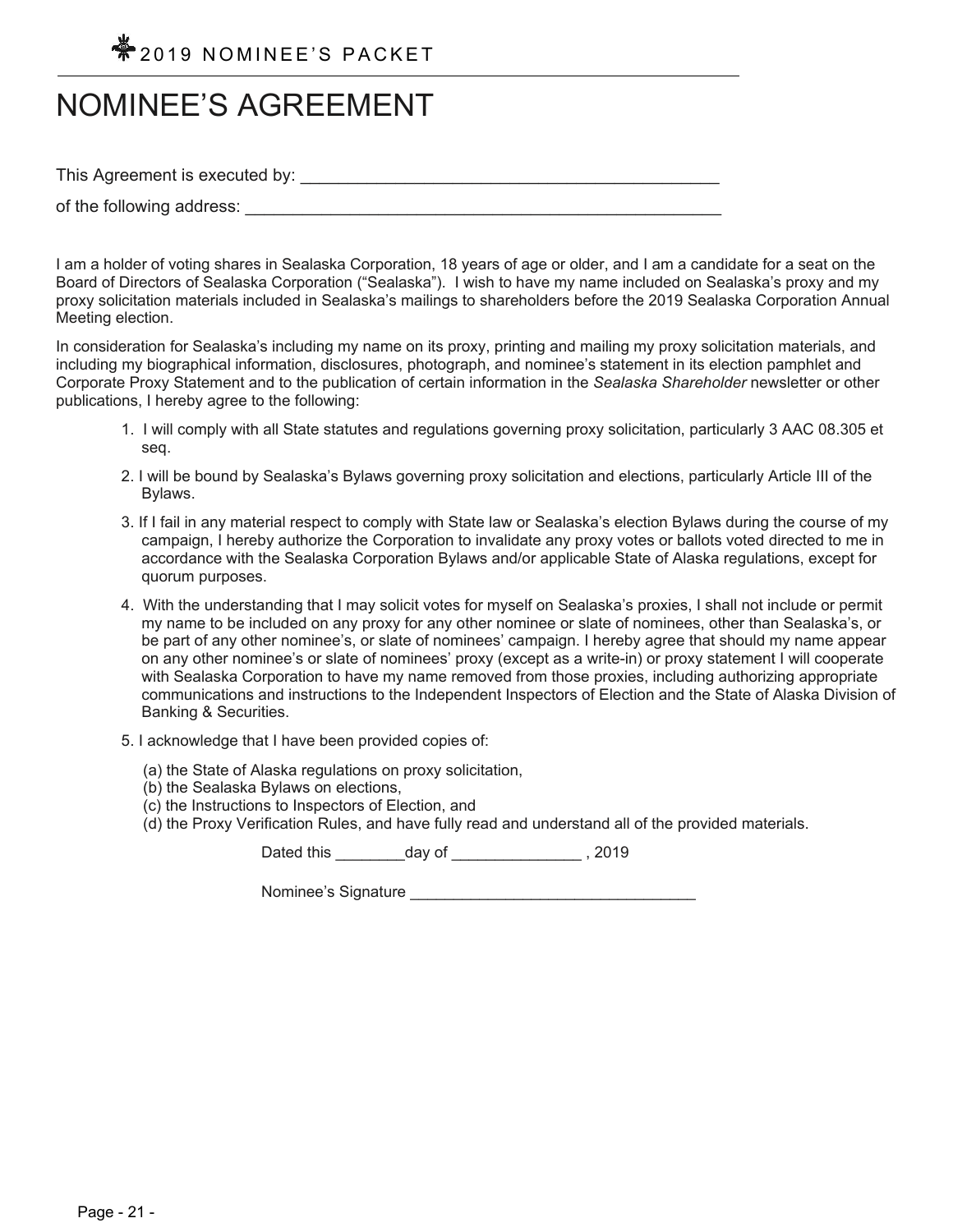## NOMINEE'S PERSONAL STATEMENT FOR THE PROXY STATEMENT– #1

### **(200 Words)**

The undersigned nominee for the Board of Directors of Sealaska Corporation hereby requests the inclusion of the following personal statement of **200 words** or less in the official Sealaska Proxy Statement, which will be made available to all voting shareholders of record prior to the Annual Meeting. I hereby give consent for the Corporate Secretary and Sealaska Communications Department to edit the contents hereof to conform to legal or space requirements as set forth in the Corporation's Bylaws; and I also certify that the contents hereof are true and correct to the best of my knowledge and belief, and express opinions that are my own and not necessarily those of Sealaska Corporation.

## **STATEMENT**

Signature **Printed Name** Date **Date** Printed Name **Date** 

\_\_\_\_\_\_\_\_\_\_\_\_\_\_\_\_\_\_\_\_\_\_\_\_\_\_\_\_\_\_\_\_\_\_\_\_ \_\_\_\_\_\_\_\_\_\_\_\_\_\_\_\_\_\_\_\_\_\_\_\_ \_\_\_\_\_\_\_\_\_\_\_\_\_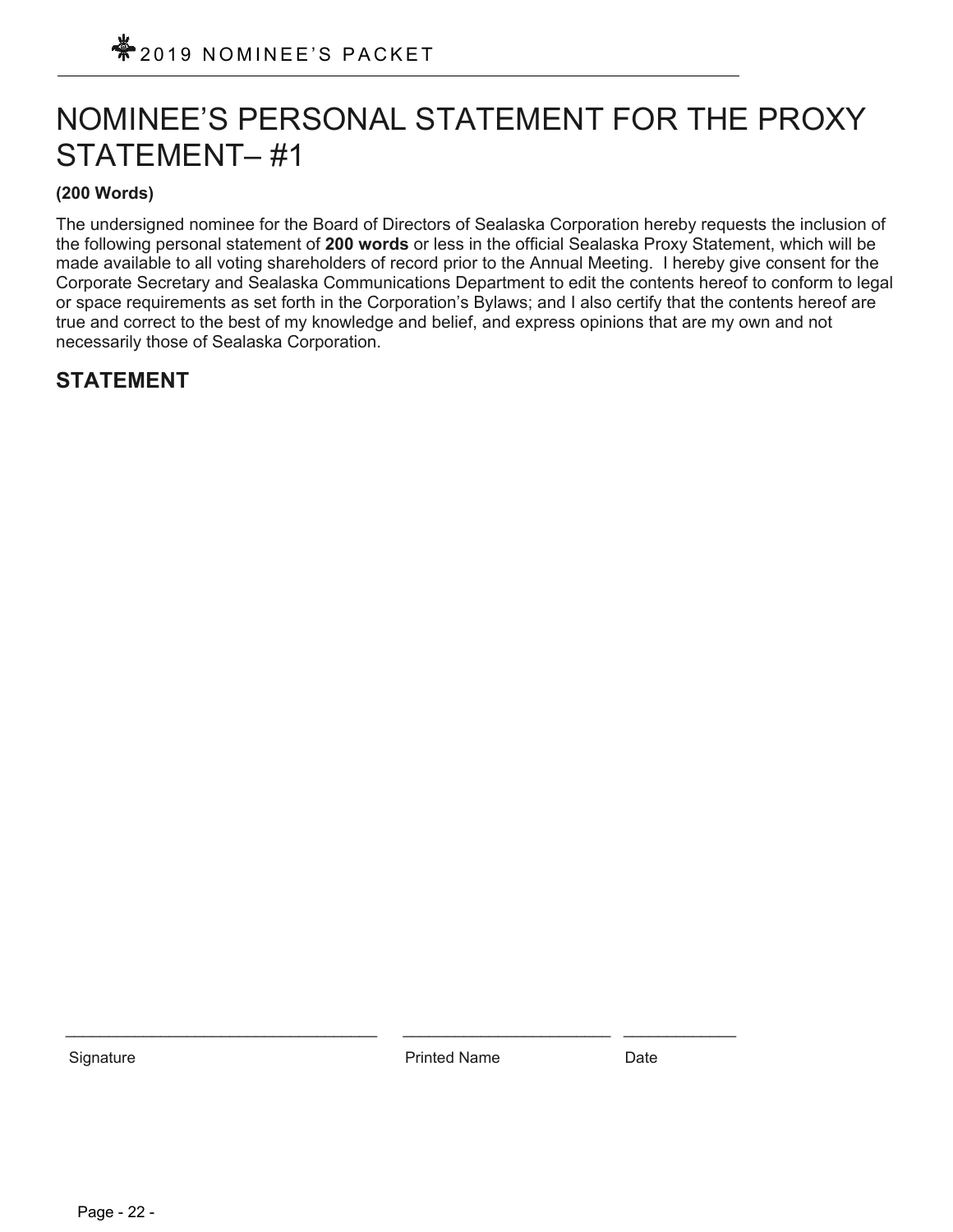## NOMINEE'S PERSONAL STATEMENT FOR THE SEALASKA *SHAREHOLDER* NEWSLETTER– #2

### **(200 Words)**

The undersigned nominee for the Board of Directors of Sealaska Corporation hereby requests the inclusion of the following personal statement of **200 words** or less to be included in the *Sealaska Shareholder* publication and/or any subsequent printed proxy materials distributed by the corporation, to be published in the order set forth herein below. I hereby give consent for the Corporate Secretary and Sealaska Communications Department to edit the contents hereof to conform to legal or space requirements as set forth in the Corporation's Bylaws; and I also certify that the contents hereof are true and correct to the best of my knowledge and belief, or express opinions that are my own, and not necessarily those of Sealaska Corporation. I understand that the *Sealaska Shareholder* or other publication in which this statement appears might not be published concurrently with the Sealaska proxy materials, but afterward.

## **STATEMENT**

Signature **Printed Name** Date **Date** Printed Name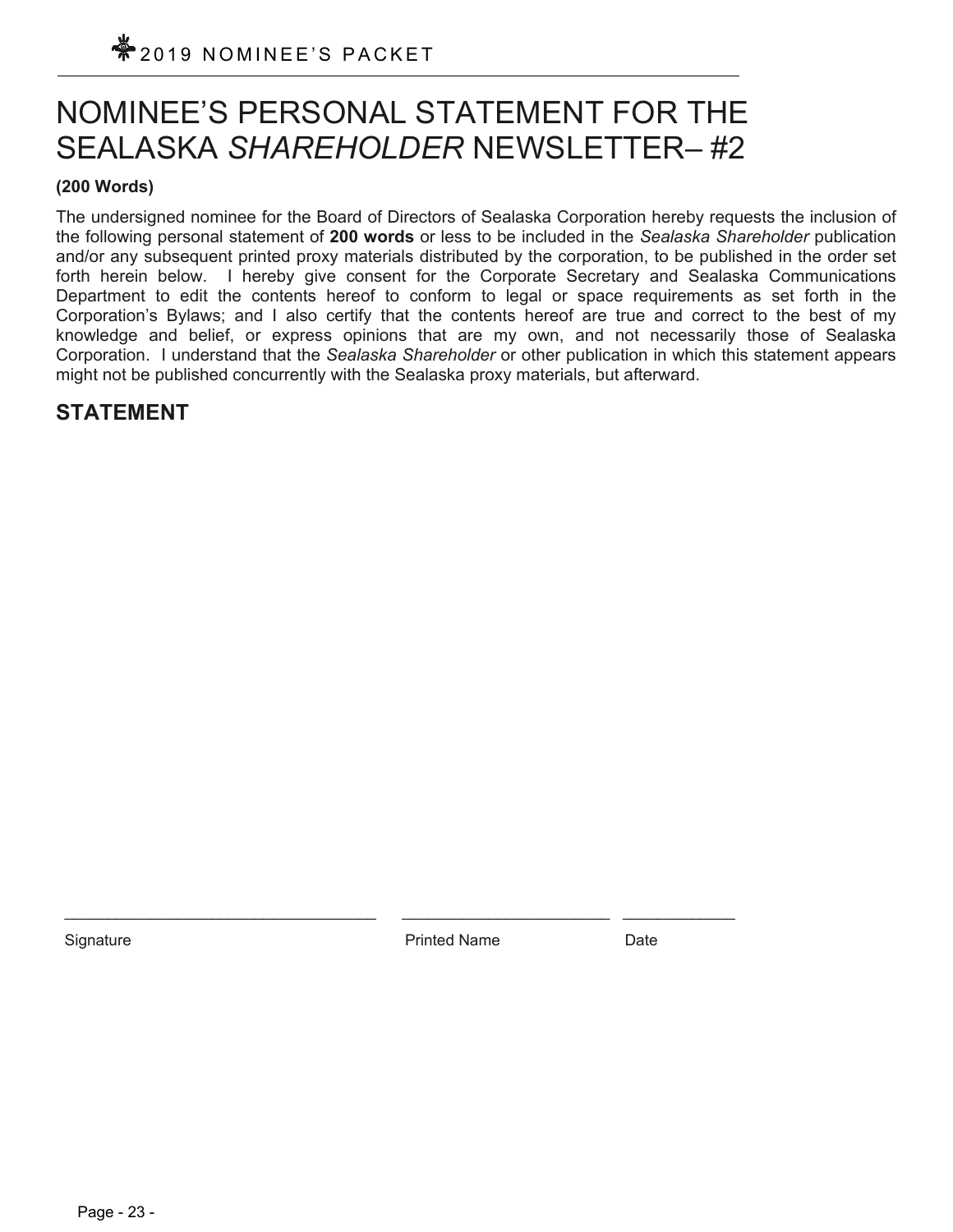## APPENDICES

DRAFT PROXY FORM

SEALASKA CORPORATION ELECTION BYLAWS

INSTRUCTIONS TO THE INSPECTORS OF ELECTION

PROXY VERIFICATION RULES

ALASKA ADMINISTRATIVE CODE – PROXY SOLICITATIONS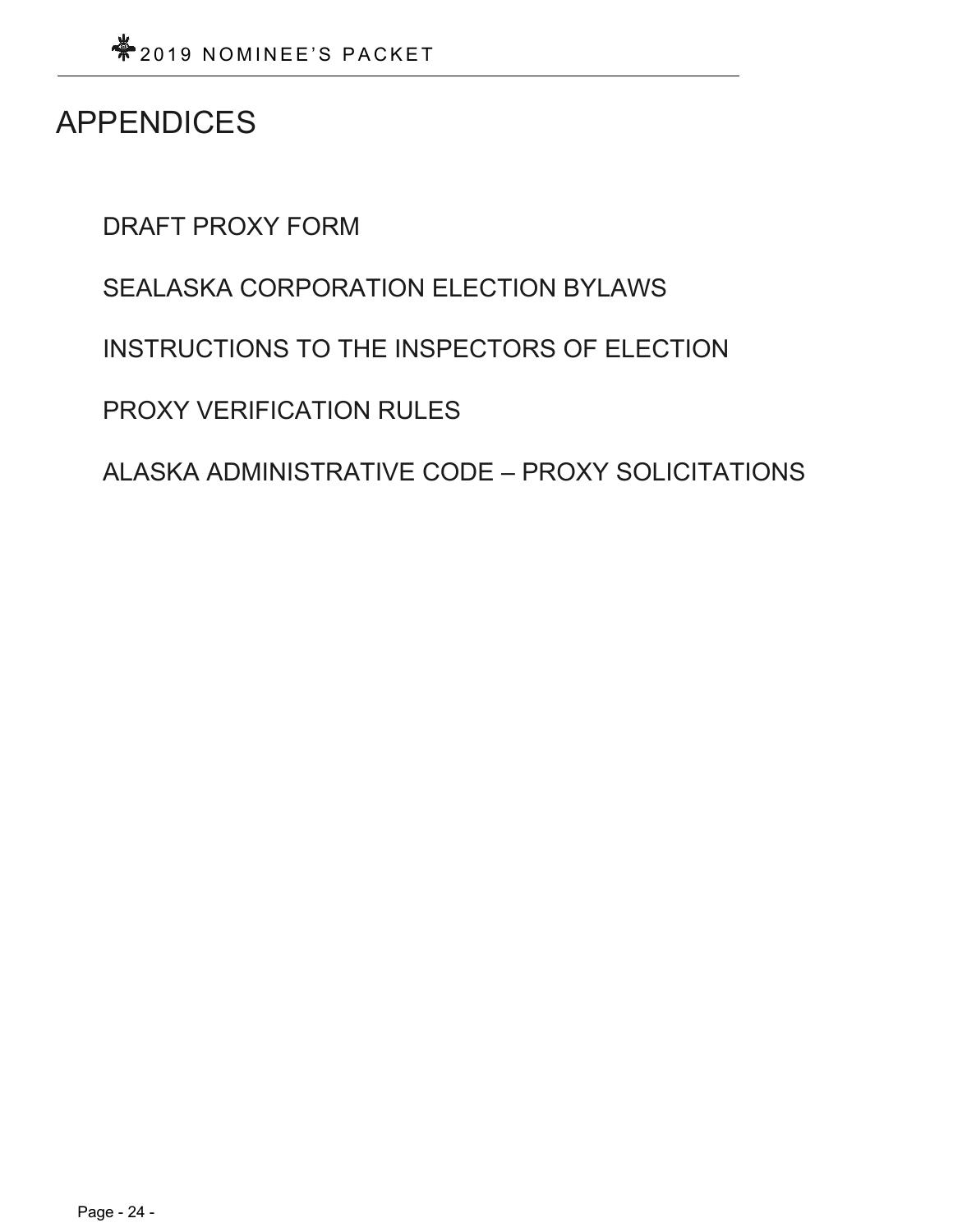$*$ 2019 NOMINEE'S PACKET

|                                                 | Solicitation by the Board of Directors for the                                                                                                                                                                                                    | <b>Shareholder Name:</b>  |                                                                                                        |                     |
|-------------------------------------------------|---------------------------------------------------------------------------------------------------------------------------------------------------------------------------------------------------------------------------------------------------|---------------------------|--------------------------------------------------------------------------------------------------------|---------------------|
|                                                 | 2019 Annual Meeting of Shareholders                                                                                                                                                                                                               | Shareholder ID #:         | Voting Shares:                                                                                         | Votes:              |
|                                                 | For greater detail on how to vote, including Online Voting, see your 2019 Proxy Statement.                                                                                                                                                        |                           |                                                                                                        |                     |
|                                                 |                                                                                                                                                                                                                                                   | <b>Vote Your Proxy</b>    |                                                                                                        |                     |
| Check the box of your choice.                   |                                                                                                                                                                                                                                                   |                           |                                                                                                        |                     |
|                                                 | Discretionary - Your votes will be voted for candidates endorsed by the Board of Directors. Do not allocate your votes below. The<br>Corporation will distribute your votes among its nominees at the discretion of the Proxyholders named below. |                           |                                                                                                        |                     |
|                                                 | Directed - If you wish to direct specific numbers of votes to certain nominees, either within the Board of Directors' nominees or                                                                                                                 |                           |                                                                                                        |                     |
| Vote for no more than a total of four nominees. | among the listed independent nominees, write the number of votes you wish to give to each nominee next to that nominee's name.                                                                                                                    |                           |                                                                                                        |                     |
|                                                 | Quorum Only - If you wish to withhold authority to vote, your proxy will be counted for quorum purposes only. If you check this box,                                                                                                              |                           |                                                                                                        |                     |
|                                                 | no nominee will receive your votes, unless you have also checked the discretionary voting box or cast directed votes for a nominee.                                                                                                               |                           |                                                                                                        |                     |
|                                                 |                                                                                                                                                                                                                                                   |                           |                                                                                                        |                     |
|                                                 |                                                                                                                                                                                                                                                   | <b>Vote For Directors</b> |                                                                                                        |                     |
|                                                 |                                                                                                                                                                                                                                                   |                           |                                                                                                        |                     |
|                                                 | How Many Votes Do You Have? See the top right of your proxy card for the number of voting shares you own                                                                                                                                          |                           |                                                                                                        |                     |
|                                                 | and the number of votes you have for directors. For example, 100 shares = 400 votes. If you checked the<br>"Discretionary" or "Quorum Only" box, you should not write in the number of votes.                                                     |                           |                                                                                                        |                     |
| <b>BOARD OF DIRECTORS' NOMINEES</b>             |                                                                                                                                                                                                                                                   |                           | <b>INDEPENDENT NOMINEES</b>                                                                            |                     |
|                                                 | The Board of Directors endorses the following nominees.                                                                                                                                                                                           |                           | The following nominees are independent candidates. They<br>are not endorsed by the Board of Directors. |                     |
| <b>Nominee</b>                                  | # of Directed Votes                                                                                                                                                                                                                               | <b>Nominee</b>            |                                                                                                        | # of Directed Votes |
|                                                 |                                                                                                                                                                                                                                                   |                           |                                                                                                        |                     |
|                                                 |                                                                                                                                                                                                                                                   | (write in candidate)      |                                                                                                        |                     |

the others, with full powers of substitution, to attend the Annual Meeting of Shareholders of Sealaska Corporation to be held in Anchorage, Alaska, on June 22, 2019, at 1 PM, and any adjournment or postponement thereof, and to vote all of my shares of Sealaska Corporation that I could vote, including discretionary authority to selectively cumulate votes, with all the powers that I would possess if personally present at the meeting, all as described in the Notice of Meeting and Proxy Statement, both dated May 2, 2019, receipt of which I acknowledge. If this proxy is signed and no specific direction is given, this proxy will be voted for the Board of Directors' nominees, and at the discretion of the Proxyholders upon such other matters as may properly come before the meeting. Directors will be elected for terms ending in 2022. CAST MY VOTES IN THE MANNER INDICATED ABOVE.

| CICCICO TOI TCHING CHUING IN ZUZZ. UNU I INTERVIZIO IN THE IVIANNEN INDIUATED ADOVE.                                                                                                        |                                                                                                                                                                                                                                                                                                         |
|---------------------------------------------------------------------------------------------------------------------------------------------------------------------------------------------|---------------------------------------------------------------------------------------------------------------------------------------------------------------------------------------------------------------------------------------------------------------------------------------------------------|
| Sign and mail this proxy in the enclosed prepaid<br>envelope to:<br>Independent Inspectors of Election & Voting<br>Elgee Rehfeld CPAs<br>9309 Glacier Highway, Suite B200, Juneau, AK 99801 | Date: the contract of the contract of the contract of the contract of the contract of the contract of the contract of the contract of the contract of the contract of the contract of the contract of the contract of the cont<br>2019<br>(Please sign exactly as your name appears on the top of card) |
| Or fax your proxy to:<br>1.866.433.8063<br>Deadline:<br>Your proxy must be received by the Independent Inspectors<br>of Election by 5 p.m. Alaska Daylight Time on June 20,<br>2019.        | As custodian/guardian/trustee for:<br>(Shareholder's name for whom you are signing)<br>Witnesses are necessary only when a shareholder signs by marking "X." In such<br>case, two witnesses must sign below.<br>(Witness, if necessary)<br>(Witness, if necessary)                                      |
| The Early Bird Deadline is 5 p.m. Alaska Daylight Time on<br>June 7, 2019.                                                                                                                  |                                                                                                                                                                                                                                                                                                         |
| To confirm your proxy was received, check online through MySealaska. Or call Elgee Rehfeld at 907.789.3178<br>or toll-free 1.800.478.3178.                                                  |                                                                                                                                                                                                                                                                                                         |
| □ CHECK HERE to contribute your \$25 voting incentive to Sealaska Heritage Institute<br><b>Language &amp; Culture Programs</b><br>$OPTIONAL$ – This gift is made in memory of:              |                                                                                                                                                                                                                                                                                                         |

Page - 25 -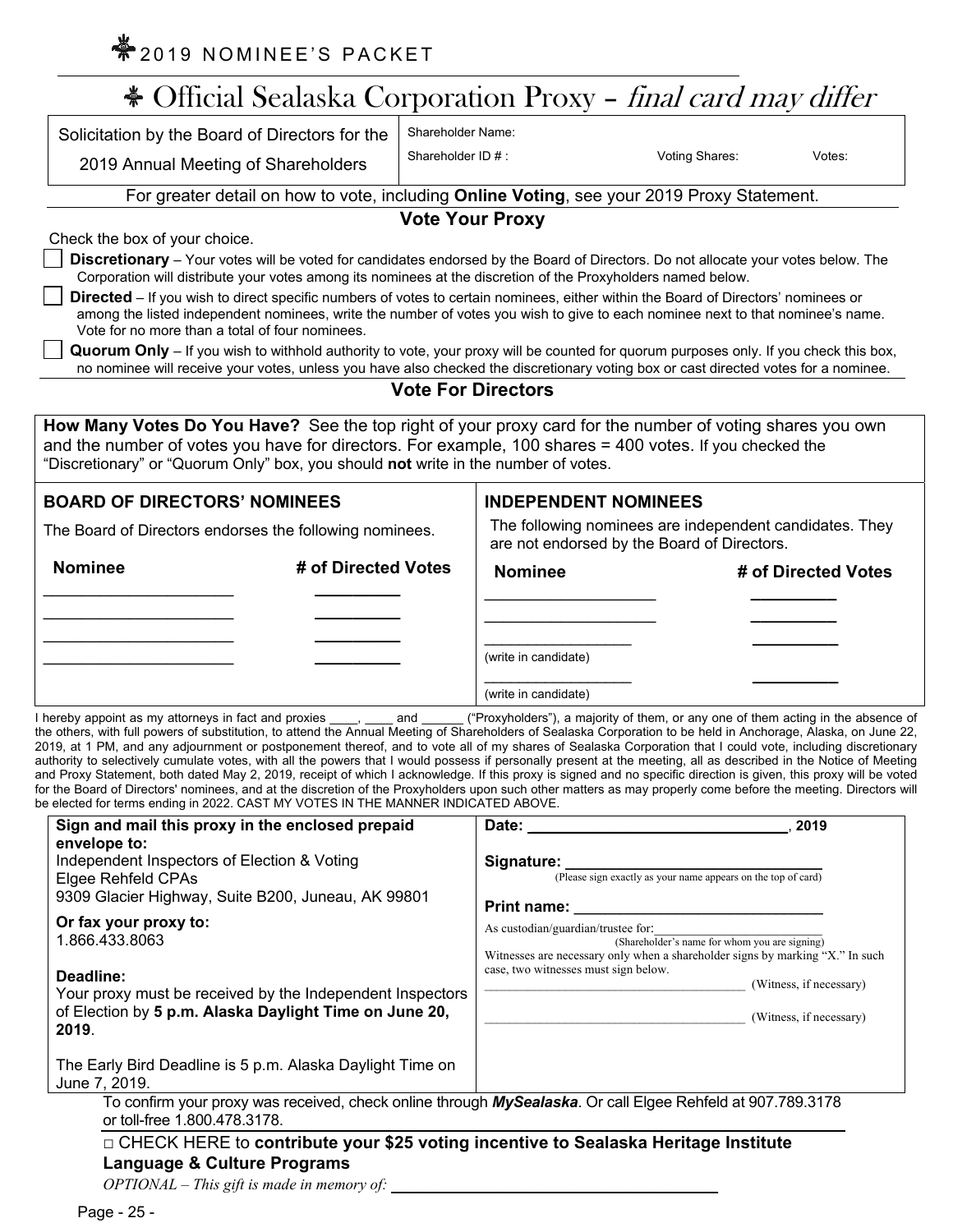## **SEALASKA CORPORATION ELECTION BYLAWS ARTICLE II SHAREHOLDERS**

#### *2.1 Annual Meeting.*

The annual meeting of shareholders, unless for compelling reasons the Board of Directors otherwise provides in particular years, shall be held within nine months of the close of the fiscal year of the Corporation at such time as the Board of Directors shall prescribe.

#### *2.2 Special Meetings.*

Special meetings of the shareholders may be called by the Board of Directors, the Chair of the Board of Directors, the Chief Executive Officer, or by petition of the holders of not less than one-tenth of all shares entitled to vote at the meeting. A special meeting called by petition of shareholders delivered within 120 days before a regular annual meeting, or scheduled special meeting, or called for a purpose or purposes substantially the same as a scheduled meeting, may be combined with the scheduled meeting. Only such business shall be conducted at a special meeting as is specified in the notice thereof.

**2.2.1** A special meeting may not be called for a purpose or purposes substantially the same as any matter that has been subject to a vote of shareholders, and which failed, within the preceding 180 days if for removal of directors, or within the preceding 24 months for all other matters.

#### *2.3 Place of Meetings.*

All meetings of shareholders shall be held at a location designated by the Board of Directors.

#### *2.4 Notice of Meetings.*

Written notice stating the place, day and hour of the meeting and, in case of a special meeting, the purpose or purposes for which the meeting is called shall be delivered not less than twenty (20) nor more than sixty (60) days before the date of the meeting, either personally, by mail, or by electronic transmission, as provided in AS 10.06.410 or its successor, by or at the direction of the Chief Executive Officer, the Secretary, or the officer or persons calling the meeting, to each shareholder of record entitled to vote at such meeting. If mailed, such notice shall be deemed to be delivered when deposited in the United States mail postage prepaid addressed to the shareholder at the shareholder's address as it appears on the stock transfer books of the Corporation or, if the shareholder has filed with the Secretary a written request that notice be mailed to a different address, the Corporation shall mail the notice to the new address. The Secretary shall execute an affidavit when notice of a shareholders' meeting is complete that notice has been given in compliance with this section. Waiver by a shareholder in writing of a notice of a shareholders' meeting shall be equivalent to the giving of such notice. Attendance at a shareholders' meeting, whether in person or by proxy, shall constitute a waiver of notice of the meeting.

#### *2.5 Chair of Shareholders Meetings.*

If present, the Chair of the Board of the Corporation shall preside at all meetings of the shareholders of the Corporation, and in the absence or disability of the Chair, the Vice Chair shall preside.

#### *2.6 Quorum.*

A majority of the shares entitled to vote, represented in person or by proxy, shall constitute a quorum at a meeting of shareholders. The shareholders present at a duly organized meeting may continue to do business until adjournment. If enough shareholders withdraw from the meeting to leave less than a quorum, except as otherwise provided by applicable law, any action is valid if approved by at least the number of shares required to constitute a majority of a quorum; notwithstanding the foregoing, any duly organized meeting at which a quorum is no longer present may be adjourned by a vote of the majority of shares present.

#### *2.7 Closing Transfer Books and Fixing Record Date.*

For the purpose of determining shareholders entitled to notice of or to vote at any meeting of shareholders, or any adjournment thereof, or entitled to receive payment of any dividend, or in order to make a determination of shareholders for any other proper purpose, the Board of Directors of the Corporation may provide that the stock transfer books shall be closed for a stated period but not to exceed in any case seventy (70) days. If the stock transfer books shall be closed for the purpose of determining shareholders entitled to notice of or to vote at a meeting of shareholders, the books shall be closed for at least twenty (20) days immediately preceding the meeting. In lieu of closing the stock transfer books, the Board of Directors may fix in advance a date as the record date for any such determination of shareholders, such date, in any case, to be not more than sixty (60) days and, in case of a meeting of shareholders, not less than twenty (20) days prior to the date on which the particular action requiring this determination of shareholders is to be taken. If the stock transfer books are not closed and no record date is fixed for the determination of shareholders entitled to notice, or to vote at a meeting of shareholders, or entitled to receive payment of a dividend, the date on which notice of the meeting is mailed or the date on which the resolution of the Board of Directors declaring the dividend is adopted, as the case may be, shall be the record date for the determination of shareholders. When a determination of shareholders entitled to vote at any meeting of shareholders has been made as provided in this section, the determination shall apply to any adjournment thereof, except where the determination has been made through the closing of the stock transfer books and the stated period of closing has expired.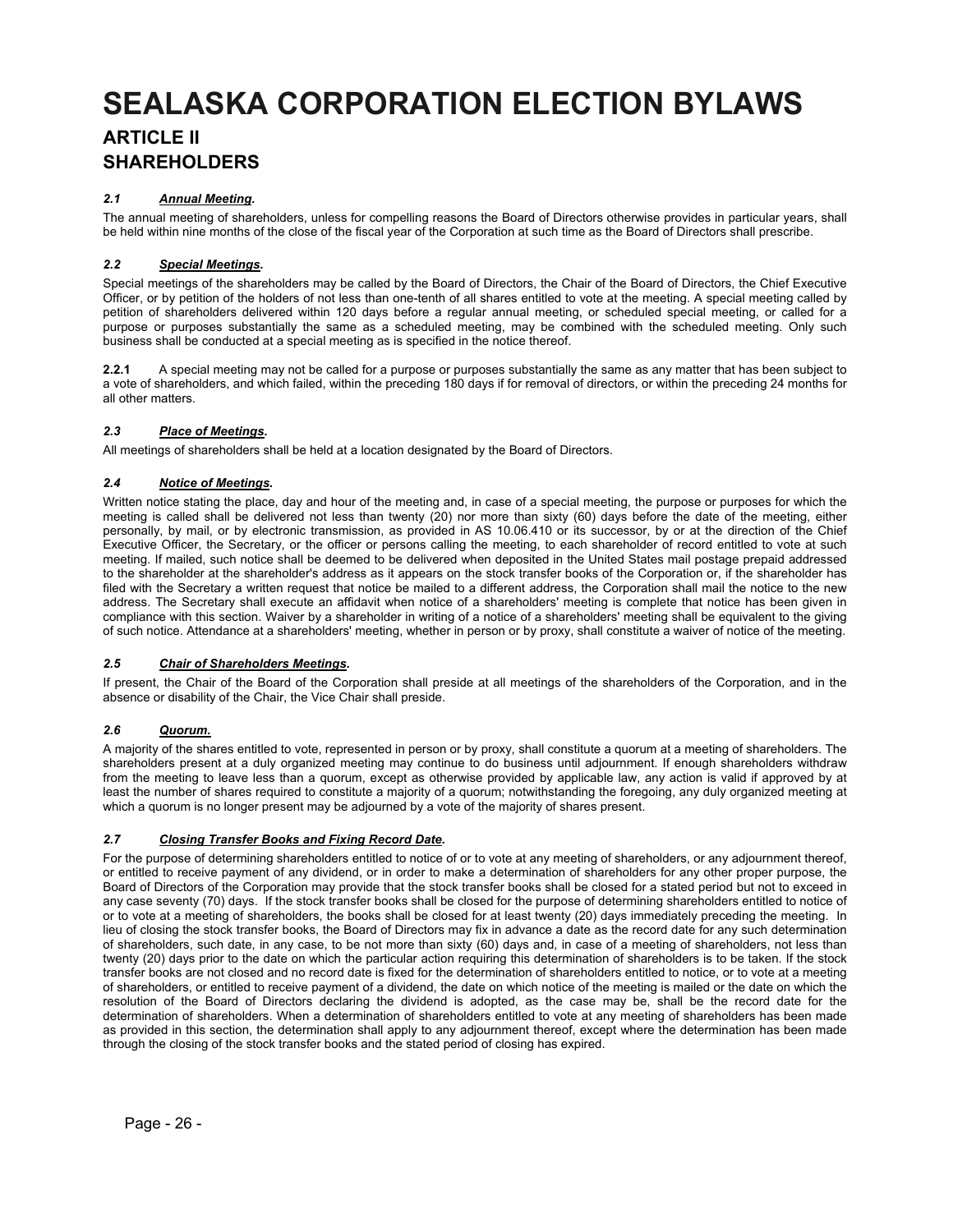#### *2.8 List of Shareholders.*

As of the record date, and in any event at least twenty (20) days before each meeting of shareholders, the officer or agent having charge of the share transfer book for shares of the Corporation shall make a list of the shareholders entitled to vote at the meeting or an adjournment of the meeting, arranged in alphabetical order, with the address of and the number of shares held by each. The list shall be kept on file at the principal office of the Corporation. The list may be inspected by a shareholder, or the agent or attorney of a shareholder, at any time during usual business hours, for a period of twenty (20) days prior to the meeting. The shareholder list shall be made available to any qualified nominee for the Board of Directors or a shareholder entitled to vote, or said nominee's or shareholder's agent or attorney, upon five (5) business days written notice to the Secretary and execution of an agreement which includes, but is not limited to, representations by the voting shareholder that the list will be utilized only for a proper corporate purpose. Upon execution of the agreement by the voting shareholder and verification by the Secretary of the representations, the Secretary shall make the shareholder list available to the voting shareholder in the aforementioned order and upon any medium that is utilized by the Corporation. The Corporation shall not be required to provide such lists in other formats or order, nor on media not then used by the Corporation, and may charge the reasonable cost of producing the information. The list shall also be produced and kept open at the time and place of the meeting and shall be subject to the inspection of a shareholder during the meeting. The Corporation shall not include shareholder email addresses with the list of shareholders to be provided hereunder and shall take reasonable measures to protect the privacy of such information. Failure to comply with the requirements of this section does not affect the validity of the action taken at the meeting.

#### *2.9 Voting; Cumulative Voting.*

At any meeting of the shareholders every shareholder having the right to vote shall be entitled to vote in person, or by proxy appointed by an instrument in writing subscribed by the shareholder or by the shareholder's authorized attorney in fact, or by proxy executed by electronic transmission by the shareholder or by the authorized attorney-in-fact of the shareholder in accordance with AS 10.06.420 or its successor, and bearing a date not more than eleven months prior to said meeting. At an election for directors every shareholder entitled to vote may vote, in person or by proxy, the number of shares owned by that shareholder for as many persons as there are directors to be elected, or may cumulate the shareholder's votes by giving one candidate as many votes as the number of directors to be elected multiplied by the number of the shareholder's shares, or by distributing these votes on the same principle among any number of candidates.

**2.9.1** Any petition of shareholders for the purpose of calling a special meeting or other valid purpose shall be valid only to the extent that signatures thereon shall be dated less than 11 months prior to submission, and that such signatures shall be subject to validation by the Corporate Secretary.

#### *2.10 Filing of Proxies.*

No proxy shall be voted at any meeting of shareholders of the Corporation unless it shall have been placed on file with the Inspectors of Election and Voting appointed for any such meeting by the Board of Directors pursuant to Section 2.11 hereof, or with the Secretary of the Corporation, for verification by 5:00 p.m., local time, on the second full business day prior to the date on which such meeting shall convene.

#### *2.11 Selection of Inspectors for Shareholders' Meetings.*

The Board of Directors of the Corporation, in advance of any shareholders' meeting, shall appoint one or more inspectors to act at the meeting or an adjournment thereof. If inspectors are not so appointed, the person presiding at a shareholders' meeting shall appoint one or more inspectors. In case any person appointed fails to appear or act, the vacancy may be filled by appointment made by the Board of Directors of the Corporation in advance of the meeting or at the meeting by the person presiding thereat. Before entering upon the discharge of duties, each inspector shall take and sign an oath faithfully to execute the duties of inspector at such meeting with strict impartiality and according to the best of that inspector's ability.

#### *2.12 Duties of Inspectors for Shareholders' Meetings.*

The inspectors shall determine the number of shares outstanding and the voting power of each, the shares represented at the meeting, the existence of a quorum, and except as otherwise stated herein, the validity and effect of proxies, and shall receive votes, ballots or consents, hear and determine all challenges and questions arising in connection with the right to vote, count and tabulate all votes, ballots and consents, provide tabulated information to nominees and proxyholders or to persons designated in writing by nominees or proxyholders to receive such information, determine the results, and do such other acts as are proper to conduct the election or vote with fairness to all shareholders. On request of the person presiding at the meeting or of any shareholder entitled to vote thereat, the inspectors shall make a report in writing of any challenge, question, fact, or matter determined by them. Any report made by them shall be prima facie evidence of the fact stated and of the vote as certified by them.

#### *2.13 Resolutions.*

#### **2.13.1 Qualification.**

Resolutions properly subject to a vote of the shareholders may be submitted for adoption pursuant to a shareholder vote, by the Board of Directors or by a person who is an eligible voting shareholder of record; who continues to be a shareholder on the date of the regular annual meeting or special meeting held for that purpose; and who submits the proposed resolution according to the procedures set forth in Section 2.13.4 of these bylaws.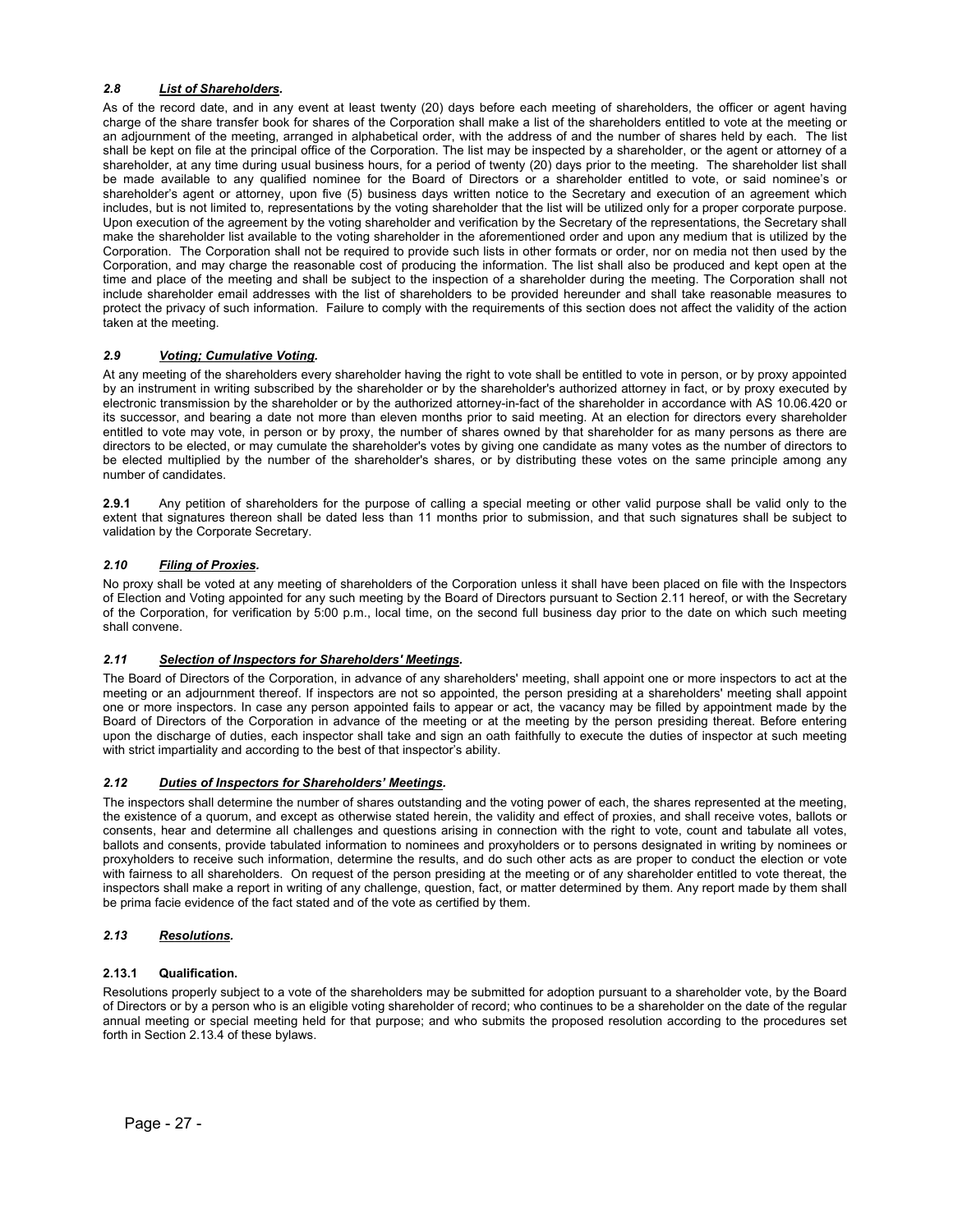#### **2.13.2 Manner of Adoption.**

All resolutions shall be adopted by a majority, or such other percentage as may be required by applicable law with respect to specific matters, of the shares qualified and voted on the particular resolution, in person or by proxy, at the annual meeting or special meeting called for that purpose.

#### **2.13.3 Board of Directors Submission.**

Resolutions submitted to shareholders by the Board of Directors shall be described in the proxy statement and subject to a vote of the shareholders at a regular meeting or a special meeting called for that purpose.

#### **2.13.4 Procedures for Submission by a Shareholder.**

A shareholder may submit to the Secretary a resolution and a supporting statement, and evidence that said shareholder has complied with the statutory and bylaw requirements necessary to bring such question to a shareholders' vote, not later than 5:00 p.m., local time, one hundred twenty (120) days before the annual meeting for which the resolution is submitted, or special meeting called for that purpose. Each resolution submitted by a shareholder shall be accompanied by the valid signatures of shareholders representing not less than one percent (1%) of the voting shares of the Corporation; provided, however, that a petition requesting a Special Meeting of shareholders must have signatures representing one-tenth of the voting shares, per Alaska Law and Section 2.2 hereof. Petitions submitted pursuant hereto shall include 1) the exact language of the matter to be voted upon; 2) a space for the shareholder's signature, followed by spaces where the shareholder's name and address shall be printed; and 3) a space for the shareholder to fill in the date on which the signature is executed. Resolutions that do not meet statutory or bylaw requirements or that are otherwise contrary to law, inconsistent with this Article, or contrary to the Articles of Incorporation, shall not be submitted to the shareholders. If the Secretary determines that the shareholder resolution complies with these Bylaws and other legal requirements, the Secretary may request General Counsel to assist the shareholder in editing or revising the language of the resolution for legality or clarity, then shall submit the resolution to the Board of Directors.

#### **2.13.5 Advisory Resolutions.**

All resolutions not submitted by the Board of Directors shall be advisory, if adopted, unless otherwise required by applicable law. An advisory resolution, when approved, acts as a non binding recommendation to the Corporation.

#### **2.13.6 Disqualification of Shareholder Resolution.**

The Secretary, in consultation with General Counsel, may disqualify any shareholder resolution if the shareholder resolution is statutorily within the prerogatives of the Board of Directors, including without limitation the declaration of dividends pursuant to AS 10.06.358 or the exercise of Directors' duties under AS 10.06.450 (or their successor statutes), or is contrary to other applicable law or regulation, or may otherwise be deemed improper under S.E.C. Rule 1 4a-8(c) as it may be amended from time to time (17 C. F. R. 240. 1 4a-8(c)). The Secretary shall advise the Board of Directors when such action has been taken and shall notify the shareholder of such disqualification within fourteen (14) days of receipt of the proposed resolution. The Board of Directors may instruct the Secretary to accept a disqualified resolution if it finds that the interests of the Corporation would be promoted.

#### **2.13.7 Limitation on Number of Submissions.**

No individual shareholder or organization of shareholders may submit more than one (1) resolution for adoption at any annual or special meeting of shareholders. Once any individual or shareholder organization has submitted one (1) resolution to the Corporation, any later submission by that individual or organization for adoption at the same annual or special meeting shall be rejected by the Secretary. The Secretary shall reject any proposed resolution which is the same, or substantially the same, as a resolution that has been submitted to a vote of the shareholders at any regular or special meeting, and has failed, within the preceding 24 months, shall not be submitted to a vote of the shareholders until the third annual meeting after the vote was submitted and failed, except that if any state or federal law or regulation requires a longer period the longer period shall apply. The provisions of this Section 2.13.7 do not apply to resolutions submitted or endorsed by the Board of Directors.

#### **2.13.8 Disqualification of Frivolous or Unlawful Resolutions.**

Any shareholder resolution that is submitted for what the Secretary or Board of Directors determines to be a frivolous or unlawful purpose, or in which the meaning, intent, or legal significance is deemed to be too unclear to be meaningful to a reasonable shareholder, will be rejected, even if certain portions of the resolution are otherwise valid.

#### **2.13.9 Further Board Prerogatives Concerning Shareholder Resolutions.**

The Board of Directors retains the following prerogatives concerning shareholder proponents' resolutions that are otherwise proper and acceptable for submission to a shareholder vote:

**2.13.9.1** Submit to shareholders a statement opposing or endorsing such resolutions;

**2.13.9.2** Incorporate and adopt the proposal as its own, either as a binding or an advisory resolution, in the proxy and proxy statement; and

**2.13.9.3** Direct the Secretary or General Counsel to revise to proper legal and grammatical form, in consultation with the proponent, any resolution that the Board of Directors finds to be otherwise proper.

#### **2.13.10 Statement in Support.**

Page - 28 -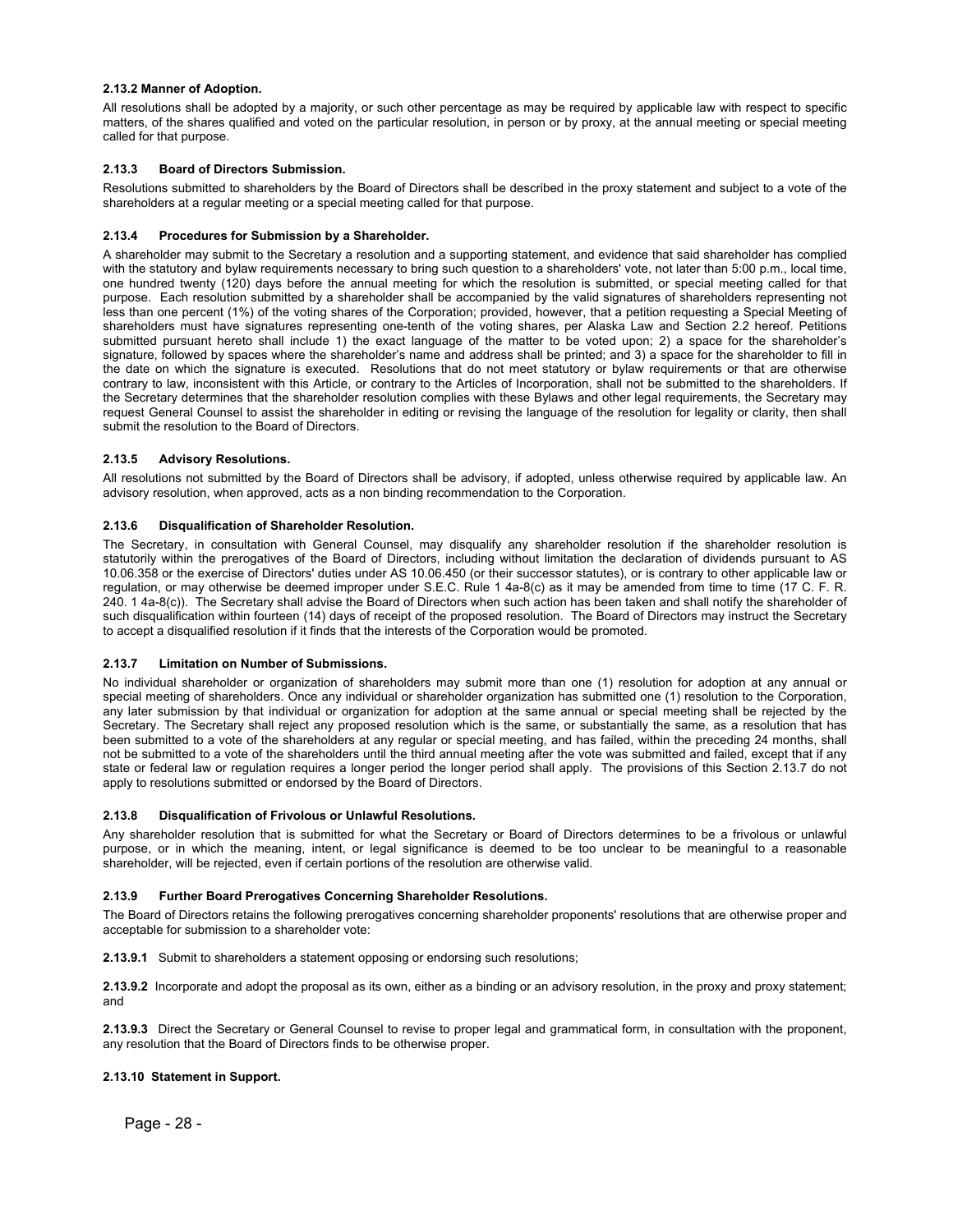Provided that a shareholder resolution is not rejected or adopted pursuant to Sections 2.13.6, 2.13.7, 2.13.8 or 2.13.9 and provided that the shareholder furnishes to the Secretary a final typed or electronic copy of the proposed resolution and a supporting statement of not more than 500 words in a timely manner, the Secretary shall include in the proxy statement of the regular annual meeting or the special meeting called for that purpose a copy of the shareholder resolution and shareholder's statement in support.

#### **ARTICLE III BOARD OF DIRECTORS**

#### *3.1 Composition and Term.*

The business, affairs and property of the Corporation shall be managed by a Board of Directors composed of thirteen (13) members. The terms of members shall be three years, with elections by class, of four and five members to be elected at each annual meeting of shareholders.

#### **3.1.1 Advisory Position**

The Board of Directors may appoint a Youth Advisor to attend meetings of the Board of Directors in a non-voting, advisory capacity. Such person shall be at least 18 years of age and the holder of at least one share of Class A, B or C Settlement Common Stock and/or Class D Descendants' Life Estate Stock of the Corporation. The term of such appointment shall be one year, or until a successor is appointed and qualified. The individual shall meet the eligibility for nomination, election and service as a director qualification set forth in Bylaw Section 3.3.3, except that he or she shall not be required to comply with the filing requirements of the State of Alaska Division of Banking Securities and Corporations with which an elected director must comply. The individual serving in the capacity of Youth Advisor shall be entitled to attend all meetings of the Board of Directors, and any committees to which he or she may be assigned, and to receive printed meeting materials available to Directors. The individual may be required to execute a confidentiality agreement in standard form and substance. The Board of Directors may provide for the payment of meeting and travel expenses, and a stipend for attendance at board meetings, in an amount to be set by the Board. The Board of Directors may remove, replace, or decline to fill the position of Youth Advisor, in its sole discretion.

#### *3.2 Election and Qualifications.*

At each annual meeting of shareholders, directors shall be elected whose terms shall expire at the third annual meeting of shareholders held after the meeting at which they are elected. Each director shall hold office for the term for which that director is elected and until a successor is elected and qualified.

#### *3.3 Election Procedures.*

#### **3.3.1 Board of Directors Slate and Independent Candidates.**

For each annual meeting of shareholders, the Corporation may endorse a slate of nominees to the Board of Directors, and may include the names of the Board of Directors' slate members on the Corporation's proxy. Space shall be provided on the form of proxy, as set forth in Section 3.3.5 below, for the names of nominees who are not endorsed by the Corporation, and for one or more write-in nominee(s). The Board of Directors' nominees shall be determined by the Board of Directors, acting on the advice of a nominating committee. The members of said nominating committee shall not include directors whose terms of office expire at the next annual meeting and who are eligible for reelection at that meeting.

#### **3.3.2 Board of Directors' Nominee Obligations**

In addition to complying with the Sealaska Bylaws and State proxy rules and regulations, each nominee nominated by the Board of Directors to its slate shall have the following obligations:

**3.3.2.1** At the direction of the Board, work as a team to solicit proxies for the Board Slate of Candidates and any Board sponsored resolutions.

**3.3.2.2** Limit their proxy, proxy statement or any solicitation material to those approved or produced by the Board of Directors or its designee.

#### **3.3.3 Eligibility for Nomination; Election and Service as Director.**

In order to be eligible for nomination, election and service as a Director of the Corporation, an individual must be a holder of voting shares of the Corporation who is over eighteen years of age and who, at the time of nomination, election, and service as a Director of the Corporation, satisfies the following:

**3.3.3.1** The individual's status as an officer, director, or shareholder of another corporation formed under the Alaska Native Claims Settlement Act (ANCSA, Pub. L 92-203) does not disqualify that person from nomination, election or service as a director of the Corporation, provided that such person shall comply with Sections 3.3.3.3, 3.3.3.4 and 4.2. of these Bylaws and with applicable provisions of the Sealaska Code of Ethics, including without limitation conflicts of interest, disclosure, and abstention.

**3.3.3.2** The individual must not be an officer, director, general partner, trustee, or manager of, or record beneficial owner of more than a 5% equity interest in, any other corporation, partnership, trust, or other business enterprise that is in competition with the Corporation, including, without limitation, any enterprise engaged in the sale or purchase of timber, logs, or logging services in Alaska, or any other business in which Sealaska is engaged that constitutes 5% or more of the Corporation's gross revenues.

**3.3.3.3** The individual shall comply with the regulations of the Alaska Division of Banking, Securities and Corporations, including, without limitation, the disclosure requirements in the proxy solicitation regulations of that agency.

Page - 29 -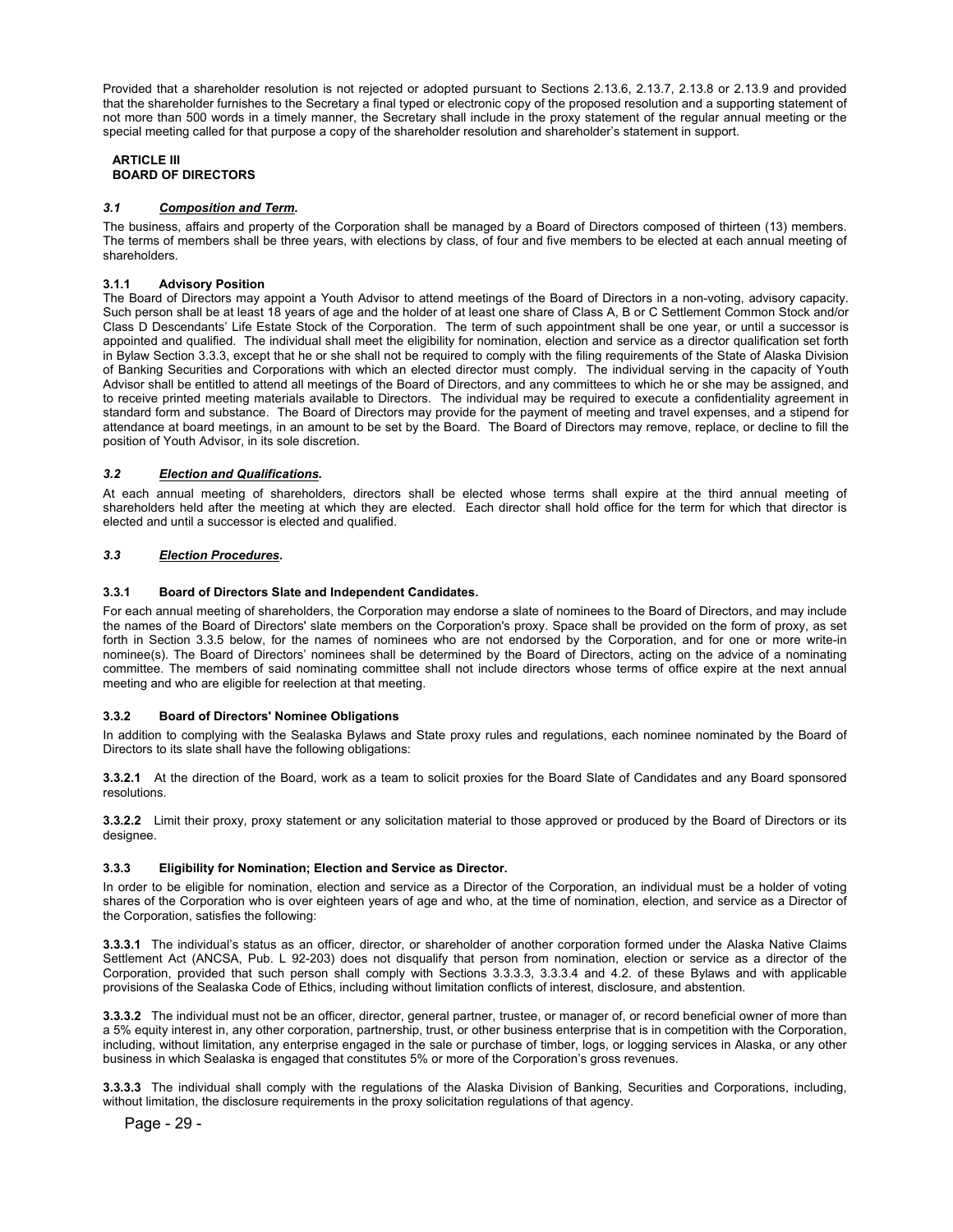**3.3.3.4** The individual shall comply with the Corporation's Code of Ethics including, without limitation, the provisions of the Code of Ethics requiring disclosure of and abstention from any conflict of interest with the Corporation, and shall have completed, signed, and filed with the Corporation all forms of disclosure questionnaires and compliance statements required by the Corporation. Upon election, re-election or appointment to office, a director shall execute an oath of office in form and substance as prescribed by the Sealaska Code of Ethics.

**3.3.3.5** The individual must have filed with the Secretary of the Corporation before both nomination and election and, as may from time to time be requested, a statement in such form as shall be prescribed by the Secretary of the Corporation, verifying that the individual then satisfies the eligibility requirements of section 3.3.3 for nomination, election and service as Director of the Corporation.

**3.3.3.6** A director or nominee for a seat on the Board of Directors must, in advance of nomination, election or appointment, fully disclose any personal circumstance or event that would, or is likely to, cause him or her to fail to qualify for licensing or approval by any federal, state, or tribal agency that regulates a business or investment in which the Corporation is involved, or plans to become involved, and for which the Corporation and/or its officers or directors must so qualify. Each director or nominee must be prepared and able to successfully complete any application, review, background investigation, or approval process required by such agency, and shall fully and truthfully complete any form, questionnaire, or written application provided and required by such agency. Corporation may make inquiry through the office of the Corporate Secretary and provide appropriate forms or questionnaires to directors and nominees or potential nominees so as to determine that such persons meet these qualifications. A director who fails or ceases to meet these qualifications is subject to removal or sanction according to Section 3.3.3.6 and Section 3.3.3.7 of these bylaws. A person who seeks to be nominated, or who becomes a candidate, for a seat as a director, and who fails to meet these qualifications shall not be included on the Corporation's proxy under Sections 3.3.4 and 3.3.5 of these bylaws. If such person seeks nomination or election on a separate proxy, the Corporation shall take appropriate measures to notify shareholders that the person does not meet the qualifications to be a director; and if the person is elected, he or she shall not be seated as a director, and if necessary, the Corporation shall seek removal as provided in Section 3.3.3.7 hereof. As used herein, the terms "circumstance or event" include, but are not limited to, prior activities, criminal record (if any), reputation, habit, association, conviction or other official sanction resulting from commission of a felony involving dishonesty, questionable integrity or moral turpitude; violation of securities laws; or engaging in other fraudulent or dishonest conduct which may pose a threat to the public interest or to the effective regulation of the Corporation's business, regardless of whether any such conduct has resulted in criminal or civil sanction or penalty.

**3.3.3.7** An individual who is elected or appointed as a director and who does not meet the qualifications set forth in Section 3.3.3 and who does not voluntarily resign or take immediate steps to eliminate the disqualification is subject to removal pursuant to Alaska Law and Section 3.5 of these bylaws, and to such other sanctions as may be provided by the applicable Code of Ethics or bylaw including, without limitation, public censure or public disclosure of the basis for non-qualification.

#### **3.3.4 Nomination Procedure.**

Any holder of voting shares who satisfies the requirements of Section 3.3.3 may be nominated for the Board of Directors by delivering to the Corporate Secretary a statement satisfying the requirements of Section 3.3.3.5. All nominees who comply with such filing requirements and who otherwise satisfy the eligibility requirements of Section 3.3.3 are free to solicit votes from the shareholders within the limits imposed by law, and subject to the other provisions of this Article. No person who fails to meet the requirements of Section 3.3.3 shall be eligible for nomination or election to the Board of Directors or assistance from the Corporation during the election process. The Secretary shall provide to any potential nominee who requests it a Nominee's Packet containing, but not limited to, the Corporation's election-related Bylaws and Articles, Proxy Verification Rules and Instructions to Inspectors of Election, State of Alaska regulations governing proxy solicitation, a questionnaire to facilitate the disclosure required by State law, a Nominee's Agreement, and a form for composing the nominee's statement for use in proxy solicitation materials. The Secretary shall provide written information to shareholders of the date, time, and place of the annual meeting at least one hundred thirty-five (135) days before the date set for the annual meeting. The deadline for receipt by the Secretary of nominations and nominees' materials as described in Section 3.3.5 shall be ninety (90) days prior to the date set for that year's annual meeting. Each nominee is responsible for providing complete and accurate information, and the Secretary shall disqualify any materials that are submitted late, incomplete, or inaccurately. The deadline for mailing the Corporation's annual report and first proxy solicitation materials to shareholders shall be as prescribed by law; however, no nominee shall have any recourse against the Corporation for delay if this mailing is distributed later than the earliest date specified by law. In the event that the date of the annual meeting is postponed after it has been formally announced by the Secretary, each of the deadlines described herein shall be extended by a number of days equal to the number of days by which the annual meeting has been postponed. Any of the deadlines described herein that falls on a weekend or legal holiday shall be deemed to fall instead on the next business day. Upon verification by the Secretary that the nominee is a qualified shareholder and has filed the required disclosures with the Division, and upon receipt of nominee's materials as described in Section 3.3.5.3 no later than ninety (90) days prior to the date of the meeting, the nominee's name shall be placed on proxy materials to be prepared by the Corporation. The Secretary, in consultation with the General Counsel, shall prepare and submit the required disclosures and other materials necessary for preparation of the proxy on behalf of, and in cooperation with, the nominees on the Board of Directors' slate. Proxy disclosure materials provided by independent candidates shall be filed by the Corporate Secretary concurrently with the filing of materials for the Corporation's proxy. The Corporation shall not be responsible for the accuracy or completeness of materials submitted to it by independent candidates not endorsed by the Corporation.

#### **3.3.5 Solicitation Procedure.**

The solicitation of proxies for election to the Board of Directors shall be subject to the following conditions:

**3.3.5.1 Corporate Proxy.** The names of all nominees who make timely application to the Corporation, and who otherwise comply with the requirements of this Article for inclusion on the Corporation's proxy, shall be printed on the Corporation's proxy, with the names of the members of the Board of Directors' slate presented separately and more prominently than the names of the other nominees. All expenses of the Corporation's mailing and printing of its proxy, proxy statements, and its subsequent written solicitations shall be borne by the Corporation. The Corporation shall not pay for any other expense associated with proxy solicitations by nominees who are not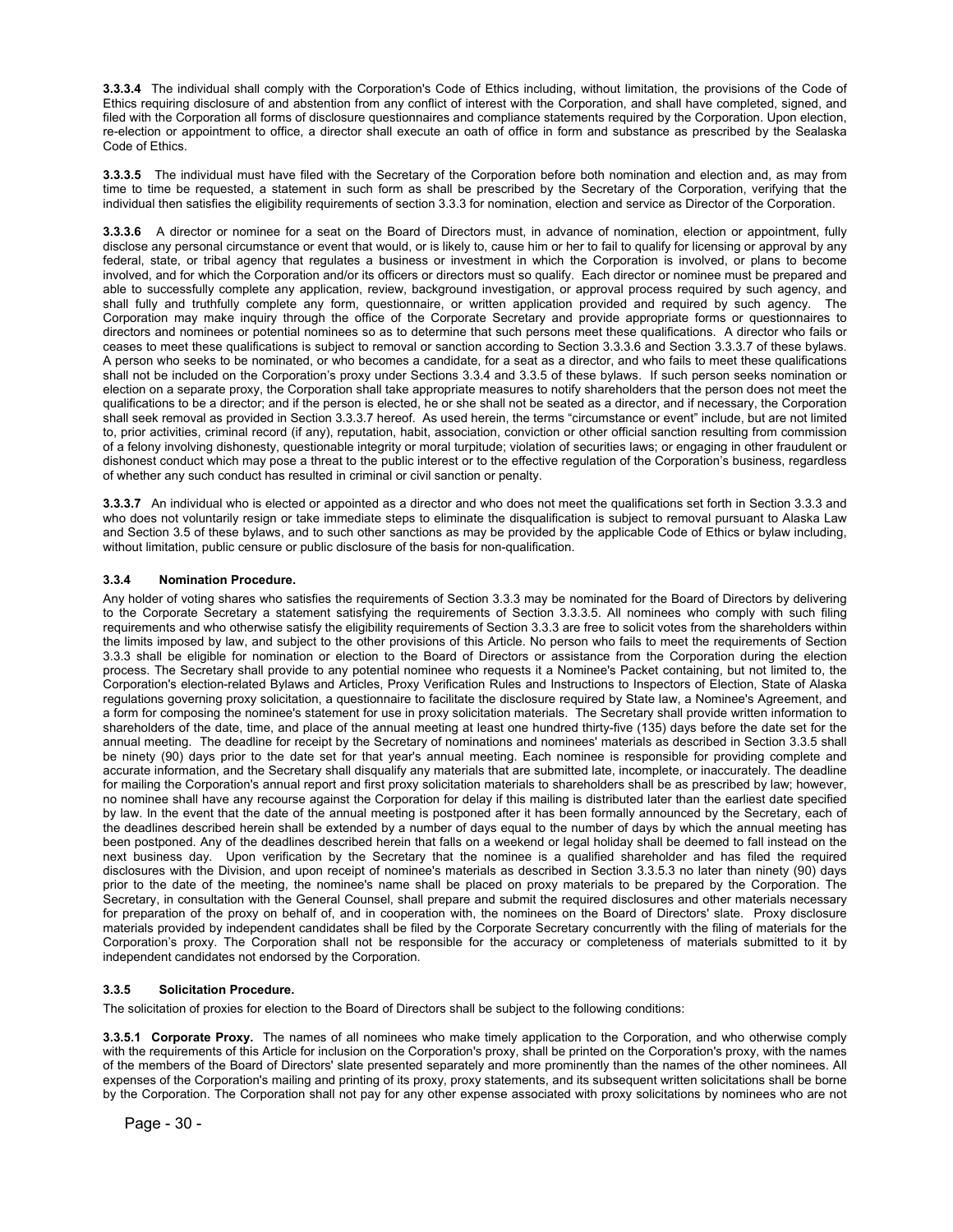on the Board of Directors' slate. The Corporation may reimburse a member of the Board of Directors' slate for reasonable solicitation expenses or other forms of proxy solicitation, travel, meals, and lodging.

**3.3.5.2 Other Solicitation.** The Corporation may provide for as many subsequent mailings and other methods of solicitation for its proxy materials as it deems necessary or prudent in order to attain a quorum of shareholders for the annual meeting and to provide for the maximum vote for the Board of Directors' slate. Nothing in this section shall require the Corporation to distribute more than one solicitation before any meeting. The Corporation may establish and pay a reasonable incentive or prizes to encourage voting and participation by eligible shareholders. If such incentive or prizes are authorized, no distinction shall be made based upon the requirement of a particular vote or form of proxy.

**3.3.5.3 Independent Nominees.** Each nominee not endorsed by the Board of Directors who wishes to be included on the Corporation's proxy shall be subject to the following rules and procedures:

**3.3.5.3.1** The nominee shall provide to the Corporation, at least ninety (90) days before the annual meeting date, copies of all materials required to provide sufficient biographical information to comply fully with all State of Alaska disclosure requirements. In addition, each such nominee may provide a photograph and campaign statement not to exceed two hundred (200) words that shall be printed, published and disseminated by the Corporation in its proxy statement. Such nominees may also provide at the same time a clear, passport-size photograph and prepared statement not to exceed two hundred (200) words in length for a single publication in the Sealaska Shareholder, or similar medium, and if so received, the Corporation shall publish the photograph and statement one time.

**3.3.5.3.2** Any subsequent mailing, proxy solicitation, or advertisement shall be paid for solely by the nominees who are not endorsed by the Board of Directors, and shall be filed with the Division as required by State statute and regulation.

**3.3.5.3.3** Nominees included on the Corporation's proxy under this section shall receive 100 proxy cards from the Corporation without charge. Such nominees may request additional proxy cards from the Secretary no later than 30 days past the record date. The nominee will be charged and will pay in advance the production cost of the cards, and the postage of mailing the cards to them, return receipt requested. Such nominees shall provide their own postage and envelopes for mailings not made by the Corporation.

**3.3.5.3.4** Materials submitted for inclusion by nominees not endorsed by the Board of Directors shall be printed by the Corporation in a uniform format and the Corporation shall not be responsible for mailing separate sheets, flyers, letters, or similar printed materials provided by the nominee.

**3.3.5.3.5** The Corporation shall not be responsible for the accuracy of any statement provided by any nominee. The name of any nominee appearing on the Corporation's proxy who is determined by the General Counsel to have made a materially false or misleading statement or omission in said nominee's campaign materials shall be removed from any further solicitation materials to be distributed by the Corporation, unless the false or misleading statement or omission is voluntarily corrected prior to the deadline for publication. The Secretary shall immediately notify any nominee whose statement is found or believed to be materially false or misleading so that the nominee will have the opportunity to correct the statement or omission. If no correction is timely made, the General Counsel shall instruct the Inspectors of Election not to count any vote cast for such nominee on the Corporation's proxy except for quorum purposes.

**3.3.5.3.6** Any nominee, whether included on the Corporation's proxy or not, who has made a materially false or misleading statement or omission in that nominee's campaign materials may be subject to having said nominee's proxies invalidated by the Division or by State Superior Court, pursuant to the regulations and procedures then in effect.

**3.3.5.3.7** If any holder of voting shares has good cause to believe a materially false or misleading statement or omission has been made by any nominee, whether included on the Corporation's proxy or not, that shareholder may lodge a complaint with the Secretary, the General Counsel, or the Division according to the regulations then applicable to the Division. Whenever such a complaint is lodged with the Secretary or General Counsel, the General Counsel shall make inquiry as to the merits thereof and, if it is determined that the complaint has substantial merit, the Corporation shall either require a corrective statement to be distributed, or initiate appropriate proceedings before the Division or State Superior Court.

**3.3.5.3.8** If any nominee who is found by the Division or Superior Court to have made a false or misleading statement is ordered by the Division or Court to disseminate a corrective statement, that nominee shall bear the entire cost of preparing, printing, and distributing the corrective statement. The Corporation may determine whether, or to what extent, any corrective statement will be disseminated at corporate expense, unless otherwise ordered by the Division or Court.

**3.3.5.3.9** A nominee who is included on the Corporation's proxy shall not begin proxy solicitation until the Corporation's official proxy statement is distributed to all shareholders. "Proxy Solicitation" as used in these bylaws has the meaning described in the State Proxy Regulations as 3AAC 08.365(16).

**3.3.5.3.10** Any nominee who wishes to be included on the Corporation's proxy shall execute an Agreement, to be provided by the Secretary, to the effect that said nominee shall be bound by the provisions of this Article as a condition precedent to inclusion on the Corporation's proxy. The form of the Agreement shall be determined annually by the Corporate Secretary in consultation with General Counsel.

**3.3.5.4 Independent Separate Proxy.** Nothing in this Article shall preclude any shareholder who wishes to be elected to the Board of Directors and who is qualified for election according to the requirements of Section 3.3.3 from conducting an independent campaign, including the solicitation of proxies through means separate and independent of those described herein; provided, however, that any nominee whose name is placed on the corporate proxy materials as described herein shall not place, or permit to be included, that nominee's name on any other form of proxy than that printed and distributed by the Corporation.

Page - 31 -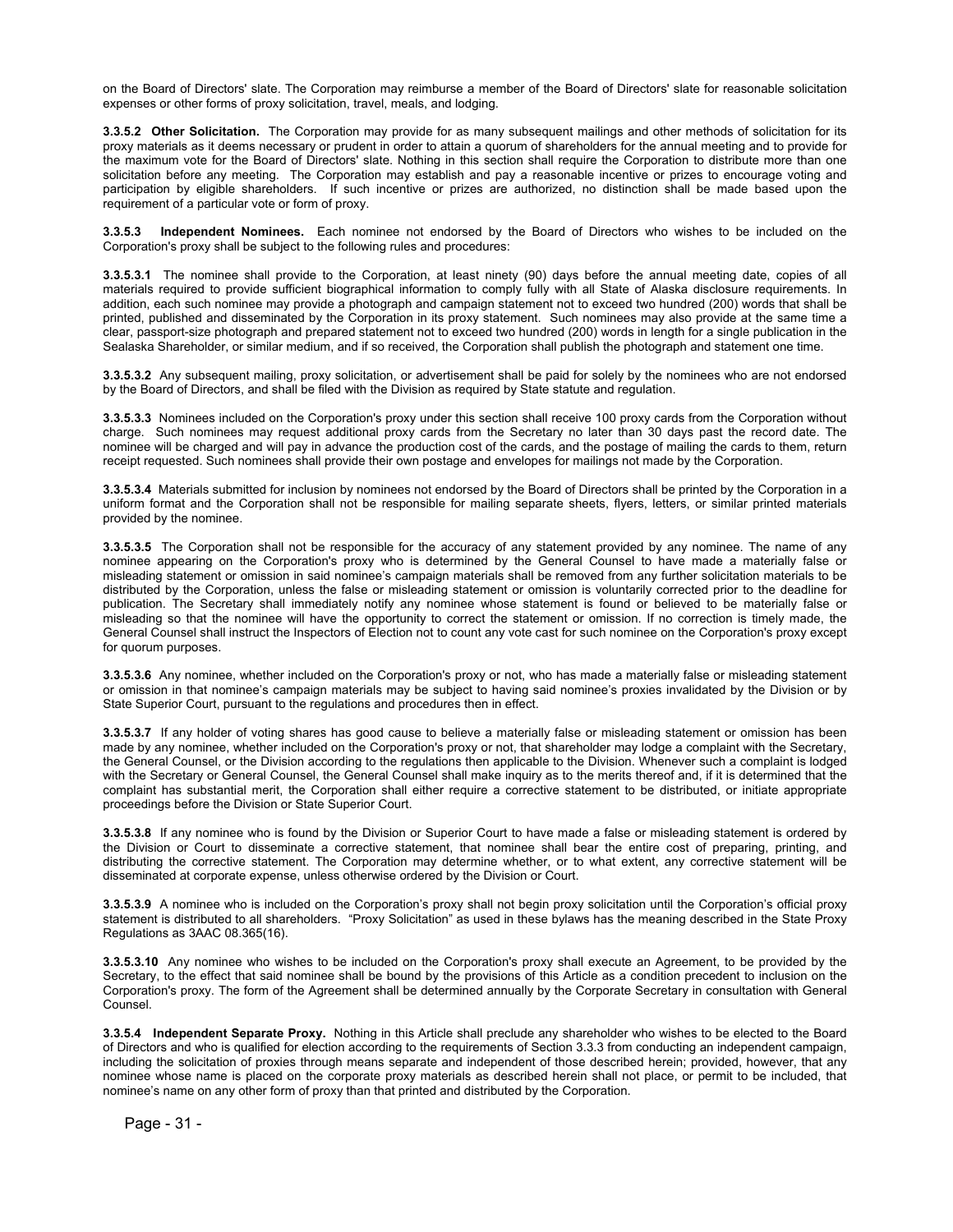**3.3.5.4.1** If any nominee's name shall appear on a proxy other than the Corporation's form of proxy, such nominee shall cooperate with the General Counsel to have such nominee's name removed from such proxy and that's nominee's relationship to such other proxy clarified to the shareholders, including but not limited to declarations to the Division that such nominee is not a nominee on such other proxy.

**3.3.5.4.2** Any nominee who is included on the Corporation's proxy, and whose name appears as a nominee on any other proxy, shall not receive any of the benefits to be provided to other nominees appearing on the Corporation's proxy and not on the Board of Directors' slate, and shall be precluded from participating in mailing and other solicitation assistance to be provided by the Corporation as described in this Article; and shall not receive vote tabulation information from the Inspectors of Election and Voting, except as to that nominee's totals derived from that nominee's separate proxies; and any vote cast for such nominee on the corporate proxy shall be deemed void and the Secretary shall instruct the Inspectors of Election not to count such vote, except for quorum purposes.

#### **3.3.6 Form of Proxy.**

**3.3.6.1** The Secretary shall determine and prepare the form of proxy to be used by the Corporation in each annual meeting based upon the following criteria:

**3.3.6.1.1** The proxy may state that the Corporation endorses a Board of Directors' slate of nominees, but shall include the names of other nominees who qualify for election according to the requirements of Section 3.3.3 listed separately from the Board of Directors' slate. The proxy may also provide a space designated for write-in candidates.

**3.3.6.1.2** The proxy shall distinguish clearly those nominees who are members of the Board of Directors' slate.

**3.3.6.1.3** The proxy shall provide space adjacent to the name of each nominee to allow shareholders to vote cumulatively according to instructions that will be provided in the Corporation's proxy statement.

**3.3.6.1.4** The corporate proxy shall provide for discretionary voting and/or selective cumulation for all business properly coming before the meeting of the Corporation. Any other proxy holder representing any independent nominee may also provide for discretionary voting for Directors on a separate proxy, but the corporate proxy form shall not so provide with respect to nominees other than the Board of Directors' slate.

**3.3.6.1.5** The corporate proxy shall be blue and shall contain the Sealaska corporate symbol ( ), along with all other information required to be placed thereon by this Article or according to law. No other proxy, proxy statement or other solicitation materials, solicited by any individual nominee or slate shall be blue, nor contain the Sealaska symbol, nor otherwise contain any language or appearance that is likely to, or does, confuse or deceive a reasonable shareholder as to the sponsorship or source of the proxy. The Inspectors of Election shall not count, except for quorum purposes, any proxy that is, in the opinion of the Inspectors of Election, not in conformance with this provision.

**3.3.6.2** Every proxy used in connection with an election of the Corporation shall include a means by which a shareholder can withhold that shareholder's votes from one or more nominee(s), or with respect to one or more shareholder resolution(s), or for all purposes except establishing a quorum.

#### **3.3.7 Voting.**

Voting by shareholders in elections of Directors shall be subject to the following conditions:

**3.3.7.1** The counting of proxy votes shall be conducted by Inspectors of Election and Voting (referred to herein as "the Inspectors), appointed pursuant to Section 2.11.

**3.3.7.2** All proxies shall be submitted by mail, electronic transmission, or in person to the Inspectors or to the Secretary. The Inspectors shall tabulate the votes cumulatively and shall declare the four or five nominees who obtain the highest number of votes to be duly elected Directors. Except for information that may be disclosed pursuant to Section 3.3.7.6 hereof, the Inspectors shall hold all proxy tabulation information in strict confidence.

**3.3.7.3** In the event of the withdrawal of any nominee, for any reason, the Inspectors shall nevertheless count directed votes for that nominee as directed, and only valid discretionary votes may be voted for another nominee. The intent of this provision is to assure that the proxy vote of every shareholder is counted strictly for the nominee or nominees preferred by the shareholder, and for no one else. The Inspectors shall not count (except for quorum purposes) any proxy that (1) purports to cast votes for a person who is not a nominee, to the extent of the number of votes so cast, or (2) purports to provide authority for discretionary voting for Directors, unless the proxy provides one of the following in accordance with 3 AAC 08.335(c)(2) or its successor:

**3.3.7.3.1** A box opposite the name of each nominee that may be marked to indicate that authority to vote for that nominee is withheld; or

3.3.7.3.2 an instruction that the shareholder may withhold authority to vote for a nominee by lining through or otherwise striking out the name of that nominee; or

**3.3.7.3.3** a "ballot" type of selection in which the shareholder is permitted to award votes to selected nominees of the shareholder's choosing whose names appear on the proxy form.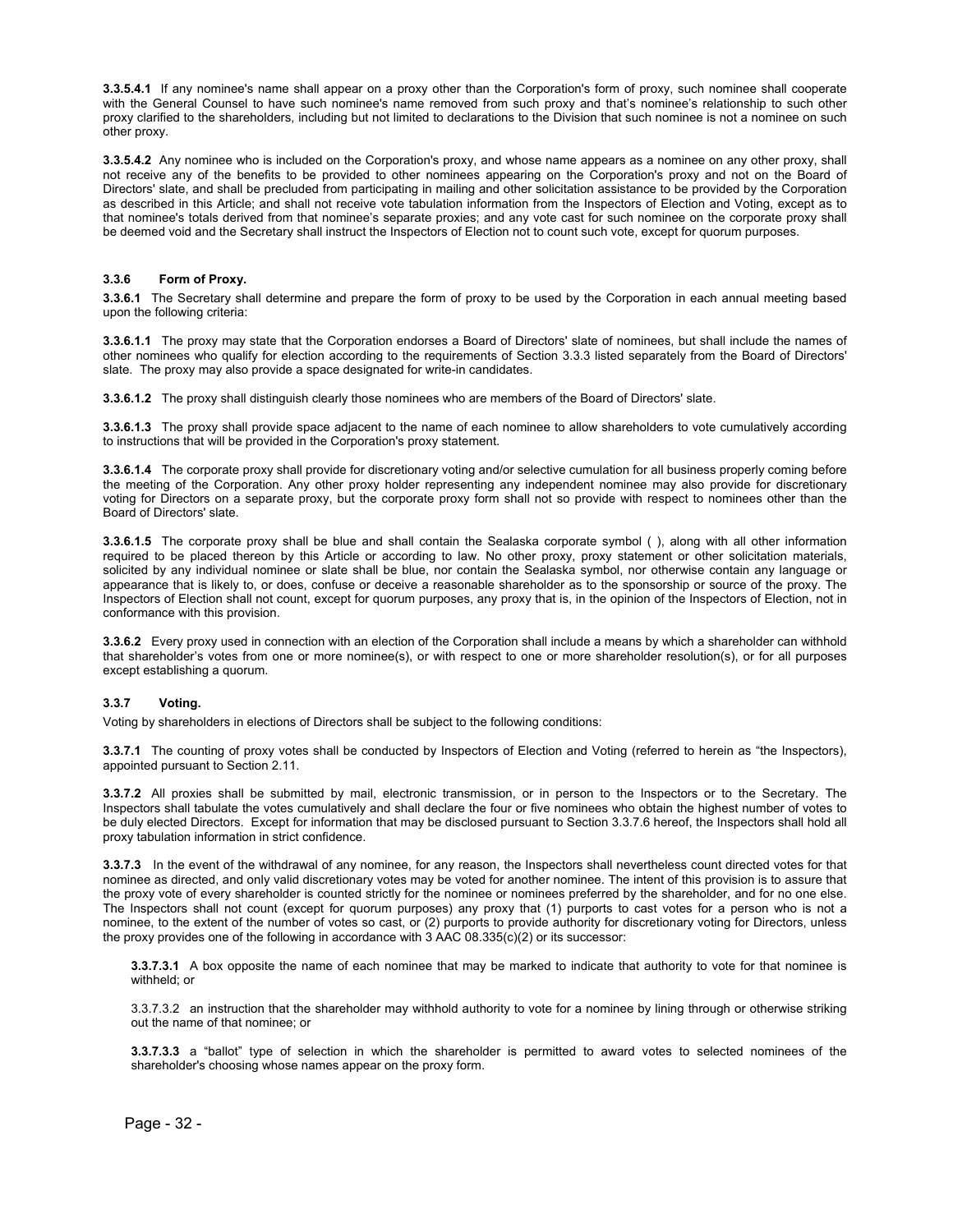**3.3.7.4** The Inspectors shall count as originally directed any proxy that purports to permit the voting of shares directed to one nominee and then voted for, or redirected to, a different nominee upon the occurrence of a subsequent event, such as the withdrawal of a candidate.

**3.3.7.5** Nothing herein shall be construed to limit the right of a shareholder to grant discretion to a proxy holder to vote for business that may properly come before a meeting.

**3.3.7.6** The Inspectors shall provide to any nominee appearing on the corporate proxy and who requests it, and to the Secretary or designee, a periodic tabulation of directed proxy votes received to date as and when instructed by the Secretary, showing the total votes toward the quorum and the number of directed proxy votes for that nominee. The same information shall be provided to all nominees included on the Corporation's proxy and no nominee, including any Board of Directors' slate nominee or current Director of the Corporation, shall be entitled to any further information. Upon request, the Inspectors shall provide periodic reports to the designated representative of a shareholder group sponsoring a resolution of the number of votes for, against, and withheld on the resolution. The Secretary, Chair of the Board, Vice Chair of the Board, Chair of the Shareholder Relations Committee, or General Counsel may instruct the Inspectors to provide to them all tabulated information from the corporate proxies only, and shall hold this information in strict confidence. A proxyholder or other designated representative of a group sponsoring a separate, independent proxy may request and periodically receive from the Inspectors all tabulated information from the separate proxy only. Upon the request of any nominee or proxyholder, the Inspectors shall provide the following information after the proxy deadline prior to the Meeting, and at the Meeting:

- 1) The total number of shareholders voting at the meeting, in person or by proxy;
- 2) The total number of shares represented;
- 3) The number of proxies that are found by the Inspectors to be invalid, or to have been superseded by a later proxy, and the number of votes represented by such proxies;
- 4) The number of Quorum Only or withheld votes;
- 5) In elections in which a separate, independent proxy is present, the number of write-in directed votes on each proxy in favor of nominees appearing on the other proxy.

The Inspectors shall not disclose, nor shall any other person be required to disclose, to any person other than those designated by the proxyholder, the allocation of directed and discretionary votes for any nominee, whether on the corporation's proxy or on a separate proxy sponsored by an independent nominee, except in the event of a proceeding before a court or administrative agency of the State of Alaska in which such information is relevant to the proceeding.

**3.3.7.7** The Corporation's proxy shall be managed and controlled by the Board of Directors. In order that the Board may effectively execute its obligation with respect to allocation of any discretionary votes available to it, and notwithstanding the provisions of Section 3.3.7.6, within forty-eight (48) hours before the start of an annual meeting or special meeting at which an election is held, the Board may request and receive the tabulation of proxy and vote information, all of which shall nevertheless be held in strict confidence by the Board. The holders of the Corporation's proxies shall act upon the instructions of the Board, and the Board shall have the absolute right to substitute any of its members for any of the Corporation's proxy holders at any time, with or without cause.

**3.3.7.8** Except as otherwise provided in this Article, the Inspectors shall determine the validity and effect of proxies based upon Rules to be provided by the Corporation before each election and according to this Article. The Inspectors shall use their sound judgment to attempt to construe proxies to be valid if the intent of the shareholder is apparent. The Inspectors' determination as to the validity and effect of any proxy shall be final.

**3.3.7.9** If the Board of Directors concludes that there are sufficient votes to elect the entire Board slate of nominees, it shall allocate its discretionary votes by selective cumulation among all nominees sufficient to approximately equalize the total votes to each nominee; otherwise, if it concludes that the Board slate may not or does not have sufficient votes to elect all of its nominees, the discretionary votes may be allocated by selective cumulation among the number of Board of Directors endorsed nominees that can be elected through a ranking of candidates by the Board at its meeting prior to the Annual Meeting.

#### **3.3.8 Annual Review.**

The Board of Directors or a committee thereof shall review this Article at least annually, and the Board of Directors shall make revisions as it deems necessary or advisable.

#### **3.3.9 Effect of Finding of Invalidity.**

Among other things, the congressional intent of the Alaska Native Claims Settlement Act, as amended, is to provide a mechanism for Alaska Natives to continue to maintain control of their corporate institutions for the benefit of Alaska Natives and their children. In the event any material provision of this Article is found for any reason to be invalid or unenforceable by an agency or court of competent jurisdiction, then such provision shall be reformed and amended to effect its intent as nearly as possible consistent with the law.

#### *3.4 Compensation.*

**3.4.1** Subject to the limitations of this section, directors shall receive meeting fees and travel expenses, deferred compensation benefits, insurance benefits, and other compensation, all as determined solely by the Board of Directors. A director who fails or ceases to (1) comply with all disclosure and qualification requirements as set forth in these Bylaws at Section 3.3.3, (2) execute the Directors' Code of Ethics, (3) execute an oath of office, or (4) attend three (3) consecutive meetings of the Board of Directors (except for good cause shown) shall be ineligible to receive meeting fees, deferred compensation benefits, insurance benefits, and all other forms of compensation aside from travel expenses during the period of such failure. In the case of the failure to attend three (3) consecutive board meetings, the Board may reinstate compensation if the director attends subsequent meetings, and the director shall become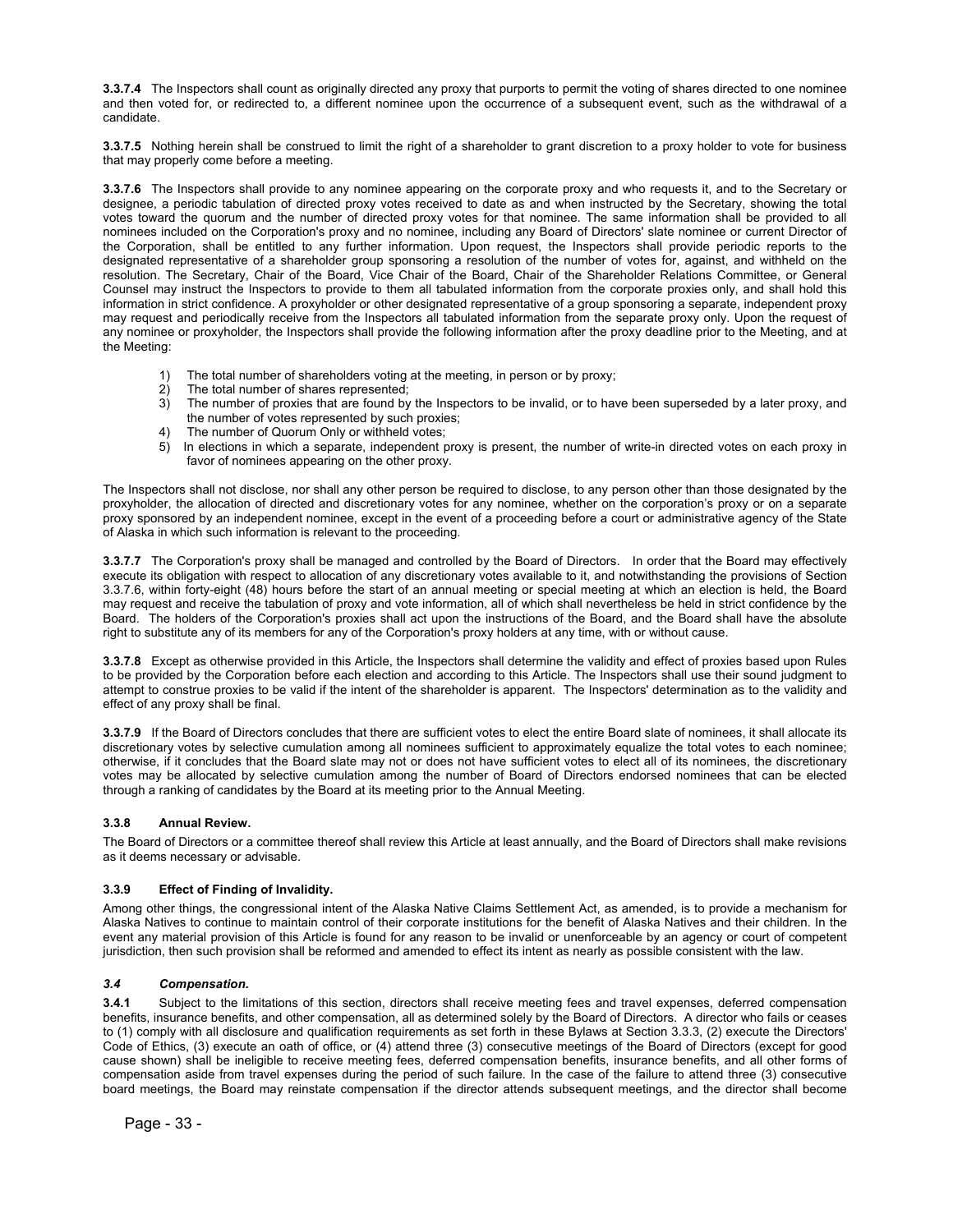eligible to receive all forms of compensation to which that director is otherwise entitled as a director. However, said director shall not be compensated, except as set forth in Section 3.4.3, in any amount for the period of suspension of compensation.

**3.4.2** The procedure for suspension of compensation is as follows:

**3.4.2.1** The Corporate Secretary shall provide disclosure forms to all directors annually, and the Directors' Code of Ethics and oath of office to all directors upon their election or whenever amended from time to time thereafter.

**3.4.2.2** The Corporate Secretary shall send a notice to any director who has not fully completed, executed, and returned the disclosure forms and, if provided, Code of Ethics and oath within ten days of the director's receipt thereof. The notice shall inform the director that that director's compensation and benefits shall be immediately suspended as provided in Section 3.4.1 in the event that the Corporation does not receive the fully completed and executed disclosure forms and, if outstanding, Directors' Code of Ethics and oath within ten days of the date the notice is sent.

**3.4.2.3** The Corporate Secretary shall suspend compensation to a director to whom the Corporate Secretary has sent a notice under Section 3.4.2.2 if, within ten days after sending the notice, the Corporation does not receive the director's fully completed and executed disclosure forms and, if outstanding, Directors' Code of Ethics and oath. Provided, however, that the Chair, for good cause shown, may grant one extension of time of no more than 15 days to a director who requests it before that director's compensation has been suspended under Section 3.4.1 or this Section 3.4.2.3. The Corporate Secretary shall suspend compensation immediately following a director's absence from a third consecutive meeting.

**3.4.3** Nothing in Sections 3.4.1 or 3.4.2 shall limit a director's right to deferred compensation benefits that are vested before or after the period of suspension of compensation; nor shall any provision of this section limit a director's eligibility to continue insurance coverage at that director's own expense as may be provided by federal law.

#### *3.5 Removal; Sanctions.*

#### **3.5.1 By Shareholders.**

A director may be removed from office by majority vote of the shares eligible to vote, with or without cause, at any annual meeting of shareholders or at a special meeting called for that purpose. A vote of shareholders on the removal of directors at a regular annual meeting shall be subject to the provisions of Section 2.13.4 concerning shareholder resolutions; or, to the requirements of Section 2.2 regarding special meetings if such vote does not qualify for inclusion in the Notice of the regular annual meeting. Written notice of intention to seek removal under this section shall be delivered either personally or by mail to each shareholder of record entitled to vote at the meeting. If notice of intention to seek removal under this section is delivered to the Chair, Chief Executive Officer, or Secretary at least seventy-five (75) days before the date of the annual meeting, it shall be included on the notice stating the place, day and hour of the annual meeting without cost to the shareholder seeking removal. If the notice of intention to seek removal is not delivered to the Chair, Chief Executive Officer, or Secretary at least seventy-five (75) days before the date of the annual meeting, the shareholder seeking removal may, at that shareholder's own expense, deliver either personally or by mail the notice required by this section at any time up to twenty (20) days before the date of the annual meeting. (As used herein, the term "Shareholder" means an individual or organized group that sponsors or promotes a petition or similar proxy solicitation effort to place the issue of removal before the shareholders). If mailed, notice under this section is considered delivered when deposited postage prepaid in the United States mail addressed to the shareholder at the address appearing on the stock transfer books of the Corporation. A director may not be removed, unless the entire Board is removed, if the votes cast against removal would be sufficient to elect a director if voted cumulatively at an election at which the same total number of votes were cast.

#### **3.5.2 By Superior Court.**

A director may be removed by order of the Superior Court for cause as set forth in A.S. 10.06.463, or its successor statute, at the suit of the Board or the shareholders holding at least ten (10) percent of the outstanding shares. As used herein, "cause" includes, without limitation, fraudulent or dishonest conduct, gross neglect of duty, gross abuse of authority or discretion with reference to the Corporation, material noncompliance with the Code of Ethics, or failure or cessation to meet the qualification requirements of Section 3.3.3 of the bylaws. A director removed under this provision may be barred from reelection for a period prescribed by the court; and shall be barred from reelection for the period during which the disqualifying cause or condition remains.

#### **3.5.3 Other Sanctions.**

In cases of a breach of fiduciary duty by a director, including without limitation the duties of loyalty and care, or breach or willful disregard of the Code of Ethics, or of a duty imposed by these bylaws not deemed to warrant removal pursuant to Section 3.5.2, the Board may impose one or more of the following lesser disciplinary sanctions as it deems reasonable and proper, on a proportional and progressive basis. The terms reasonable, proportional and progressive disciplinary measures mean that the level of discipline should be measured to fit the nature of the misconduct, the extent to which actual or potential harm was done to the corporation, and should be progressively more severe for repeated acts or willful disregard.

- 1) Private reprimand by the Board.
- 2) Public censure and disclosure of the violation and sanctions.
- 3) Revoke or alter board committee assignments.
- 4) Withholding support or endorsement for re-election to the Board.<br>5) Reduction or suspension of Board compensation or other benefits
- Reduction or suspension of Board compensation or other benefits.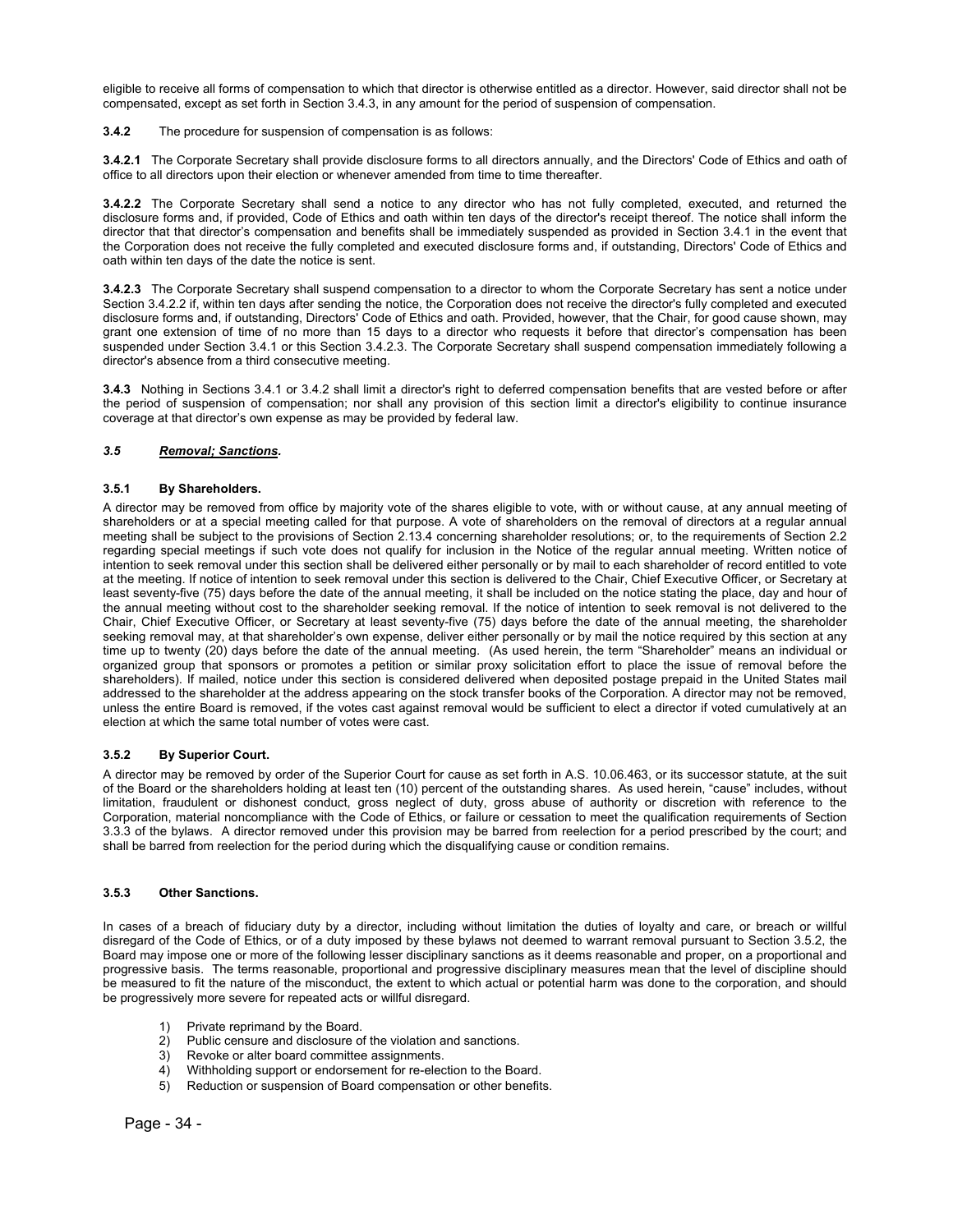- 6) Loss of right to indemnification and defense, where conduct results in liability or loss to the corporation, and fails to meet legal standards for indemnity.
- 7) Request voluntary resignation.

#### *3.6 Vacancies.*

A vacancy occurring in the Board of Directors may be filled by the vote of a majority of the remaining directors though the majority is less than a quorum of the Board, except for a vacancy occurring through removal by the shareholders or, in the case of removal by the superior court, where such court orders otherwise. A vacancy occurring through removal may be filled only by approval of the shareholders in a regular or special meeting called for that purpose. A director elected to fill a vacancy is elected for the unexpired term of that director's predecessor.

#### *3.7 Place of Meetings.*

Annual, regular, and special meetings of the Board of Directors may be held at any place designated by the Board or chairman, either within or outside the State of Alaska.

#### *3.8 Annual Meetings.*

The Board of Directors shall meet each year immediately following the annual meeting of the shareholders for the purpose of election of a Chair, organization, election of officers of the Corporation, and the consideration of any other business that may properly be brought before the meeting.

#### *3.9 Regular Meetings.*

The Board of Directors may from time to time provide for the holding of subsequent or regular meetings.

#### *3.10 Special Meetings.*

Other meetings of the Board of Directors may be held upon notice in writing sent ten (10) days before the meeting, or by personal messenger, telephone, facsimile, or radiophone received not later than 72 hours before the meeting, upon the call of the Chair of the Board, the Chief Executive Officer, the Secretary, or two members of the Board of Directors then in office, at any place within or outside the State of Alaska. Notice of any meeting of the Board of Directors may be waived in writing signed by the person or persons entitled to the notice, whether before or after the time of the meeting, or by such person's attendance at the meeting without protesting the lack of notice before the meeting or at its commencement. Neither the business to be transacted at, nor the purpose of, any meeting of the Board of Directors need be specified in the notice or waiver of notice of the meeting.

#### *3.11 Acting without Assembling.*

Any action that may be taken at a meeting of the Board of Directors or of a committee thereof may be taken without a meeting if a consent in writing, setting forth the action to be taken, shall be signed by all of the Directors or all of the members of the committee, as the case may be. Without assembling, the members of the Board of Directors or of a committee thereof can conduct a meeting by communicating simultaneously with each other by means of conference telephones, video conference, or similar communications equipment.

#### *3.12 Executive Committee.*

When the Board of Directors is not meeting, the powers of the Board may be exercised by an Executive Committee, which shall consist of five Directors and the Chair as an ex officio member. In its exercise of the authority of the Board in management of the Corporation, the Executive Committee, except as otherwise provided by resolution of the Board, may do anything that the Board itself might lawfully do, except that it may not take any action contrary to or inconsistent with any action taken by the Board.

#### *3.13 Transactions in Which Directors Have an Interest.*

Any contract or other transaction between the Corporation and one or more of its directors, or between the Corporation and any firm of which one or more of its directors are members or employees, or in which they are interested, or between the Corporation and any corporation or association of which one or more of its directors are shareholders, members, directors, officers, or employees, or in which they are interested, shall be valid for all purposes, notwithstanding the presence of the director or directors at the meeting of the Board of Directors of the Corporation where the Board acts upon, or discusses the contract or transaction, and- notwithstanding the director's participation in the action, if the fact of such interest shall be disclosed or known to the Board of Directors, and the Board of Directors nevertheless authorizes or ratifies the contract or transaction. The interested director or directors shall be counted in determining whether a quorum is present, but shall not be entitled to vote on such authorization or ratification. The vote of an interested director on a transaction shall not invalidate it as long as the transaction is approved in good faith by a sufficient vote without counting the vote of the interested director. This section shall not be construed to invalidate any contract or other transaction that would otherwise be valid under the common and statutory law applicable to it.

#### *3.14 Committees.*

The Board of Directors, by resolution passed by a majority of the total number of the Board in office, may from time to time designate one or more committees, each such committee to consist of three or more Directors appointed by the Board of Directors. The chairman of the Board shall be an *ex officio* member of each committee and subsidiary board (except that the Chair shall not be a member of the Nominations Committee in years in which the Chair's term of office as a director expires and in which the Chair is eligible for reelection). Each such committee shall have such powers in the management and business of the Corporation as the Board of

Page - 35 -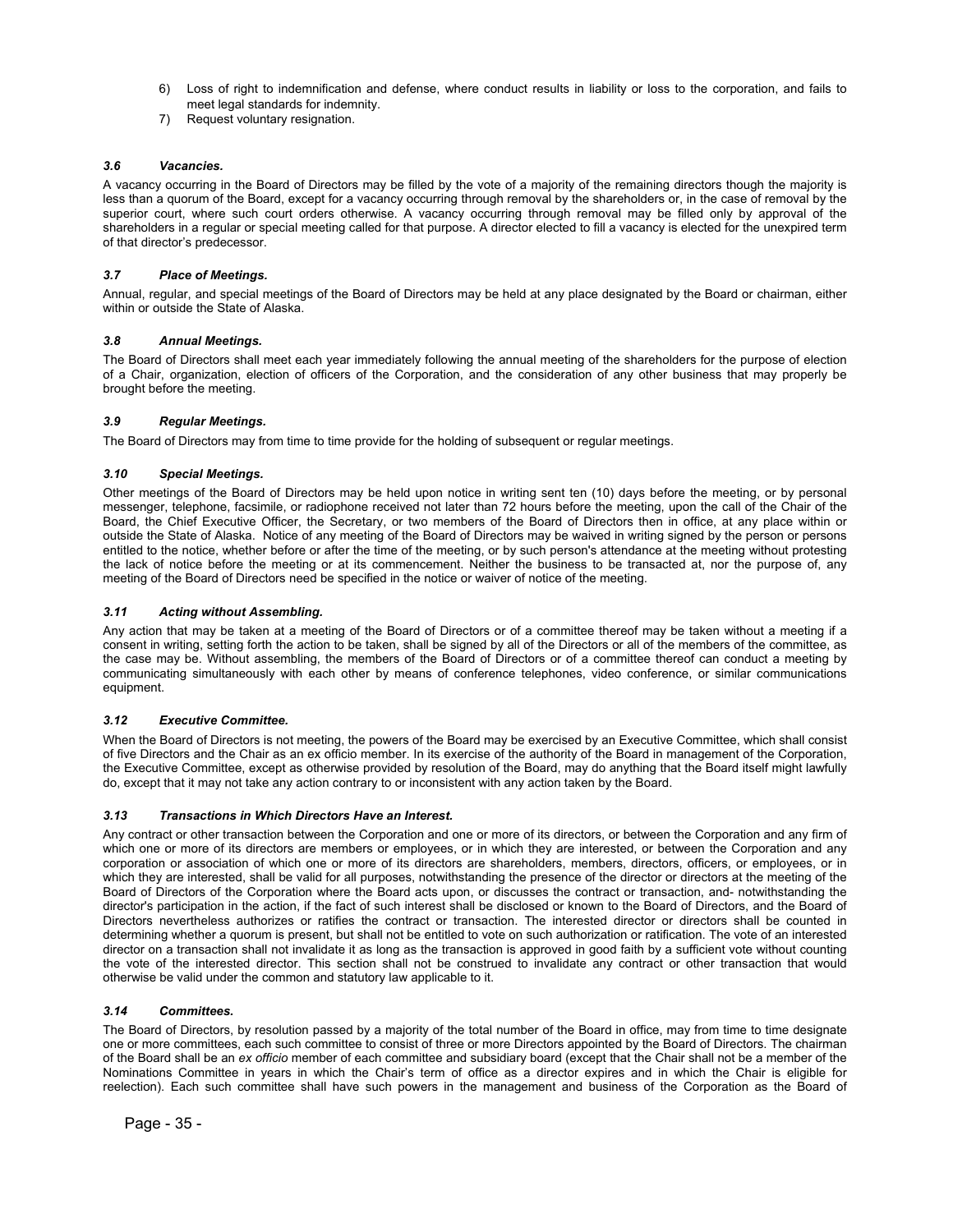Directors may from time to time determine. Such committees shall have such names as the Board of Directors may specify, and their compensation shall be such as the Board of Directors may fix.

#### *3.15 Definitions.*

For the purposes of this Article, the following definitions apply:

**3.15.1** "Discretionary votes" are those votes given to a proxyholder whose proxy states that the votes are discretionary and identifies by name all possible ultimate recipients of the votes. Discretionary voting includes exercising the power of selective cumulation for the election of directors, and casting the votes represented by proxy for such other matters as may lawfully come before a meeting. Discretionary votes may not be used by a proxyholder to vote on a matter for which the shareholder has cast a directed vote.

**3.15.2** "Division" means the Alaska Department of Commerce, Community and Economic Development, Division of Banking and Securities, or the State entity that succeeds to that agency's authority.

**3.15.3** "Nominee" and "candidate" mean a person who is proposed for election to the Board of Directors, is qualified to serve if elected, and has complied with the State of Alaska laws and regulations concerning proxy solicitation.

**3.15.4** "Proxy" means a written authorization signed by, or an electronic transmission signed or authorized by, a shareholder or by a shareholder's attorney in fact and giving another person power to vote with respect to that shareholder's shares.

**3.15.5** "Proxy holder" means a person to whom a proxy is given by a shareholder for purposes of voting the proxy.

**3.15.6** "Slate" means an associated group of candidates running for one or more seats on the Board of Directors.

**3.15.7** "In competition" as used herein shall mean engaged in an enterprise that performs business activities or buys, sells or furnishes goods or services of a sort that makes up at least five percent of Sealaska's business operations, in a geographical region anywhere Sealaska markets its business activities, goods, or services of the same sort.

**3.15.8** "Electronic transmission" means any form of communication, not directly involving the physical transmission of paper, that creates a record that may be retained, retrieved, and reviewed by a recipient of the communication and that may be directly reproduced in paper form by a recipient through an automated process.

**3.15.9** "Signed" as it relates to proxies, means the placing of the shareholder's name on the proxy by manual signature by the shareholder or the shareholder's attorney-in-fact or by electronic means if the electronic means clearly demonstrates that the shareholder has authorized the placing of the shareholder's name or the name of the shareholder's attorney-in-fact on the proxy.

**3.15.10** "Printing" and "mailing" as used herein shall include communicating by electronic transmission.

**3.15.11** Unless expressly stated otherwise, all terms used herein shall have the same meaning as those terms are defined in 3 AAC 08.365 (State of Alaska, Division of Banking and Securities regulations) or its successor statute or regulation.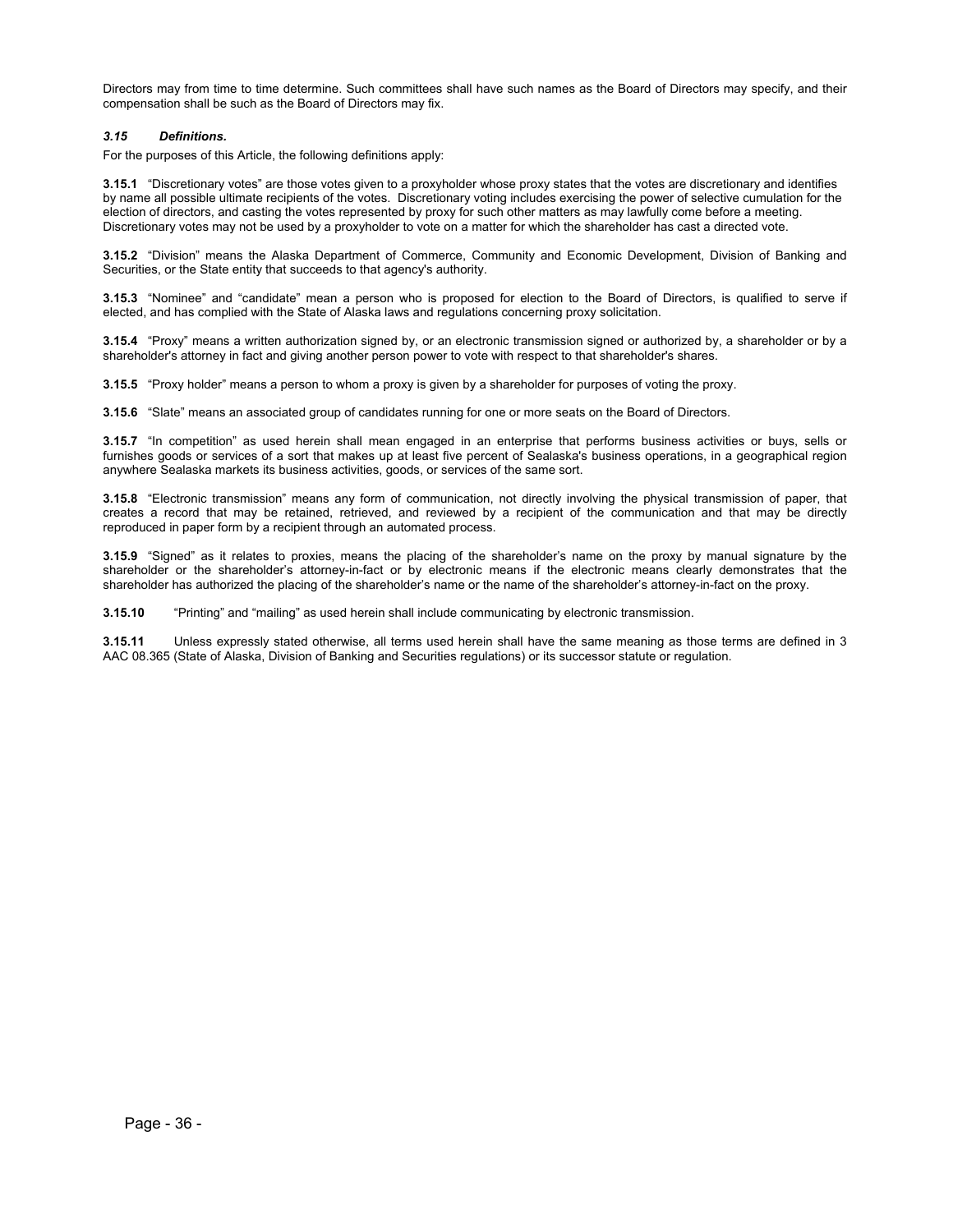## INSTRUCTIONS TO THE INSPECTORS OF ELECTION

The Inspectors of Election shall perform their duties in accordance with the following instructions, the Articles of Incorporation, and the Bylaws of Sealaska Corporation in a reasonable manner so that the election shall be conducted with fairness to all shareholders.

**1.** The Proxy Verification Rules in Part B below shall be followed in determining the validity of proxies.

**2.** After the Inspectors of Election have completed their inspection of proxies, they shall complete the attached notice and post copies of it at the following locations:

- a. Both ground floor entrance doors of Sealaska Plaza;
- b. the receptionist's desk in the office of Sealaska Corporation; and
- c. at the meeting site, in as many public places as they deem advisable.

**3.** The Inspectors shall compute the number of valid proxies held by each proxyholder on such forms and under such procedures as designated by the Chair of the Board.

**4.** The Inspectors shall legibly date-stamp each proxy that arrives at the Inspectors' address, on the date the Inspectors receive the proxy at that address.

**5.** The Inspectors shall inform candidates who do not appear on Sealaska's proxy about the number of shares voted on said candidates' proxies for each resolution and director, including write-ins, and shall inform them of the total number of shares voted to date to quorum on all proxies. Such reports shall be presented to these candidates as often as the Inspectors shall inform Sealaska about its counterpart information, but no more often than weekly.

**6.** The Inspectors shall inform Sealaska (the Chair of the Board, the Vice Chair of the Board, Shareholder Relations Chair, the Corporate Secretary, and General Counsel only) about the number of shares voted on Sealaska's proxies for each resolution and director, including write-ins, and shall inform them of the total number of shares voted to date to quorum on all proxies. Such reports shall be presented to Sealaska approximately weekly, or as often as Sealaska shall request. Except for the total shares voted to quorum, Sealaska shall not receive information derived from proxies other than its own, provided that, pursuant to agreement between or among proxyholders, the Inspectors may be instructed to disclose additional information to Sealaska.

**7.** After the Inspectors of Election have completed their inspection of the proxies, they shall allow each person designated as a proxy or his or her representative to examine the original of any invalidated proxy. Since there may not be much time between the completion of the inspection by the Inspectors and the scheduled beginning of the Shareholders' Meeting, the Inspectors shall determine a reasonable amount of time for each proxy or his or her representative to examine the originals or his or her invalidated proxies within the time remaining before the scheduled beginning of the Shareholders' Meeting. The originals of all proxies received by the Inspectors shall remain under their possession and control at all times until the end of the Shareholders' Meeting.

**8.** All challenges made to the conduct of an election shall be made to the Inspectors, who shall decide such challenges in accordance with these instructions, the Proxy Verification Rules, and the Articles of Incorporation and Bylaws of the Corporation. In questions involving the right of a person to vote, the shareholder list shall determine the stock held by an individual.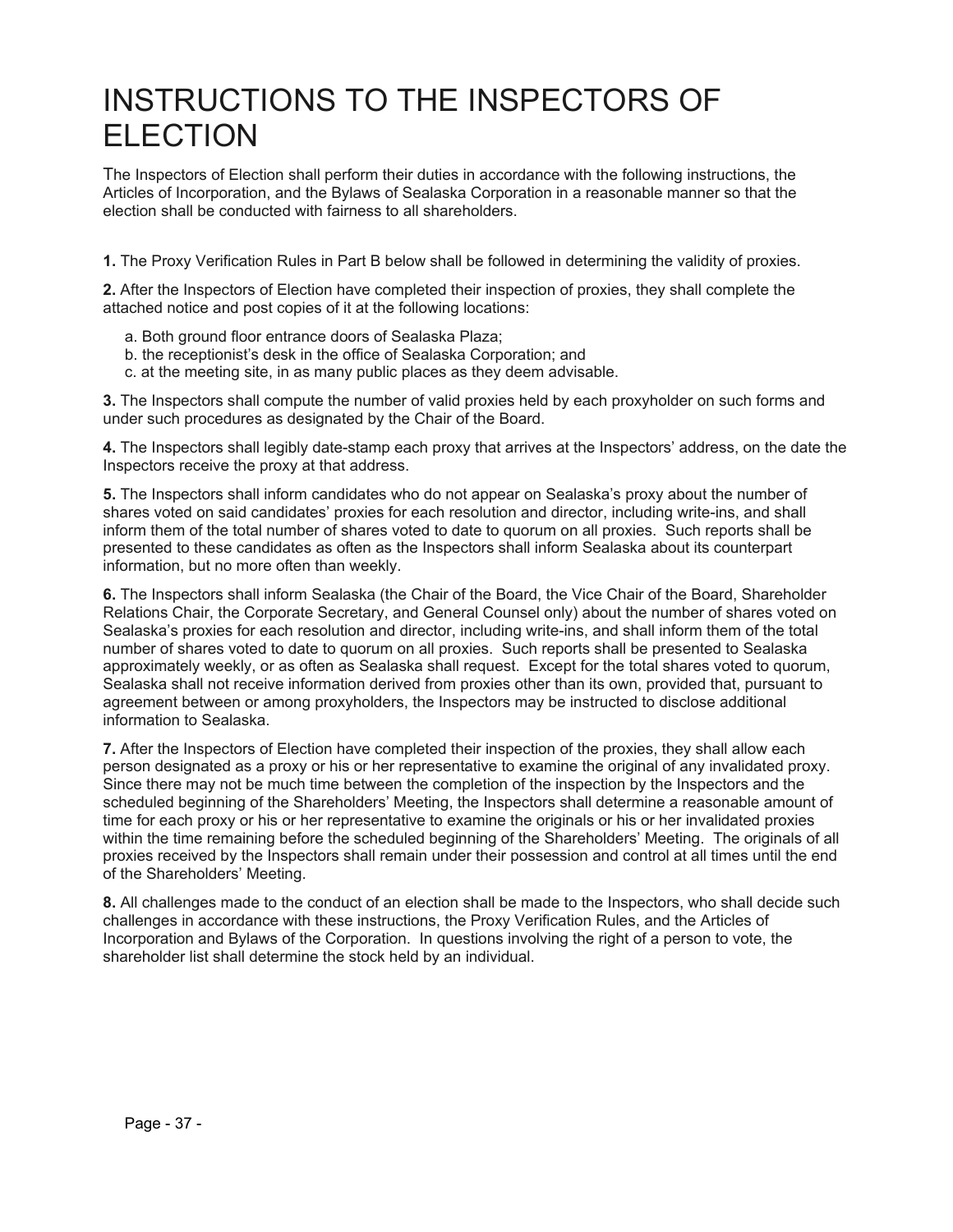# PROXY VERIFICATION RUI FS

### **A. GENERAL GUIDELINES — INTENT OF SHAREHOLDER**

1. The Inspectors of Election ("Inspectors") shall attempt to resolve all questions concerning a proxy in favor of validating the proxy if possible.

2**.** A proxy may be accepted where it is apparent that the shareholder has made an error, erased or crossed out a choice and then re-marked his or her voting instructions clearly.

3. The vote of a shareholder as represented by a signed proxy may be changed by advice in writing signed by the shareholder. Such advice must then be attached to the proxy.

4. A proxy will be accepted, subject to this subsection, even though it does not correctly state the number of shares it represents; however, a proxy will never be accorded more votes than the shareholder list shows the shareholder to have as of the record date.

- a. In elections that include proxies other than the corporate proxy, if the shareholder has attempted to vote fewer than the number of shares the shareholder owned on the record date, the Inspectors shall attempt to contact the shareholder to seek clarification of the shareholder's intent. In such elections, if the shareholder has attempted to vote more shares than he or she is actually entitled to, or if the shareholder has attempted to vote fewer shares than he or she is actually entitled to, and the Inspectors have been unsuccessful in attempting to contact the shareholder, the Inspectors shall apportion the actual number of shares to give effect to the intention of the shareholder, where such intent is apparent.
- b. In elections that include only the corporate proxy, if the shareholder has attempted to vote either more or fewer shares than he or she is actually entitled to, the Inspectors shall apportion the actual number of shares to give effect to the intention of the shareholder, where such intent is apparent.
- c. In all elections, the Inspectors shall attempt to record total votes available to each shareholder. In those cases where there appears to be an attempt to vote once but on two separate proxies, reasonable effort will be made to locate matching proxies to accommodate the shareholder's intentions.

5. Proxies, validly executed, must be voted in accordance with the express intent and instructions of the shareholder, as evidenced by the language of the proxy instrument.

6. The Inspectors of Election shall invalidate any proxy the form of which fails to conform to the requirements of 3 AAC 08.335(e) (this state regulation relates to providing a means of withholding votes or a "ballot" form of proxy), or to the provisions of Sealaska Corporation Bylaws, Article III, section 3.3.6, "Form of Proxy."

7. The Inspectors of Election shall follow the requirements of Sealaska Corporation Bylaws Article III, section 3.3.6.1.5, 3.3.6.2, 3.3.7.1, 3.3.7.3 when tabulating and counting votes.

### **B. VALIDITY OF SIGNATURES**

1. Proxies signed in pencil may be accepted.

2. Proxies should be signed exactly as the name of the stockholder appears on the stock records. Proxies may be accepted if the difference between the signature and the name on the stock are minor in the opinion of the Inspectors. If the signature on the proxy is unacceptable, authority for the different signature must accompany the proxy in order for the proxy to be validated. A person's mark shall constitute a valid signature if it is witnessed by two adults who know the individual.

3. In determining the validity of a signature, the Inspector of Election need not look beyond the face of the proxy, except (1) where there are circumstances in which the Inspectors have reason to believe that a proxy is a forgery (for example, two proxies for the same shareholder with obviously different handwriting); or (2) when a participant registers a good faith complaint and produces convincing evidence to the effect that one

Page - 38 -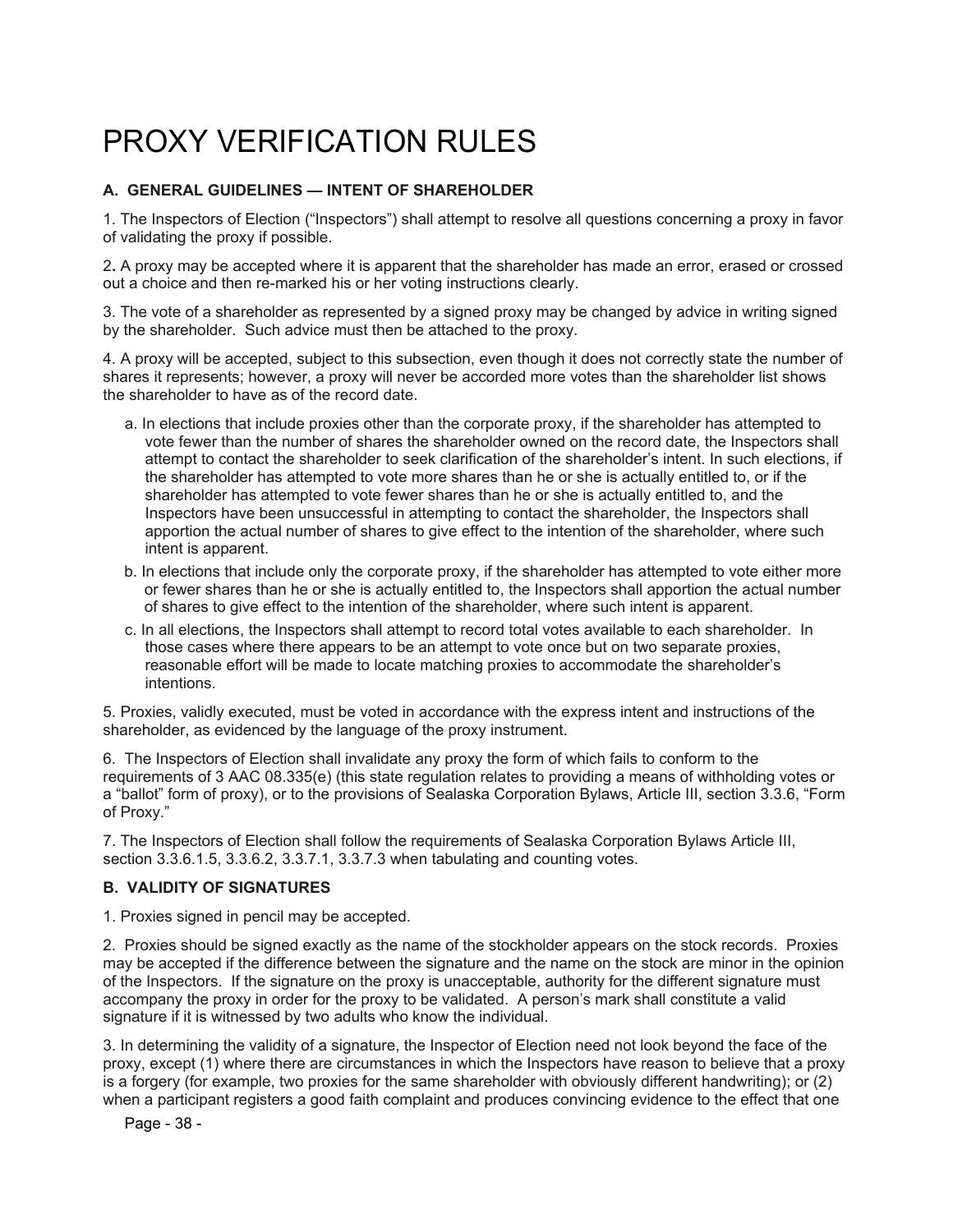or more proxies may have been executed by a person other than that named on the proxy.

4. Reasonable deviations in signature may be accepted; for example, a proxy printed "John F. Smith" may be accepted if signed "J.F. Smith" or "J. Foster Smith."

5. A proxy may be accepted even though the signature is printed by the shareholder.

6. Rubberstamp signatures are not acceptable unless the circumstances are known to the Inspectors and, in their judgment, justify acceptance of the proxy or unless the signature is countersigned by an officer or other authorized employee of a bank, trust company, agent, etc., or by an attorney acting in an indicated capacity.

7. A proxy is not required to have on it the address of a shareholder; however, a shareholder's address may be a factor in determining the validity of a proxy if there is more than one shareholder of the same name.

8. Telegraphic proxies are not to be accepted.

#### **C. DATING OF PROXIES**

1. If a shareholder's proxy is dated after the record date but before the date of receipt by the Inspectors, the date written on the proxy shall be the proxy's date.

2. If a shareholder's proxy is dated after receipt by the Inspectors, or carries any other impossible date, or carries no date at all, the date on which the proxy statement was mailed to shareholders should be the proxy's date.

3. Proxies undated or partially dated are acceptable, except that undated proxies will not be accepted if the shareholder also has provided a dated copy.

4. If there are two or more dated proxies from the same shareholder, the latest dated proxy shall be accepted, unless circumstances indicate that the later-dated proxy was in fact post-dated at the time of execution, or dated after the time of execution by someone other than the shareholder whose name appears on the proxy.

5. If all of the proxies of a shareholder appoint different proxies and all are undated or all have the same date, all shall be rejected for voting purposes. However, one of the conflicting proxies shall be counted for the purposes of establishing a quorum.

#### **D. TRUSTEES, ATTORNEYS-IN- FACT, JOINT TENANTS, AND CUSTODIANS**

1. A proxy executed by a shareholder holding a power of attorney authorizing him or her to execute the proxy shall be valid provided a copy of the power of attorney authorizing him or her to execute the proxy is delivered to the Inspectors, along with the proxy, no later than 5:00 p.m. Alaska time on the Thursday before the Annual Meeting. The Inspectors shall have the right to examine the original power of attorney if they so request. A person who solicits power of attorney from shareholders for the purpose of voting more than his or her own shares at the meeting shall be subject to the proxy solicitation regulations of the State of Alaska and to the Sealaska Bylaw provisions regarding proxy solicitation.

2. If the shareholder list shows ownership by two or more persons as joint tenants or tenants in common, a proxy can be accepted if signed by one of them unless another joint tenant or tenant in common seeks to vote the shares, in which event the matter shall be controlled by the written agreement of the owners represented at the meeting or, in the absence thereof, by the majority in number of such owners presented or represented at the meeting.

3. A proxy may be accepted when signed by a surviving joint tenant or tenant in common, provided the shareholder list clearly indicates such tenancy.

4. Where more than one executor, trustee, guardian, administrator, attorney, etc., is named in the shareholder list, the signature of a majority is satisfactory. However, if the address on the shareholder list is in care of one of these representatives, that representative alone may sign without further proof of authority.

5. If two executors, trustees, attorneys, etc., are named, the signatures of both should appear. However, where one such party is a bank, partner of a brokerage firm, law or private trustee office, etc., and by the nature of his or her position would be authorized to sign proxies, a proxy signed by one such party may be

Page - 39 -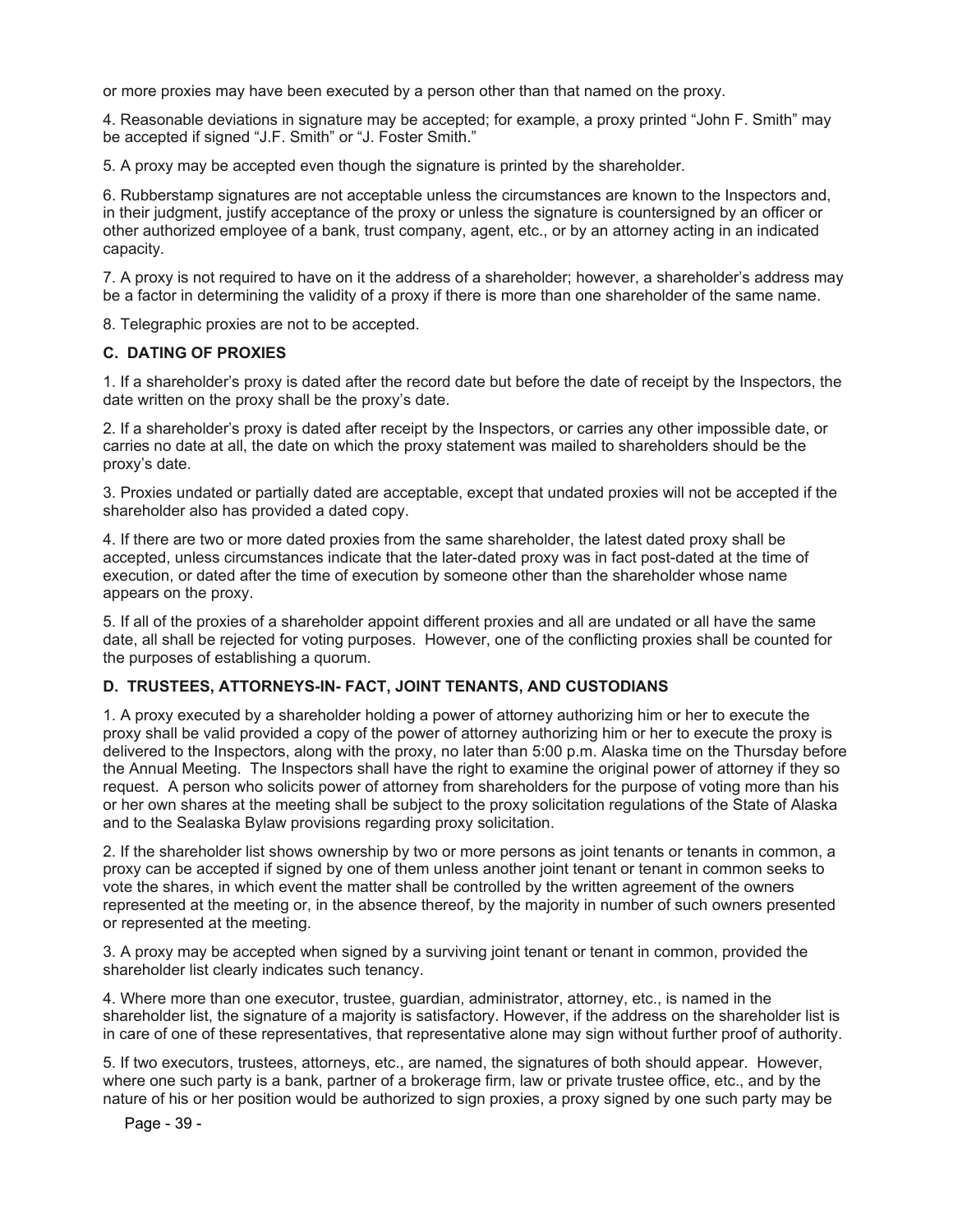accepted.

6. Proxies received from banks, trust companies, brokers, incorporated companies, partnerships, institutions, etc., may be signed in writing or facsimile, provided such proxies are clearly executed for the registered holders, or for such an institution when the registration, address, or signature shows that such institution is acting in a fiduciary capacity for the registered holder.

7. Blanket proxies, applicable to the proxies of one or more registered shareholders, are acceptable when executed by banks, trust companies, brokers, etc., according to the foregoing paragraph.

8. Proxies for the stock held by a person individually as a custodian may be executed in both capacities on one proxy if the proxy clearly indicates such intent, or may be executed in separate capacities on separate proxies.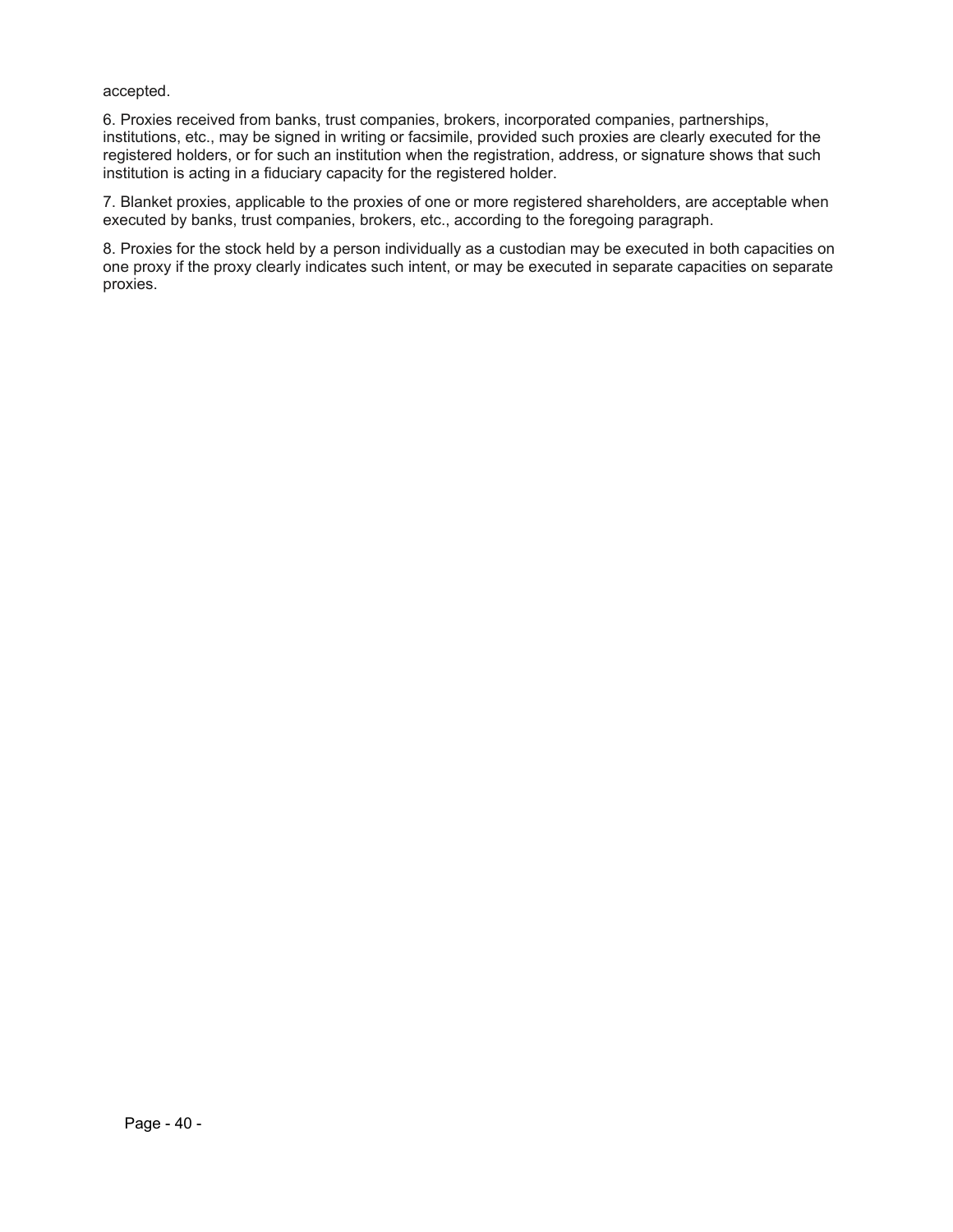## ALASKA ADMINISTRATIVE CODE–PROXY SOLICITATIONS

### **3 AAC 08.305. Application of 3 AAC 08.305 ‐ 3 AAC 08.365**

**3 AAC 08.305 ‐ 3 AAC 08.365** apply only to corporations organized under AS 10.06 and 43 U.S.C. 1601 ‐ 1629h (Alaska Native Claims Settlement Act) and subject to the requirements of AS 45.55.139.

### **3 AAC 08.307. Filing of proxy solicitation materials**

(a) An annual report, proxy, consent or authorization, proxy statement, or other material relating to proxy solicitation required to be filed with the administrator under AS 45.55.139 shall be filed electronically, in digital media format, or in paper format. The filing must be similar in appearance to the material that is distributed to shareholders.

(b) A document filed electronically must be in searchable, portable document format (pdf) or another format pre‐approved in writing by the administrator.

(c) A filing in digital media format, including an audio, video, or digital recording, must be in a compact disc (CD) or digital versatile disc (DVD) medium or another format pre‐approved in writing by the administrator. Two copies shall be filed with the administrator.

(d) If a filing is submitted in paper format, two legible, printed copies shall be filed with the administrator.

(e) An annual report, proxy, consent or authorization, proxy statement, or other material relating to proxy solicitation is filed under AS 45.55.139 when the administrator receives it, unless the administrator rejects it under (f) of this section.

(f) The administrator may reject a filing if it is not required to be filed under AS 45.55.139, contains personal information, or is illegible or corrupt. If a filing is rejected, it may be corrected and resubmitted to the administrator. In this subsection, "personal information" has the meaning given in AS 45.48.090.

(g) Material filed and accepted under AS 45.55.139 becomes a part of the records of the administrator and, unless the administrator designates it confidential, is available for public inspection.

### **3 AAC 08.310. Exemptions**

Relocated to 3 AAC 08.910.

### **3 AAC 08.312. Use of electronic forums and filing requirements**

(a) A person who posts an annual report, proxy, consent or authorization, proxy statement, or other material relating to proxy solicitation on the Internet, including on an electronic forum, is responsible for filing it with the administrator as required by AS 45.55.139 and for ensuring it complies with 3 AAC 08.300 ‐ 3 AAC 08.365.

(b) A posting on an electronic forum is presumed to be distributed, published, or made available to at least 30 Alaska resident shareholders under AS 45.55.139.

### **3 AAC 08.315. False or misleading statements**

(a) A solicitation may not be made by means of a proxy statement, proxy, notice of meeting, or other communication that contains a material misrepresentation. A misrepresentation is a statement that, at the time and under the circumstances in which it is made (1) is false or misleading with respect to a material fact; (2) omits a material fact necessary in order to make a statement made in the solicitation not false or misleading; or (3) omits a material fact necessary to correct a statement, in an earlier communication regarding the solicitation of a proxy for the same meeting or subject matter, which has become false or misleading. A misrepresentation is material if there is substantial likelihood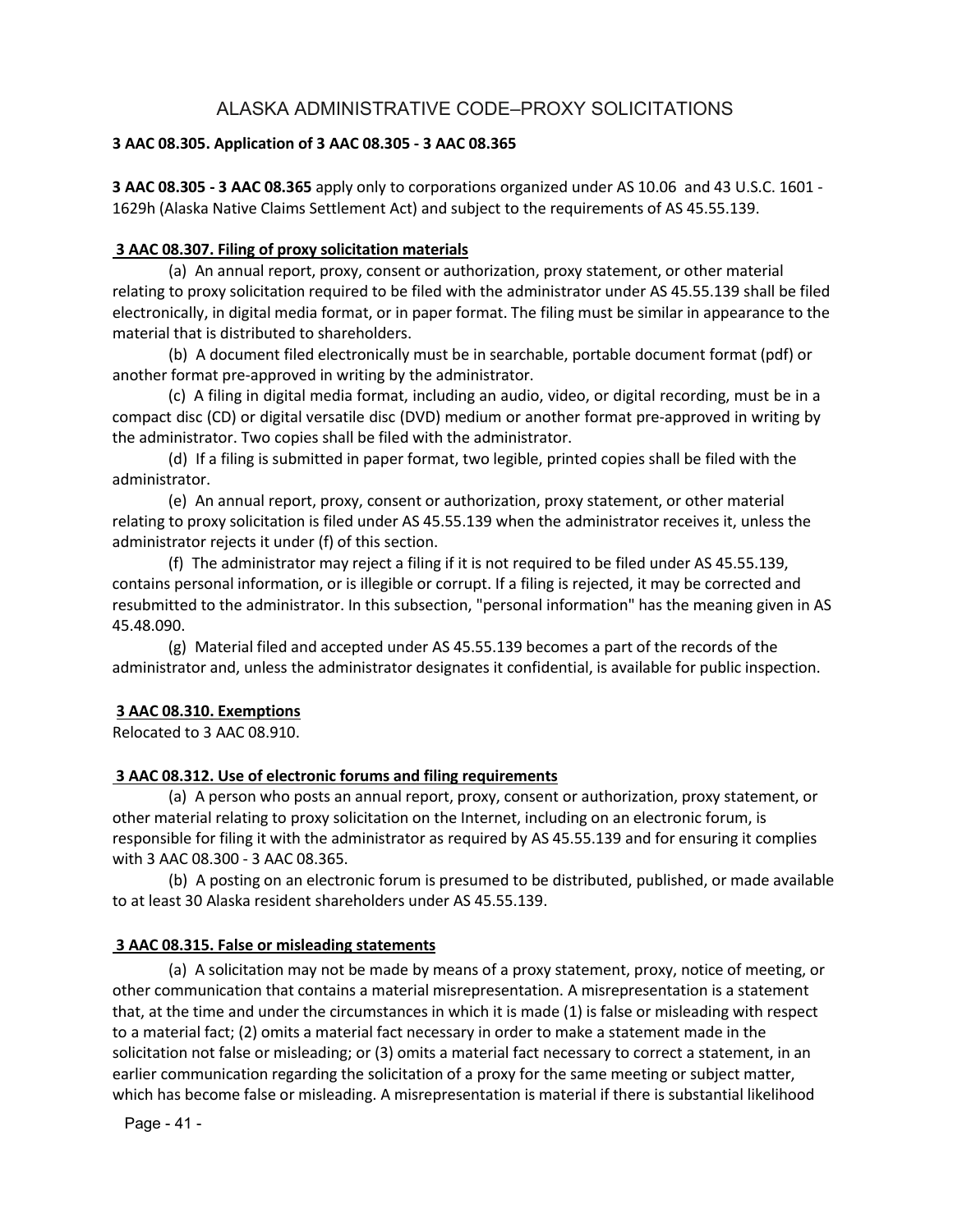that a reasonable shareholder would consider it important in deciding how to vote. A series of statements or omissions that are objectively false or misleading, but which might not be material misrepresentations if considered separately, might be material misrepresentations if there is a substantial likelihood that a reasonable shareholder would consider the series important in deciding how to vote. Subjective proof that one or more shareholders actually granted a proxy because of a misrepresentation is not required.

(b) The fact that a proxy statement, proxy, or other soliciting material has been filed with or examined by the administrator under AS 45.55.139 is not a finding by the administrator that the material is accurate or complete or not false or misleading, or that the administrator has passed upon the merits of or approved any statement contained in the solicitation or any matter to be acted upon by shareholders. No representation to the contrary may be made.

(c) The administrator may require a person who has brought to the administrator's attention a solicitation which the person believes contains materially false or misleading statements to explain the reasons for the person's view in writing.

### **3 AAC 08.320. Filing, fees and forms**

Relocated to 3 AAC 08.920.

### **3 AAC 08.322. Hearings**

Relocated to 3 AAC 08.930.

#### **3 AAC 08.324. Rulings, forms, and statements of policy**

Relocated to 3 AAC 08.940.

#### **3 AAC 08.325. Prohibition of certain solicitations**

A person may not solicit

(1) an undated or postdated proxy;

(2) a proxy which provides that it is dated after the date on which it is signed by the

shareholder;

(3) a proxy which fails to disclose the shareholders' meeting, or any adjournment of that shareholders' meeting, for which it is solicited;

(4) a proxy which confers authority to vote at more than one shareholders' meeting or any adjournment of that shareholders' meeting; or

(5) a proxy which authorizes a vote at any shareholders' meeting other than the one disclosed.

### **3 AAC 08.330. Definitions**

Relocated to 3 AAC 08.950.

#### **3 AAC 08.335. Requirements as to proxy**

(a) A proxyholder shall either attend the shareholders' meeting in person or execute a power of substitution so that the shares for which the proxyholder has proxies are represented at the meeting.

(b) A proxyholder shall vote in accordance with any choices made by the shareholder or in the manner provided by the proxy when the shareholder has not specified a choice.

(c) The proxy must

(1) indicate that the proxy is solicited on behalf of the board or, if solicited other than by the board, indicate the identity of the persons on whose behalf the solicitation is made;

(2) provide a specifically designated blank space for dating the proxy; and

Page - 42 -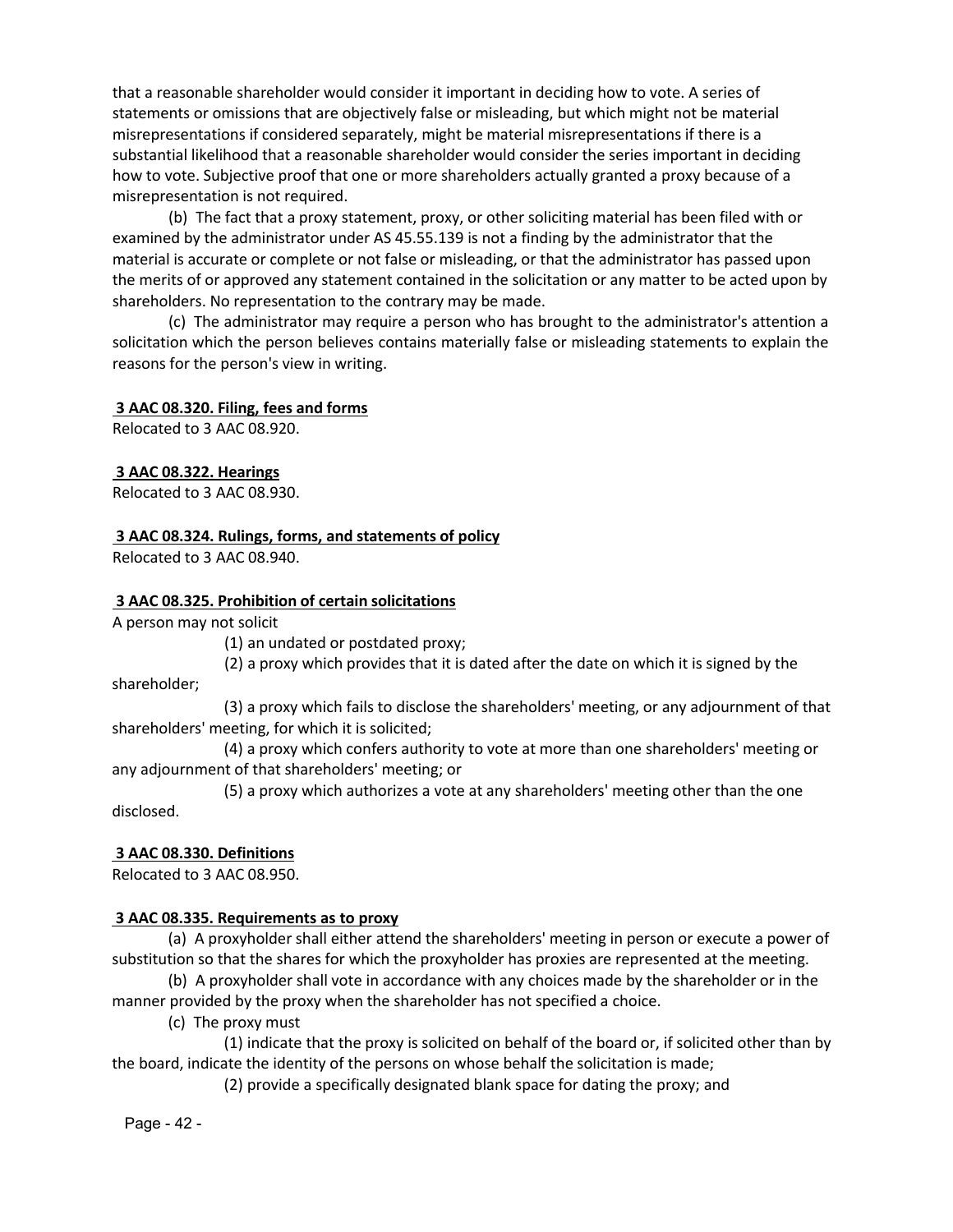(3) provide a means for the shareholder to specify by boxes a choice between approval or disapproval of each matter or group of related matters identified in the proxy as intended to be acted upon, other than the election of directors.

(d) A proxy may confer authority for matters on which a choice is not made by the shareholder if the proxy discloses how the shares represented by the proxy will be voted in each case.

(e) A proxy that provides for the election of directors must

(1) set out the names of the nominees for whom the proxy is solicited; and

(2) clearly provide one of the following:

(A) a box opposite the name of each nominee which may be marked to indicate that authority to vote for that nominee is withheld;

(B) an instruction that the shareholder may withhold authority to vote for a nominee by lining through or otherwise striking out the name of that nominee;

(C) a "ballot" type of selection in which the shareholder is permitted to award votes to selected nominees of the shareholder's choosing.

(f) A proxy may confer discretionary authority to vote only with respect to the following:

(1) matters which the persons making the solicitation do not know, a reasonable time before the solicitation, are to be presented at the meeting;

(2) approval of the minutes of the prior meeting if the approval does not amount to ratification of the action taken at that meeting;

(3) the election of a person to an office for which a bona fide nominee is named in the proxy statement and the nominee is unable to serve or for good cause will not serve;

(4) a proposal omitted from the proxy statement and proxy, if solicited for an annual meeting by participants other than the board; or

(5) matters incident to the conduct of the meeting.

(g) If action is to be taken on the election of directors and if the shareholders have cumulative voting rights, a proxy may confer discretionary authority to cumulate votes.

## **3 AAC 08.345. Board solicitations**

(a) The solicitation of proxies on behalf of the board for an annual meeting must be preceded or accompanied by the annual report for the corporation's last fiscal year, unless

(1) the solicitation is made on behalf of the board before the annual report is available;

(2) solicitation is being made at the time in opposition to the board; and

(3) the board's proxy statement includes an undertaking to furnish the annual report to all shareholders being solicited at least 50 days before the date of the annual meeting.

(b) The solicitation of proxies on behalf of the board must be preceded or accompanied by a dated, written proxy statement including the following:

(1) if action is to be taken on the election of directors, a description of each nominee of the board who has consented to act if elected and of each director whose term of office will continue after the shareholders' meeting; each description must include

(A) name, age, and state and city of residence;

(B) all positions and offices presently and previously held with the corporation and its subsidiaries;

(C) the remaining term in office as director and all other periods of service as a director for the corporation and its subsidiaries;

(D) the total number of board meetings, including regularly scheduled and special meetings, and the number of meetings of committees on which the nominee or director served, and the percentage attendance during the last fiscal year at meetings of the board, including regularly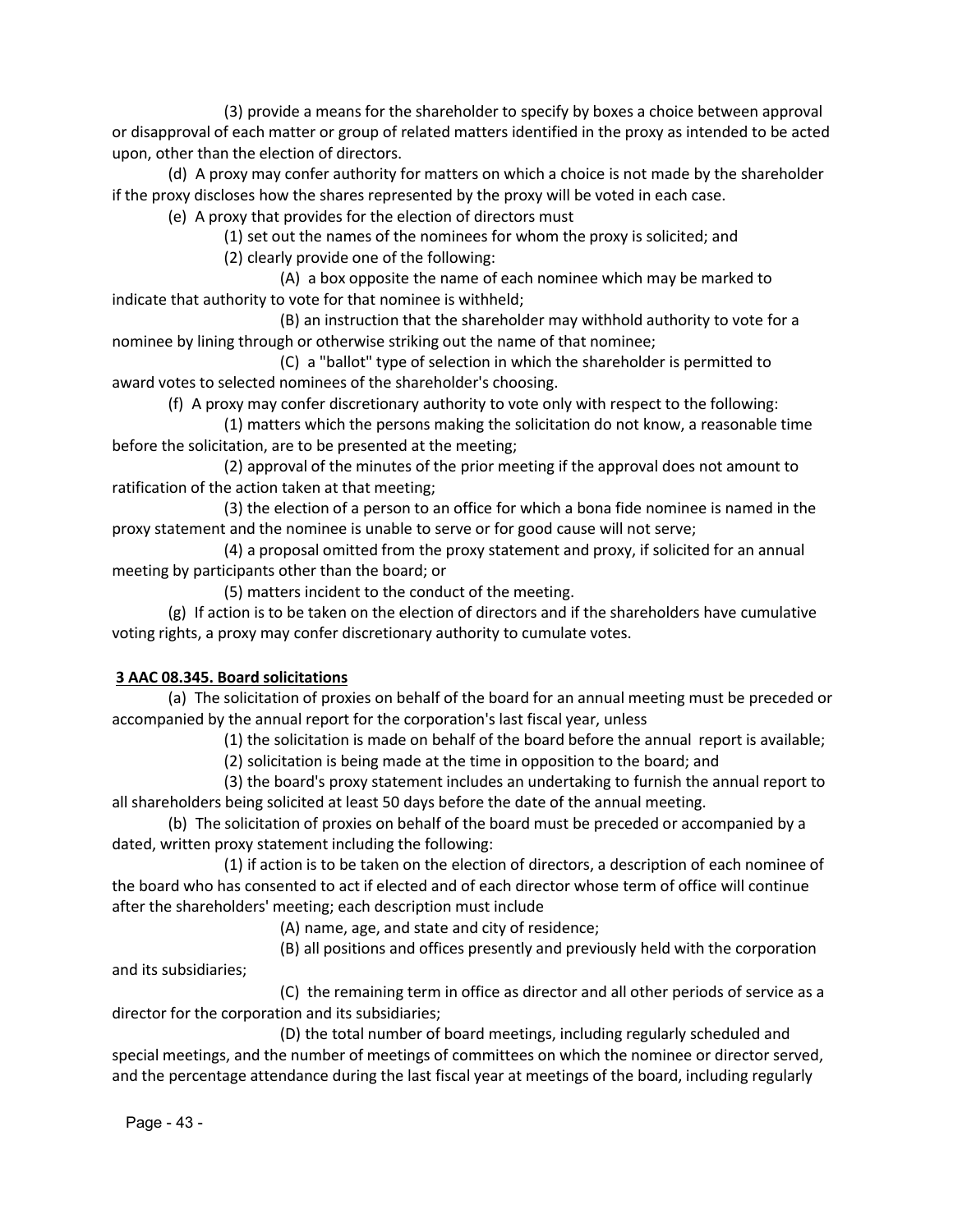scheduled and special meetings, and meetings of committees on which the nominee or director served, including those meetings for which the absence was excused;

(E) the nature of any family relationship with any director, nominee, or executive officer of the corporation and its subsidiaries;

- (F) business experience during the past five years, including
	- (i) principal employment or occupation;
	- (ii) the nominee's or director's employer; and
	- (iii) other directorships held for other entities;
- (G) any of the following events that occurred during the past 10 years: voluntary or involuntary petition under any bankruptcy or insolvency laws, appointment of a receiver, pending criminal proceedings, except traffic violations or other minor offenses, conviction or plea of nolo contendere in a criminal proceeding, except traffic violations or other minor offenses, and the entry of any final judgment, order, or decree, not subsequently reversed or vacated, that the nominee or director engaged in unethical or illegal business practices, violated fiduciary duties, or violated securities laws; and

(H) financial transactions by the corporation since the beginning of the corporation's last fiscal year and presently proposed financial transactions by the corporation or its subsidiaries if

(i) the transactions in the aggregate exceed \$20,000; and

(ii) the transaction is with the nominee, director, a member of the

nominee's or director's family, or an entity, other than an affiliate of the corporation, where a nominee, director, or a member of the nominee's or director's family is employed by, is an officer or director of, or owns, directly or indirectly, an interest in the entity;

(2) a statement of all current compensation or other remuneration distributed or accrued and of all future compensation or other remuneration contributed during the corporation's last fiscal year on behalf of

(A) each of the five most highly compensated persons of the corporation, whether directors or officers for the director's or officer's services in all capacities to the corporation and its subsidiaries, naming each such person; and

(B) all officers and directors as a group, stating the number of persons in the group without naming them; future remuneration contributed includes amounts that were reported in the corporation's annual report for the last fiscal year for annuity, pension, or retirement plans and for deferred compensation or profit sharing plans; information need not be furnished regarding costs for ordinary and necessary business expenses or for personal benefits, group life, health, hospitalization, or medical reimbursement plans that do not discriminate in favor of officers or directors of the corporation and that are available generally to all salaried employees;

(3) a brief description, including the purpose and amount, of financial transactions by the corporation or its subsidiaries since the beginning of the corporation's last fiscal year and any presently proposed financial transactions by the corporation or a subsidiary if

(A) the transactions in the aggregate exceed \$20,000; and

(B) the transaction is with a director, nominee, executive officer, or family member of a director, nominee, or executive officer, or is with an entity, other than an affiliate of the corporation, where the director, nominee, or executive officer or a family member is employed by, is an officer or director of, or owns, directly or indirectly, an interest in the entity;

(4) a brief description of all legal proceedings to which any director, nominee, or executive officer has been a party with interests adverse to the corporation or its subsidiaries during the last 10 years;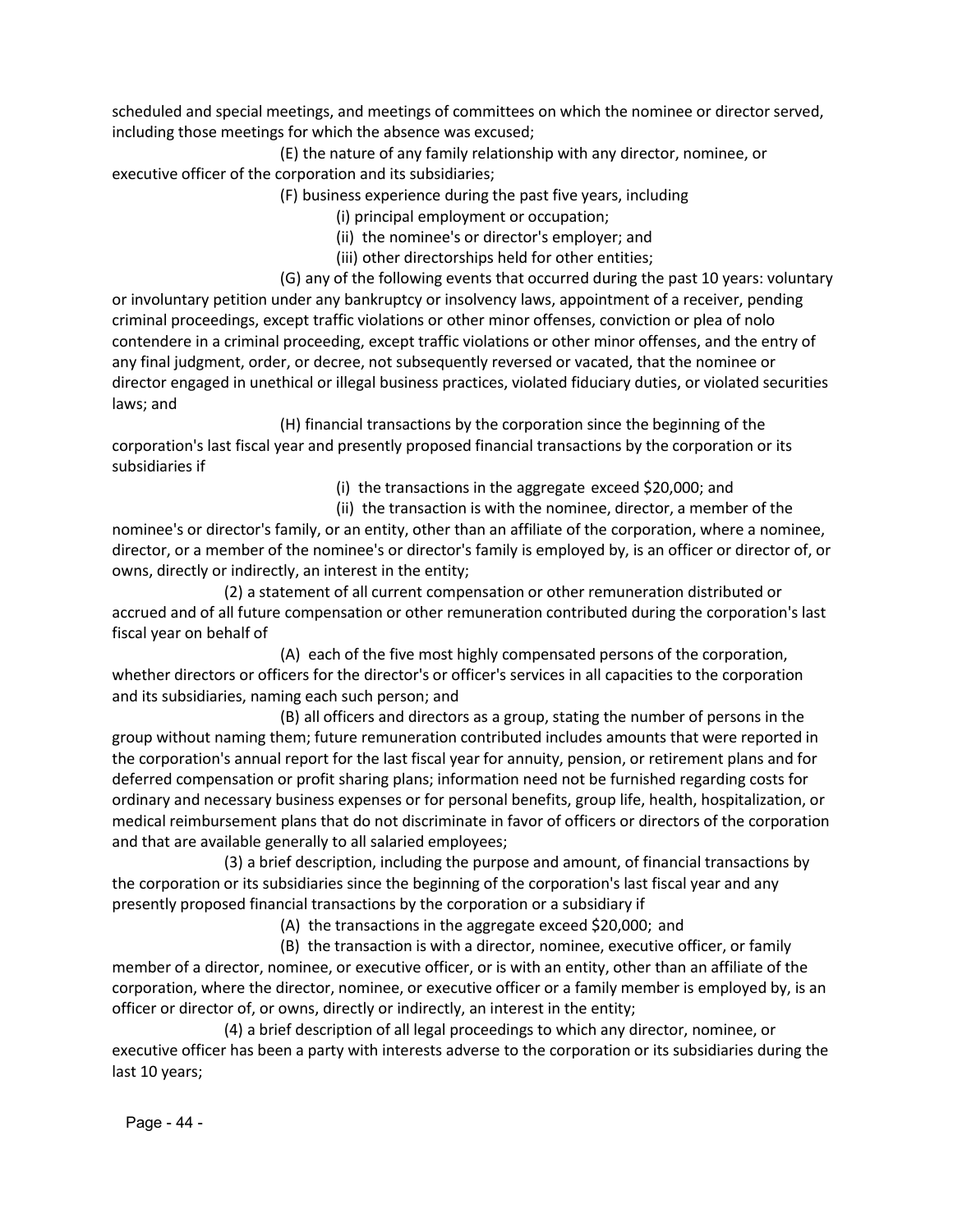(5) if action is to be taken on the election of directors or other matters for which the financial statements are material to the exercise of prudent judgment, a description of the corporation's relationship with its independent public accountants; this description must include

(A) the name of the principal accountant for the last fiscal year;

(B) a statement indicating whether representatives of the principal accountant are expected to be present at the meeting with the opportunity of making a statement, if they desire, and with the responsibility of responding to appropriate questions;

(C) each professional service provided by the principal accountant and paid for by the corporation during the last fiscal year, such as preparation of corporate tax returns, preparation of personal tax returns, review of proposed corporate acquisitions, review of personal investments, or development of corporate data processing systems;

(D) the percentage relationship which the aggregate of the fees for all nonaudit services bears to the aggregate of fees for both audit and nonaudit services performed by the principal accountant and paid for by the corporation;

(E) each disagreement with the principal accountant in connection with audits of the last two fiscal years and any subsequent interim period if (i) the principal accountant has been changed since the date of publication or distribution of the proxy statement for the last annual meeting; and (ii) there have been disagreements on matters of accounting principles or practices, financial statement disclosure, or auditing scope or procedure, which, if not resolved to the satisfaction of the former principal accountant, would have caused the former principal accountant to make references to the disagreements in the audit report; the corporation must, at least 20 days before the date of publication or distribution of the proxy statement, furnish by certified mail its description of any disagreements to the former principal accountant; if the former principal accountant believes the description to be incorrect or incomplete, and if the former principal accountant forwards to the corporation, not later than 10 days of the date of the former principal accountant's receipt of the corporation's description, a brief written statement of the former principal accountant's view, the statement must be included in the corporation's proxy statement;

(6) a brief description of any arrangement, stating amounts, by which a director is compensated for all services as a director of the corporation and its subsidiaries, including any additional amounts payable for committee participation or special assignments; information need not be furnished regarding costs for ordinary and necessary business expenses or for personal benefits, group life, health, hospitalization, or medical reimbursement plans that do not discriminate in favor of officers or directors of the corporation and that are available generally to all salaried employees;

(7) a brief description of the board's leadership structure, including whether the same person serves as president and board chair, or as president and chief executive officer, the attendance policy for meetings, and a list of the board's committees, if any, performing audit, nominating, and compensation functions, the membership of each committee, the number of meetings held by each committee during the last fiscal year, and a brief description of the functions actually performed by each committee;

(8) a brief description of the methods to be employed to solicit proxies, if other than by use of the mail, and a statement that solicitation is made on behalf of the board;

(9) a statement of the total amount estimated to be spent and the total already expended on the solicitation of proxies; expenditures include fees for attorneys, accountants, solicitors, and public relations or financial advisers and expenses for advertising, printing, transportation, litigation, or other expenses incidental to the solicitation; however, the following expenses may be excluded:

(A) the amounts which the corporation would normally spend on a solicitation for an election of directors in the absence of a contest; and

Page - 45 -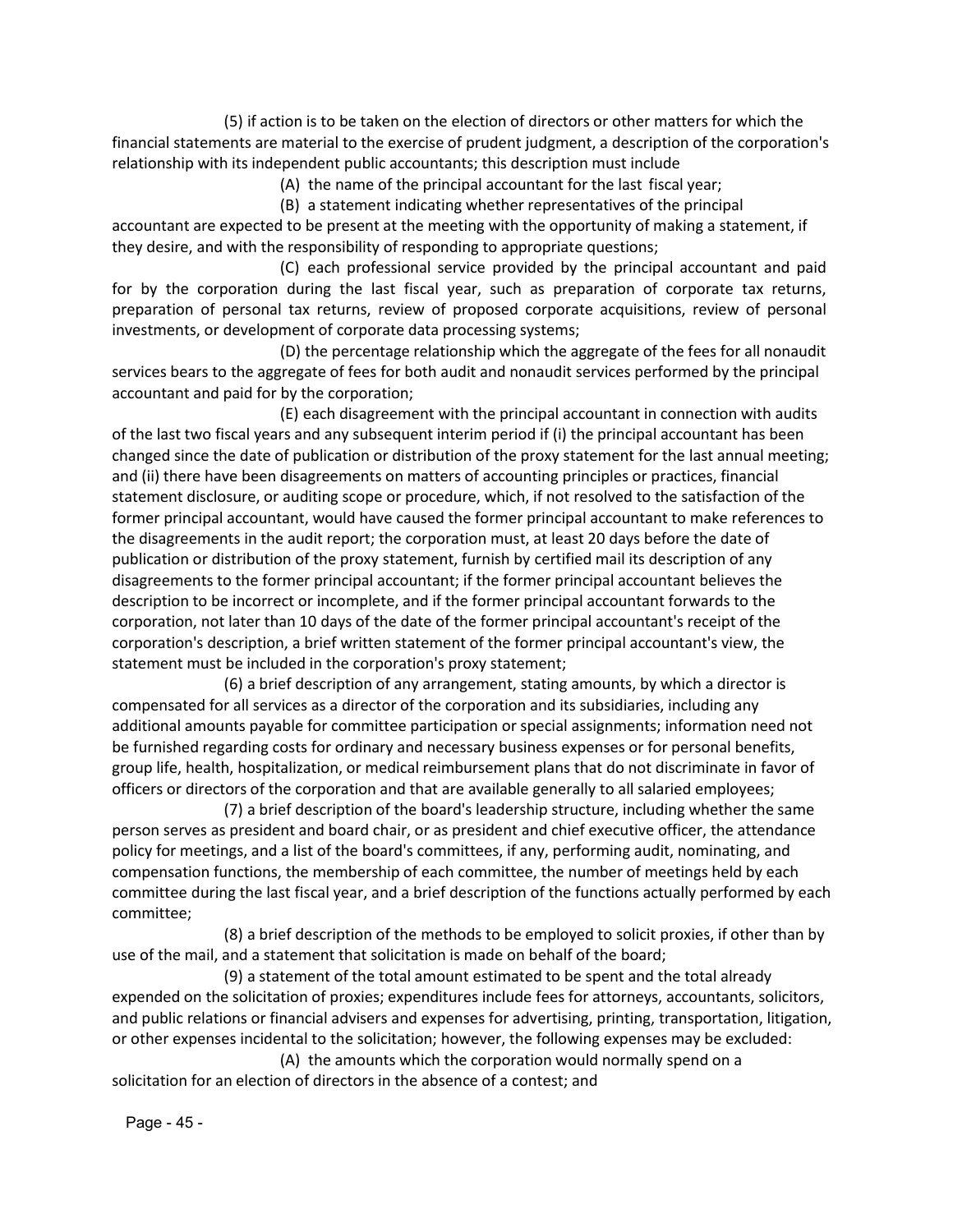(B) the salaries and wages of regular employees and officers, if a statement to that effect is included in the proxy statement;

(10) a statement indicating who will bear the cost of solicitation and the total amount any participant, other than the board and the corporation, has contributed or has agreed to contribute, unless the participant is a contributor of less than \$500 in the aggregate;

(11) a statement describing any formal procedure or deadline limiting the shareholder's rights to revoke a proxy before its exercise;

(12) a statement of the number of shares outstanding and entitled to be voted at the meeting;

(13) a statement of the date on which the record of shareholders entitled to vote at the meeting will be determined; if the right to vote is not limited to shareholders of record on that date, the solicitation must indicate the conditions under which other shareholders may be entitled to vote;

(14) if action is to be taken on the election of directors and if the shareholders have cumulative voting rights

(A) a statement that they have the rights; and

(B) a brief description of those rights;

(15) for each matter that is to be submitted to a vote of the shareholders, other than the election of directors, a description of the proposal, a statement of the vote required for its approval, and the name of any director who has notified the corporation in writing that the director intends to oppose the proposed action; for example, if action is to be taken on

(A) a proposed amendment to the articles of incorporation or bylaws, the description must include the reasons for and against the proposed amendment, the general effect of the amendment, and the names of any directors who oppose the amendment; or

(B) a proposed property transaction, in addition to identifying any directors who oppose the transaction, the description must

(i) outline the material features of the proposed transaction;

(ii) ate the nature and amount of consideration and, to the extent practicable, outline the facts that bear on the question of the fairness of consideration; and

(iii) state the name and address of the other party or parties to the proposed transaction and the nature of any material relationship of the party or parties to the corporation, its subsidiaries, officers, or directors;

(16) a brief description of any substantial interest, direct or indirect, by shareholdings or otherwise, of each participant or executive officer in any matter to be acted upon at the meeting, unless the participant or executive officer owns shares in the corporation and would receive no extra or special benefit not shared on a pro rata basis by all other shareholders of the same class; and

(17) a brief description of the nominating procedures for board candidates.

(c) If a candidate included in a board solicitation or a candidate soliciting write‐in votes does not engage in any additional proxy solicitations, the candidate may rely on inclusion in the board's proxy statement, but the candidate remains responsible for the accuracy and completeness of the information the candidate provided to the board. If, however, the candidate, whether recommended by the board or a candidate included on an open proxy, elects to engage in any additional solicitation, the candidate must comply with 3 AAC 08.355.

## **3 AAC 08.355. Non‐board solicitations**

The solicitation of proxies on behalf of a participant, other than solicitations under 3 AAC 08.345, must be preceded or accompanied by a dated, written proxy statement including the following:

(1) the name of the corporation in respect to which proxies are being solicited;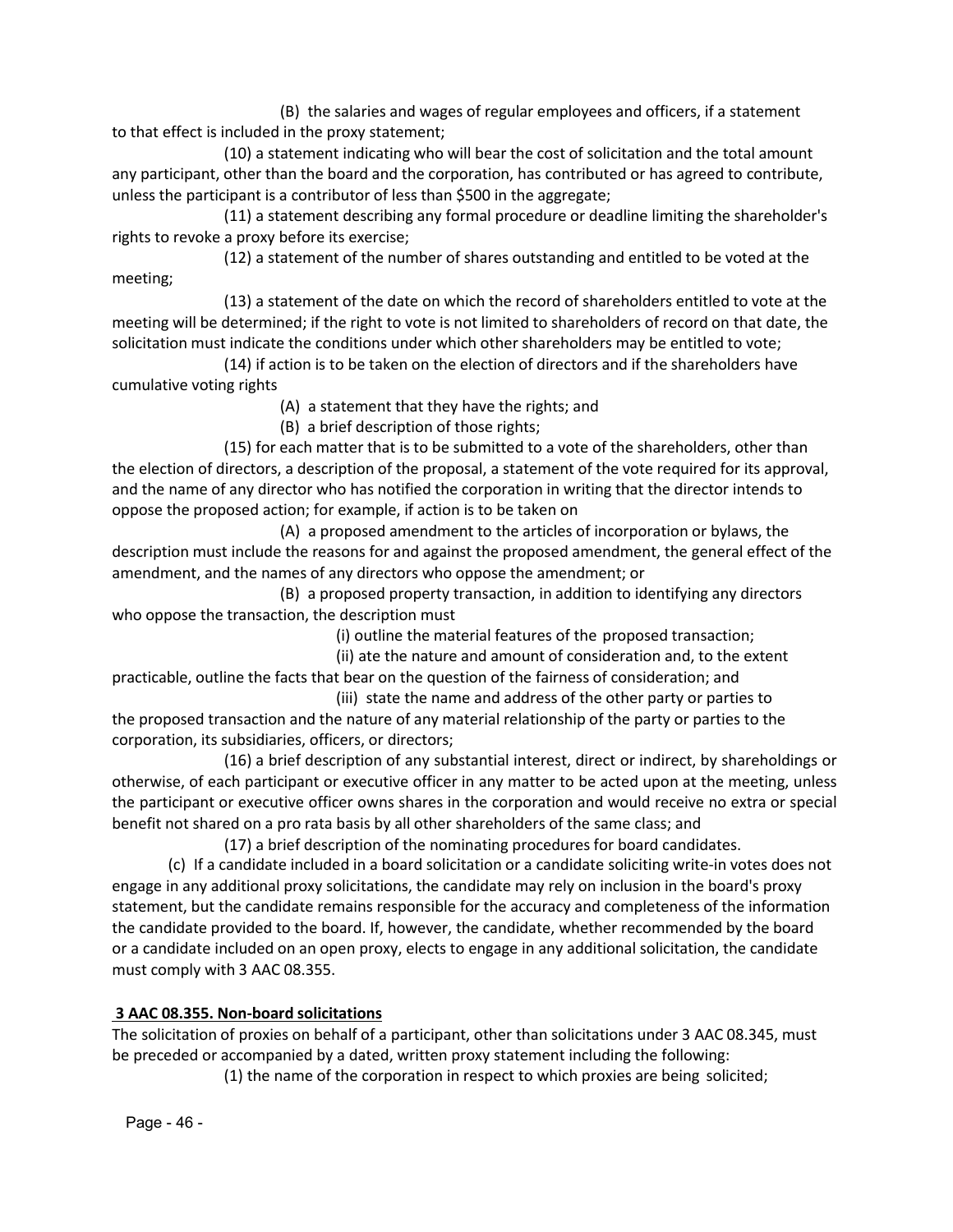(2) the name and address of each participant, including each proxyholder, who has joined or proposes to join in the solicitation;

(3) a statement indicating whether any of the participants in the solicitation has an arrangement or understanding with an entity for future employment by the corporation or future financial transactions to which the corporation will or may become a party, and a description listing the terms of and the parties to each arrangement or understanding;

(4) if action is to be taken on the election of directors, a description of each nominee of the participant who has consented to act if elected; each description must include, if applicable

(A) name, age, and state and city of residence;

(B) all positions and offices presently and previously held with the corporation and its subsidiaries;

(C) the remaining term in office as director and all other periods of service as a director for the corporation and its subsidiaries;

(D) the total number of board meetings, including regularly scheduled and special meetings, and the number of meetings of committees on which the nominee served, and the percentage attendance during the last fiscal year at meetings of the board, including regularly scheduled and special meetings, and meetings of committees on which the nominee served, including those meetings for which the absence was excused;

(E) the nature of any family relationship with any director, nominee, or executive officer of the corporation and its subsidiaries;

(F) business experience during the past five years, including

- (i) principal employment or occupation;
- (ii) the nominee's or director's employer; and
- (iii) other directorships held for other entities; and

(G) any of the following events that occurred during the past 10 years: voluntary or involuntary petition under any bankruptcy or insolvency laws, appointment of a receiver, pending criminal proceedings except traffic violations or other minor offenses, conviction or plea of nolo contendere in a criminal proceeding, except traffic violations or other minor offenses, and the entry of any final judgment, order, or decree, not subsequently reversed or vacated, that the nominee engaged in unethical or illegal business practices, violated fiduciary duties, or violated securities laws;

(5) a brief description of financial transactions by the corporation, including purpose and amount, with that participant, a member of that participant's family, or any entity since the beginning of the corporation's last fiscal year and presently proposed financial transactions by the corporation with that person or entity if

(A) the transactions in the aggregate exceed \$20,000; and

(B) the participant in the solicitation or a member of the participant's family is a party to the transaction or is employed by, is an officer or director of, or owns, directly or indirectly, an interest in the entity who is a party to the transaction;

(6) a brief description of all legal proceedings to which each participant in the solicitation is a party with interests adverse to the corporation or its subsidiaries during the last 10 years;

(7) a brief description of the methods to be employed to solicit proxies, if other than by the use of the mail;

(8) a statement of the total amount estimated to be spent and the total already expended on the solicitation of proxies;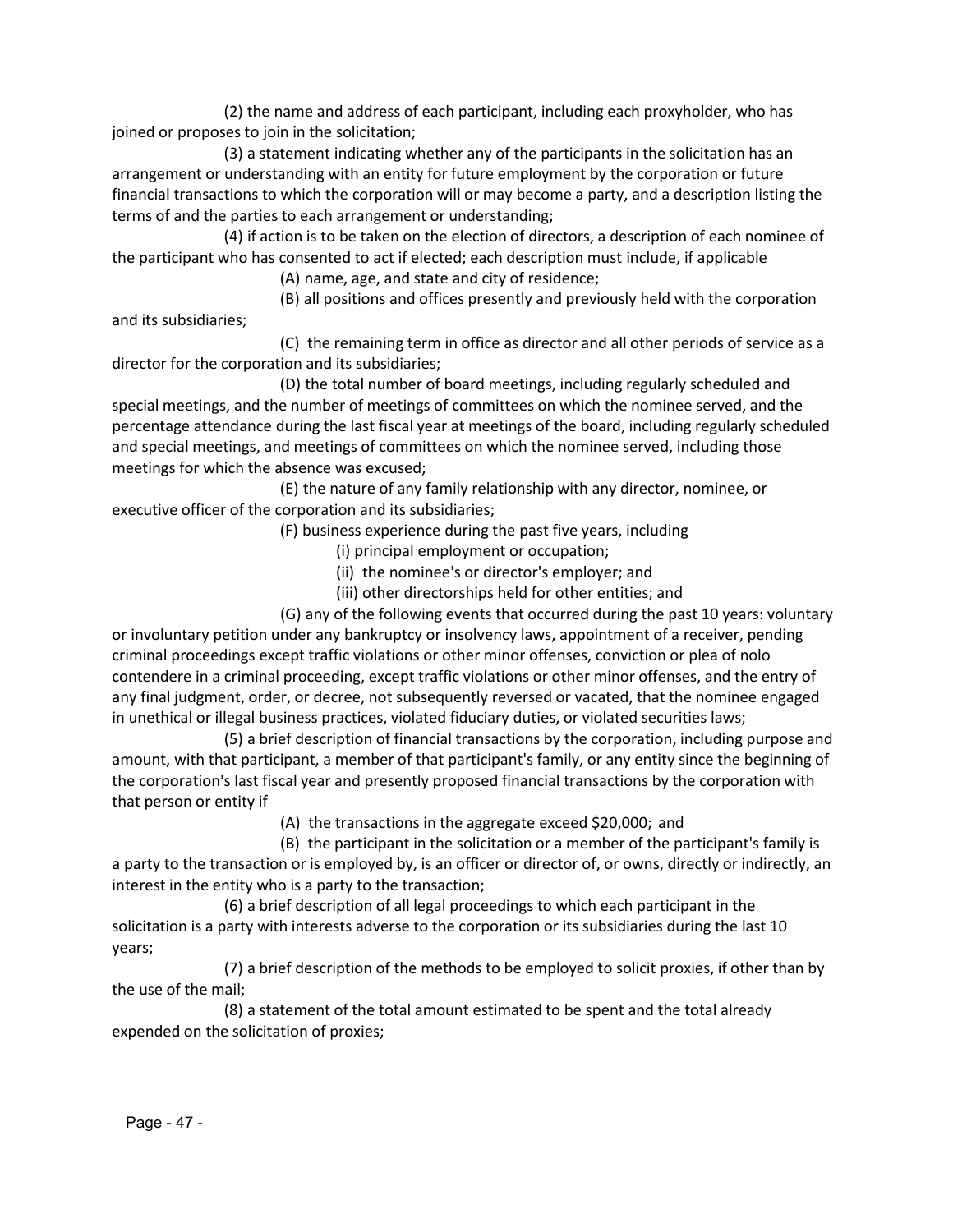(9) a statement indicating who will bear the expense of solicitation, and the amount each participant in the solicitation has contributed or has agreed to contribute, unless the participant is a contributor of less than \$500 in the aggregate;

(10) a statement indicating whether reimbursement for solicitation expenses will be sought from the corporation; and

(11) if the proxy statement relates to any matter requiring notice to shareholders by law or to a special shareholders' meeting for which any participant in the solicitation sought shareholder signatures on a document calling for the special meeting

(A) a description of each matter which is to be submitted to a vote of the shareholders and a statement of the vote required for its approval; and

(B) a description of any substantial interest, direct or indirect, by shareholdings or otherwise, of each participant in the solicitation, or family member of that participant, in any matter to be acted upon at the meeting, unless the participant or family member owns shares in the corporation and would receive no extra or special benefit not shared on a pro rata basis by all other shareholders of the same class.

### **3 AAC 08.360. Investigations**

(a) A shareholder, director, or officer of a corporation subject to AS 45.55.139, aggrieved by an alleged violation of 3 AAC 08.305 ‐ 3 AAC 08.365 may request that the administrator investigate the alleged violation. An aggrieved person is not required to request that the administrator investigate an alleged violation before seeking other remedies, including court action.

(b) Except as provided in this subsection, a request for investigation must be filed with the administrator not later than 90 days after the date of the shareholder vote for which the proxies in question were solicited. If the administrator finds the requester did not discover and reasonably could not have discovered the alleged violation within the time required by this subsection, the deadline for filing the request for investigation is 90 days after the time the requester discovered or reasonably should have discovered the alleged violation.

(c) A request for investigation must be filed with the administrator on a form provided by the administrator or in a separate writing. A request for investigation that is not filed on a form provided by the administrator must include

(1) the full name, mailing address, telephone number, and electronic mail address, if any, for the requester and, if the requester is not a corporation under 3 AAC 08.305, for both the requester and the corporation;

(2) the date of the shareholder meeting for which proxies are solicited, if known;

(3) the full name, mailing address, telephone number, and electronic mail address, if known, of the alleged violator of 3 AAC 08.305 ‐ 3 AAC 08.365;

(4) each regulation allegedly violated;

(5) a description of the solicitation involving an alleged violation and a copy of any materials relevant to an alleged violation;

(6) the full name, mailing address, telephone number, and electronic mail address, if any, of other persons who may have information regarding the alleged violation;

(7) a written summary of any meetings, communications, or other contacts that the requester has had with the alleged violator of 3 AAC 08.305 ‐ 3 AAC 08.365 regarding the alleged violation;

(8) a description of any court action related to the alleged violation of 3 AAC 08.305 ‐ 3 AAC 08.365 that has been filed; and

(9) the requester's signed acknowledgment that the information provided

Page - 48 -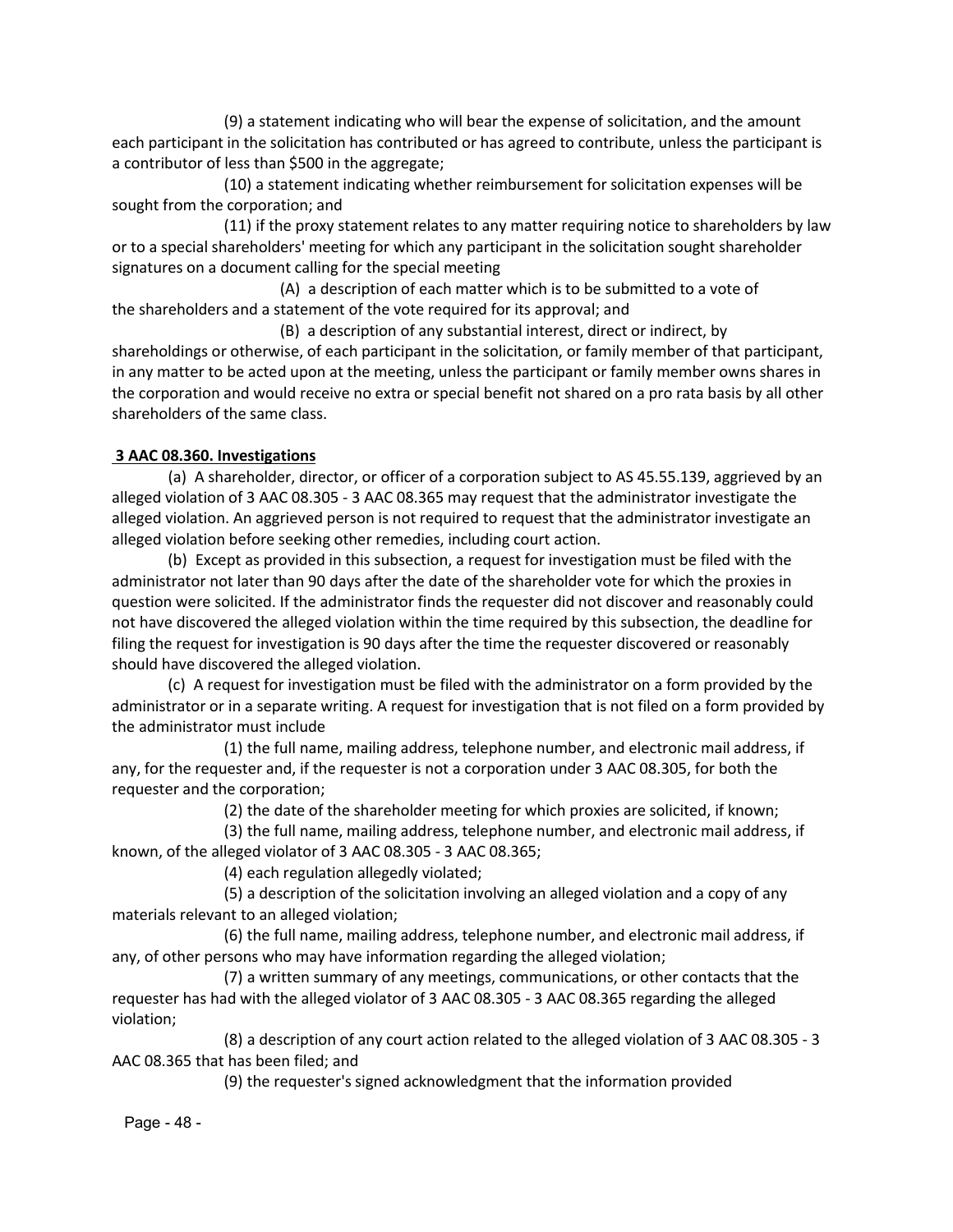(A) is true and complete to the best of the requester's knowledge;

(B) must be updated immediately by the requester if other information is discovered, a ruling or decision is issued in a court action, or a court action is filed;

(C) may be disclosed by the administrator as necessary or appropriate to investigate an allegation, in a public order of the administrator, or at an administrative hearing that could result from an investigation;

(D) constitutes a request for an investigation under this section;

(E) if the request is filed more than 90 days after the date of the shareholder vote for which the proxies in question were solicited, the reason that the requester did not discover and reasonably could not have discovered the alleged violation within the 90-day period required by (b) of this section.

(d) The administrator

(1) shall return an incomplete request for investigation to the person making the

request;

(2) may consolidate multiple requests for investigation; and

(3) may commence an investigation at any time whether or not a request for investigation is filed.

(e) Not later than 10 business days after the administrator's receipt of a complete request for investigation, the administrator shall notify the requester whether the administrator will open or decline to open an investigation. If, within the 10‐business‐day period specified in this subsection, the administrator is unable to obtain necessary information about the request, the administrator shall notify the requester in writing within the 10‐business‐day period of the additional time that the administrator needs to decide whether to open or decline to open an investigation. If the administrator opens an investigation, the administrator may limit the scope of the investigation.

(f) If the administrator opens an investigation, the administrator shall provide the alleged violator and may provide the corporation written notice of the investigation. The administrator may disclose information, including the identity of the requester, if necessary or appropriate to investigate an allegation.

(g) After investigation, the administrator shall notify the requester, the corporation, if previously notified under (f) of this section, and the alleged violator in writing of the administrator's decision to take no administrative action or to issue an order under AS 45.55.920.

(h) This section applies to a request for investigation filed with the administrator or an investigation initiated by the administrator on or after November 5, 2011.

### **3 AAC 08.365. Definitions relating to solicitation of proxies**

For purposes of 3 AAC 08.305 ‐ 3 AAC 08.365, the following definitions apply:

(1) "annual report" means a summary by the corporation of its business activities, results of operations, and financial condition for the last fiscal year, including consolidated financial statements confirming that the corporation's accounts were audited annually in accordance with generally accepted auditing standards by independent certified public accountants or independent licensed public accountants, certified or licensed by a regulatory authority of the state or the United States as required by 43 U.S.C. 1601 ‐ 1629;

(2) "board" means the board of directors of the issuer of shares for which a proxy is solicited;

(3) "contest" means an issue in which the board expects one or more solicitations to be made which will be subject to 3 AAC 08.355;

(4) "corporation" means the issuer of shares with respect to which a proxy is solicited;

Page - 49 -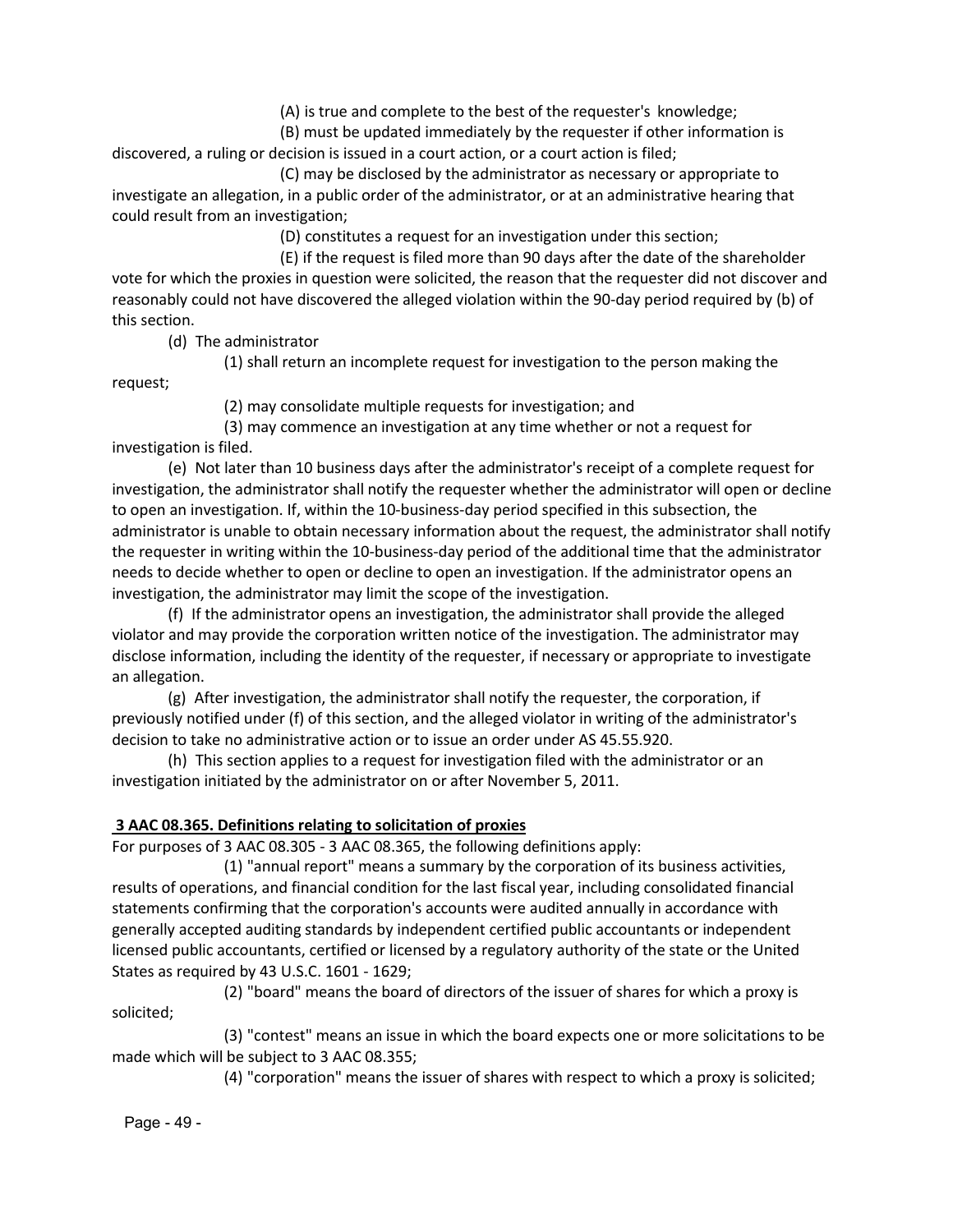(5) "entity" means an individual, sole proprietorship, partnership, joint venture, trust, association, firm, corporation, or other organization, whether or not operated for profit;

(6) "executive officer" means the president, secretary, treasurer, a vice president in charge of a principal business function, such as sales, administration, or finance, or any other person who performs similar policy-making functions for the corporation;

(7) "family" means an individual's spouse, parents, children, or siblings by blood or adoption;

(8) "financial transaction" means

(A) the buying, selling, or leasing of real or personal property or of an interest in real or personal property, including, but not limited to, an option, right of first refusal, or joint venture interest;

(B) the buying or selling of services;

(C) the loaning or borrowing of money or a preliminary commitment to that

transaction; or

(D) any other transaction which is substantially similar in nature to those listed in this paragraph, excluding distributions mandated by 43 U.S.C. \_ 1606(j), effective December 18, 1971;

(9) "last fiscal year" means the fiscal year of the corporation most recently completed before the date of the meeting for which proxies are to be solicited;

(10) "nominee" means a person who has consented to being named in a proxy statement and who has agreed to serve if elected;

(11) "participant"

(A) means the board and the corporation;

(B) means a nominee for whose election as director proxies are solicited;

(C) means a committee or group which solicits proxies or a member of the

committee or group;

(D) means a person who finances, directly or indirectly, the solicitation of proxies, except a person who contributes not more than \$500 and who is not otherwise a participant;

(E) means a person who solicits proxies;

(F) does not include

(i) a person or organization retained or employed by a participant to solicit shareholders whose activities are limited to the performance of the person's duties in the course of employment;

(ii) a person who merely transmits proxy soliciting material or performs other ministerial or clerical duties;

(iii) a person employed by a participant in the capacity of attorney, accountant, or as an advertising, public relations, or financial adviser, whose activities are limited to the performance of the person's duties in the course of employment; or

(iv) person regularly employed as an officer or employee of a participant who is not otherwise a participant;

(12) "proxy" means a written authorization which may take the form of a consent, revocation of authority, or failure to act or dissent, signed by a shareholder or his attorney‐in‐fact and giving another person power to vote with respect to the shares of the shareholder;

(13) "proxyholder" means a person to whom a proxy or power of substitution is given;

(14) "proxy statement" means a letter, publication, press release, advertisement, radio/television script or tape, or other communication of any type which is made available to shareholders under circumstances reasonably calculated to result in the procurement, withholding, or revocation of a proxy;

Page - 50 -